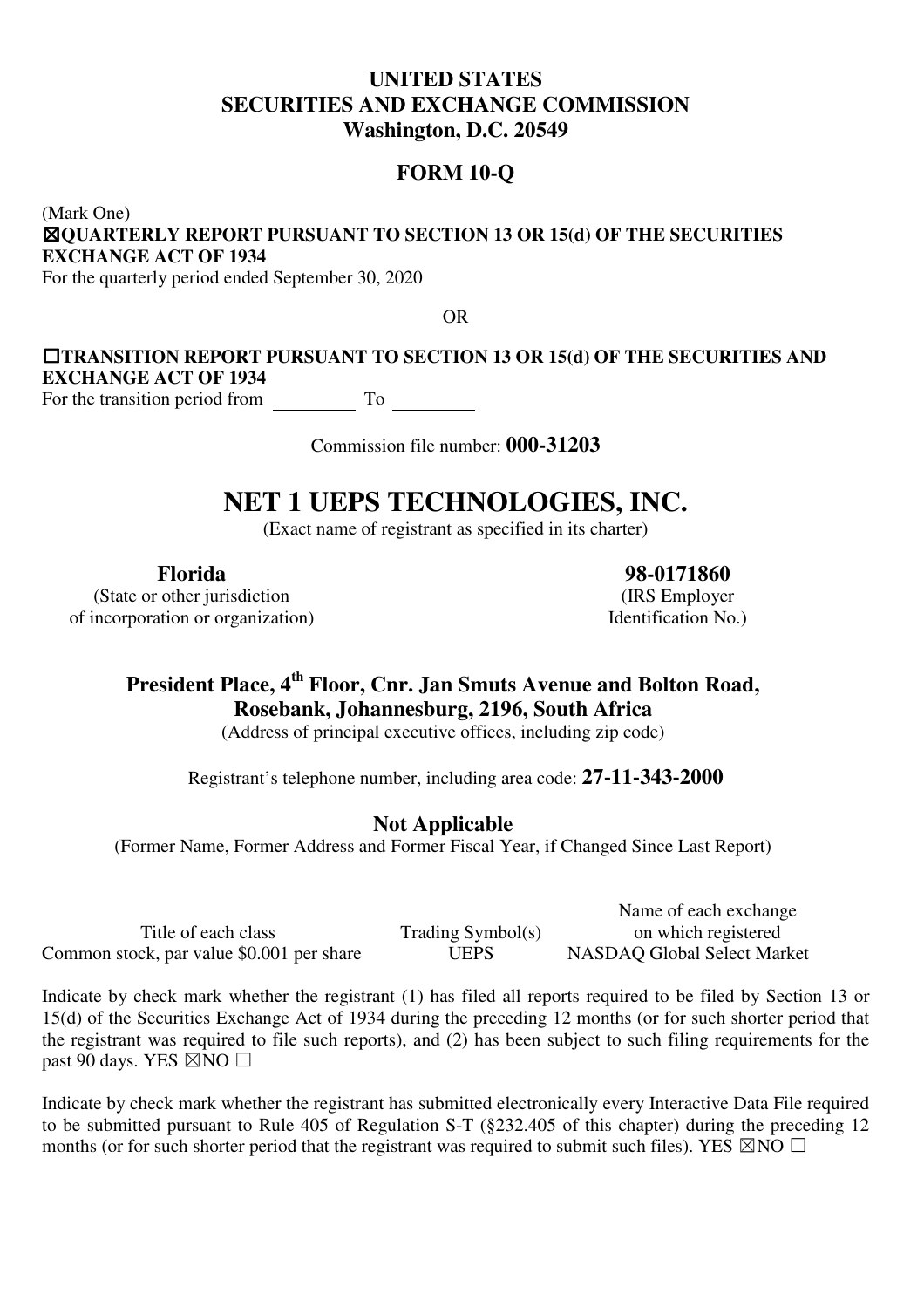Indicate by check mark whether the registrant is a large accelerated filer, an accelerated filer, a nonaccelerated filer, smaller reporting company or an emerging growth company. See the definitions of "large accelerated filer," "accelerated filer," "smaller reporting company," and "emerging growth company" in Rule 12b-2 of the Exchange Act (check one):

| $\Box$ Large accelerated filer | IXI.      | <b>Accelerated filer</b>  |
|--------------------------------|-----------|---------------------------|
| $\Box$ Non-accelerated filer   | $\bowtie$ | Smaller reporting company |
|                                |           | Emerging growth company   |

If an emerging growth company, indicate by check mark if the registrant has elected not to use the extended transition period for complying with any new or revised financial accounting standards provided pursuant to Section 13(a) of the Exchange Act.  $\Box$ 

Indicate by check mark whether the registrant is a shell company (as defined in Rule 12b-2 of the Exchange Act). YES  $\square$ NO  $\boxtimes$ 

As of November 3, 2020 (the latest practicable date), 56,638,725 shares of the registrant's common stock, par value \$0.001 per share, net of treasury shares, were outstanding.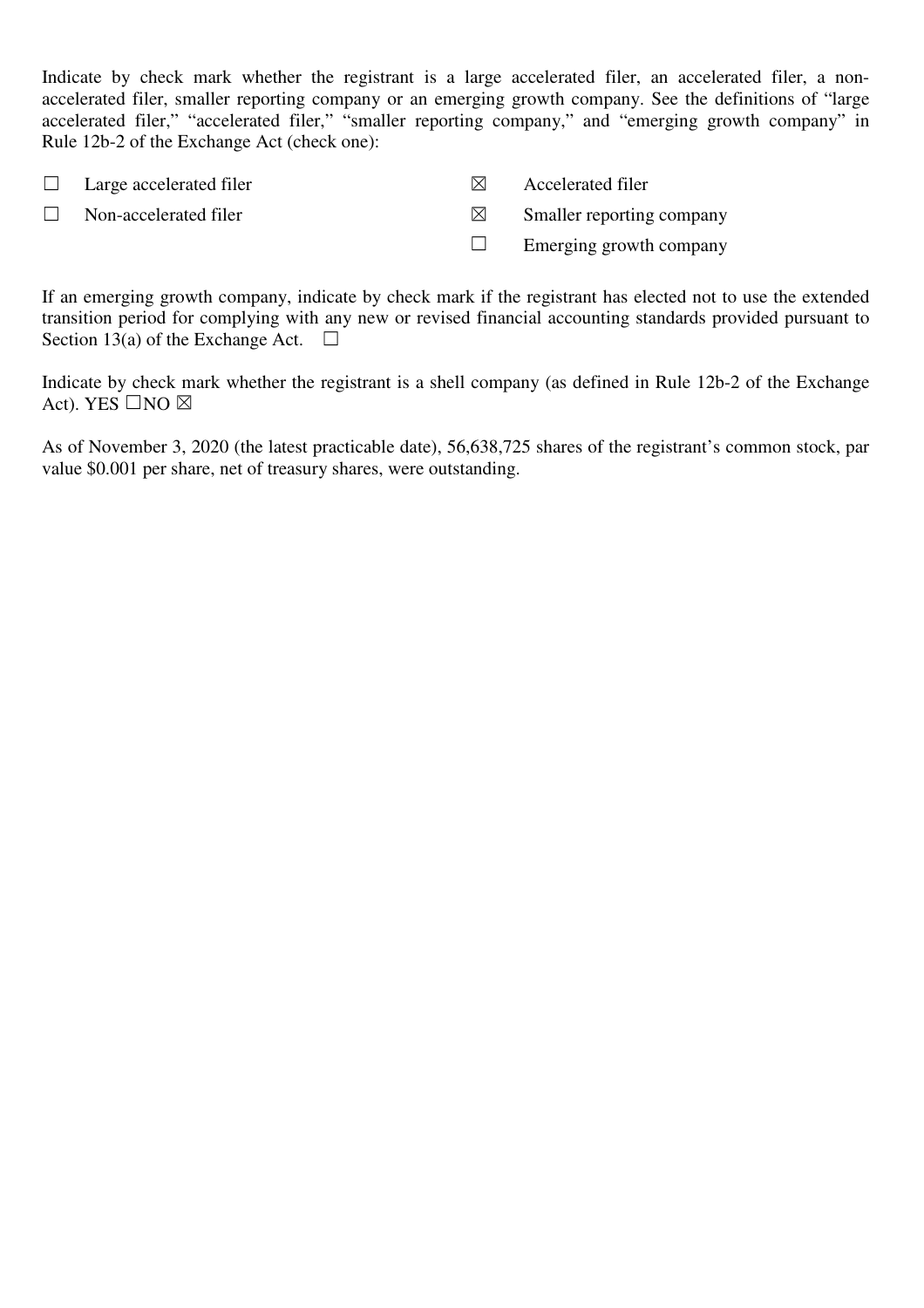# **Form 10-Q**

# **NET 1 UEPS TECHNOLOGIES, INC**

# **Table of Contents**

### **PART I. FINANCIAL INFORMATION**

#### **Page No.**

| Item 1.                    | <b>Financial Statements</b>                                                                                                          |                |
|----------------------------|--------------------------------------------------------------------------------------------------------------------------------------|----------------|
|                            | Unaudited Condensed Consolidated Balance Sheets as of September 30, 2020 and June<br>30, 2020                                        | 2              |
|                            | Unaudited Condensed Consolidated Statements of Operations for the three months ended<br>September 30, 2020 and 2019                  | 3              |
|                            | Unaudited Condensed Consolidated Statements of Comprehensive (Loss) Income for the<br>three months ended September 30, 2020 and 2019 | $\overline{4}$ |
|                            | Unaudited Condensed Consolidated Statement of Changes in Equity for the three months<br>ended September 30, 2020 and 2019            | 5              |
|                            | Unaudited Condensed Consolidated Statements of Cash Flows for the three months<br>ended September 30, 2020 and 2019                  | 7              |
|                            | Notes to Unaudited Condensed Consolidated Financial Statements                                                                       | 8              |
| Item 2.                    | Management's Discussion and Analysis of Financial Condition and Results of Operations                                                | 33             |
| Item 3.                    | Quantitative and Qualitative Disclosures About Market Risk                                                                           | 44             |
| Item 4.                    | <b>Controls and Procedures</b>                                                                                                       | 44             |
| Part II. OTHER INFORMATION |                                                                                                                                      |                |
| Item 1.                    | Legal Proceedings                                                                                                                    | 45             |
| Item 6.                    | Exhibits                                                                                                                             | 45             |
| Signatures                 |                                                                                                                                      | 45             |
| <b>EXHIBIT 10.28</b>       |                                                                                                                                      |                |

EXHIBIT 10.29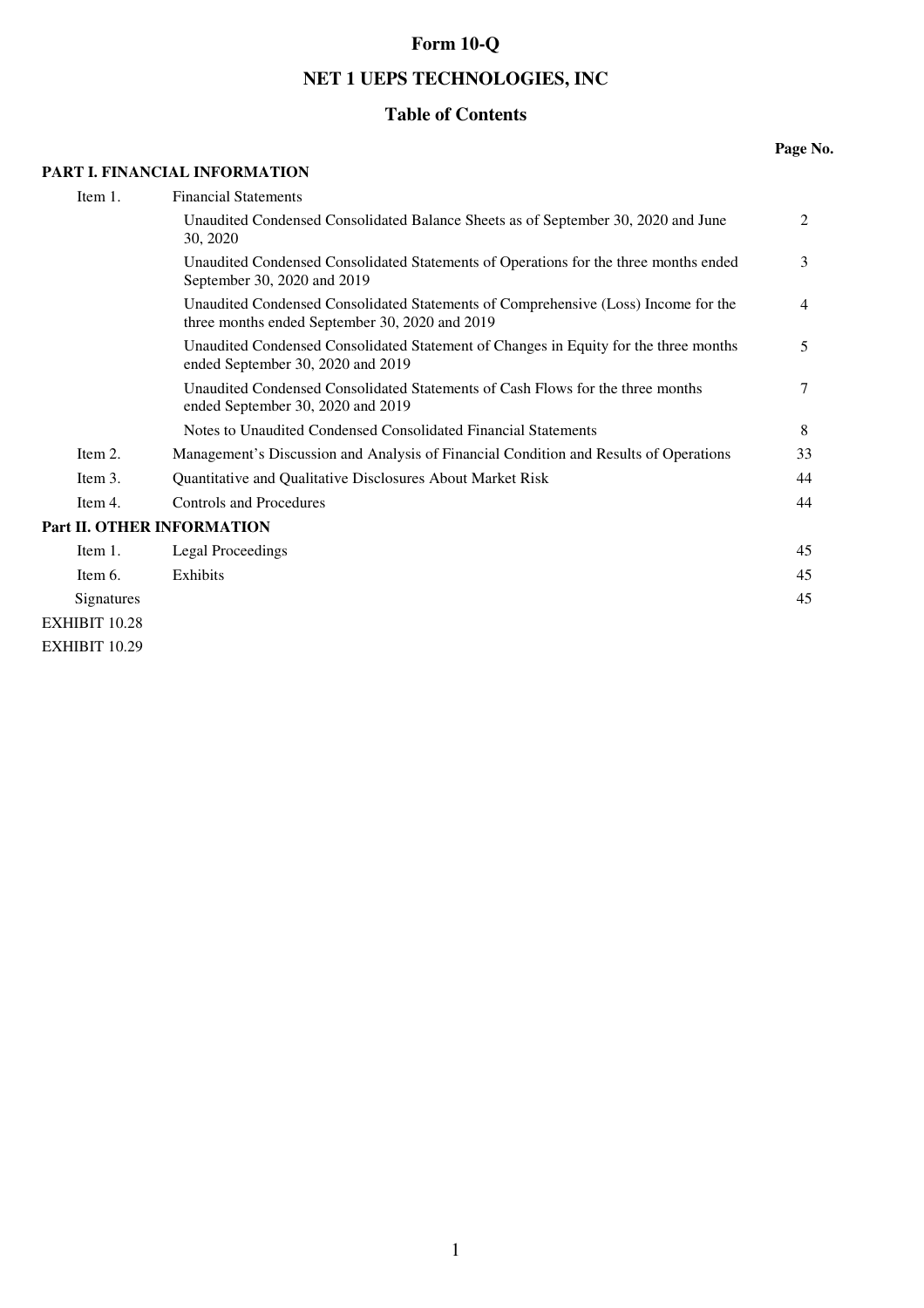### **Part I. Financial information**

### **Item 1. Financial Statements**

#### **NET 1 UEPS TECHNOLOGIES, INC Unaudited Condensed Consolidated Balance Sheets**

|                                                                                                           | September 30,<br>2020 | <b>June 30,</b><br>$2020^{(A)}$   |
|-----------------------------------------------------------------------------------------------------------|-----------------------|-----------------------------------|
|                                                                                                           |                       | (In thousands, except share data) |
| <b>ASSETS</b>                                                                                             |                       |                                   |
| <b>CURRENT ASSETS</b>                                                                                     |                       |                                   |
| Cash and cash equivalents                                                                                 | \$<br>209,185         | \$<br>217,671                     |
| Restricted cash related to ATM funding (Note 8)                                                           | 6,726                 | 14,814                            |
| Accounts receivable, net and other receivables (Note 2)                                                   | 28,314                | 43,068                            |
| Finance loans receivable, net (Note 2)                                                                    | 20,508                | 15,879                            |
| Inventory (Note 3)                                                                                        | 18,084                | 19,860                            |
| Total current assets before settlement assets                                                             | 282,817               | 311,292                           |
| Settlement assets                                                                                         | 3,993                 | 8,014                             |
| Total current assets                                                                                      | 286,810               | 319,306                           |
| PROPERTY, PLANT AND EQUIPMENT, net of accumulated depreciation of - September: \$31,182 June:<br>\$29,524 | 6,286                 | 6,656                             |
| OPERATING LEASE RIGHT-OF-USE (Note 16)                                                                    | 4,848                 | 5,395                             |
| EQUITY-ACCOUNTED INVESTMENTS (Note 5)                                                                     | 50,367                | 65,836                            |
| GOODWILL (Note 6)                                                                                         | 24,865                | 24,169                            |
| INTANGIBLE ASSETS, NET (Note 6)                                                                           | 548                   | 612                               |
| DEFERRED INCOME TAXES                                                                                     | 288                   | 358                               |
| OTHER LONG-TERM ASSETS, including reinsurance assets (Note 5 and 7)                                       | 30,172                | 31,346                            |
| <b>TOTAL ASSETS</b>                                                                                       | 404,184               | 453,678                           |
|                                                                                                           |                       |                                   |
| <b>LIABILITIES</b><br><b>CURRENT LIABILITIES</b>                                                          |                       |                                   |
| Short-term credit facilities for ATM funding (Note 8)                                                     | 6,726                 | 14,814                            |
| Accounts payable                                                                                          | 5,213                 | 6,287                             |
| Other payables (Note 9)                                                                                   | 25,242                | 23,779                            |
| Operating lease liability - current (Note 16)                                                             | 1,921                 | 2,251                             |
| Income taxes payable                                                                                      | 1,298                 | 16,157                            |
| Total current liabilities before settlement obligations                                                   | 40,400                | 63,288                            |
| Settlement obligations                                                                                    | 3,993                 | 8,015                             |
| Total current liabilities                                                                                 | 44,393                | 71,303                            |
| DEFERRED INCOME TAXES                                                                                     | 91                    | 1,859                             |
| OPERATING LEASE LIABILITY - LONG TERM (Note 16)                                                           | 3,105                 | 3,312                             |
| OTHER LONG-TERM LIABILITIES, including insurance policy liabilities (Note 7)                              | 2,074                 | 2,012                             |
| <b>TOTAL LIABILITIES</b>                                                                                  | 49,663                | 78,486                            |
| REDEEMABLE COMMON STOCK                                                                                   | 84,979                | 84,979                            |
|                                                                                                           |                       |                                   |
| <b>EQUITY</b><br><b>COMMON STOCK (Note 10)</b>                                                            |                       |                                   |
| Authorized: 200000000 with \$0.001 par value;                                                             |                       |                                   |
| Issued and outstanding shares, net of treasury - September: 56,638,725 June: 57,118,925                   | 80                    | 80                                |
|                                                                                                           |                       |                                   |
| PREFERRED STOCK                                                                                           |                       |                                   |
| Authorized shares: 50000000 with \$0.001 par value;                                                       |                       |                                   |
| Issued and outstanding shares, net of treasury: September: - June: -                                      |                       |                                   |
| ADDITIONAL PAID-IN-CAPITAL                                                                                | 301,946               | 301,489                           |
| TREASURY SHARES, AT COST: September: 24,891,292 June: 24,891,292                                          | (286,951)             | (286,951)                         |
| ACCUMULATED OTHER COMPREHENSIVE LOSS (Note 11)                                                            | (161,245)             | (169,075)                         |
| <b>RETAINED EARNINGS</b>                                                                                  | 415,712               | 444,670                           |
| TOTAL NET1 EQUITY                                                                                         | 269,542               | 290,213                           |
| NON-CONTROLLING INTEREST                                                                                  |                       |                                   |
| <b>TOTAL EQUITY</b>                                                                                       | 269,542               | 290,213                           |
| TOTAL LIABILITIES, REDEEMABLE COMMON STOCK AND SHAREHOLDERS' EQUITY                                       | 404,184<br>\$         | \$<br>453,678                     |
|                                                                                                           |                       |                                   |

(A) – Derived from audited financial statements

See Notes to Unaudited Condensed Consolidated Financial Statements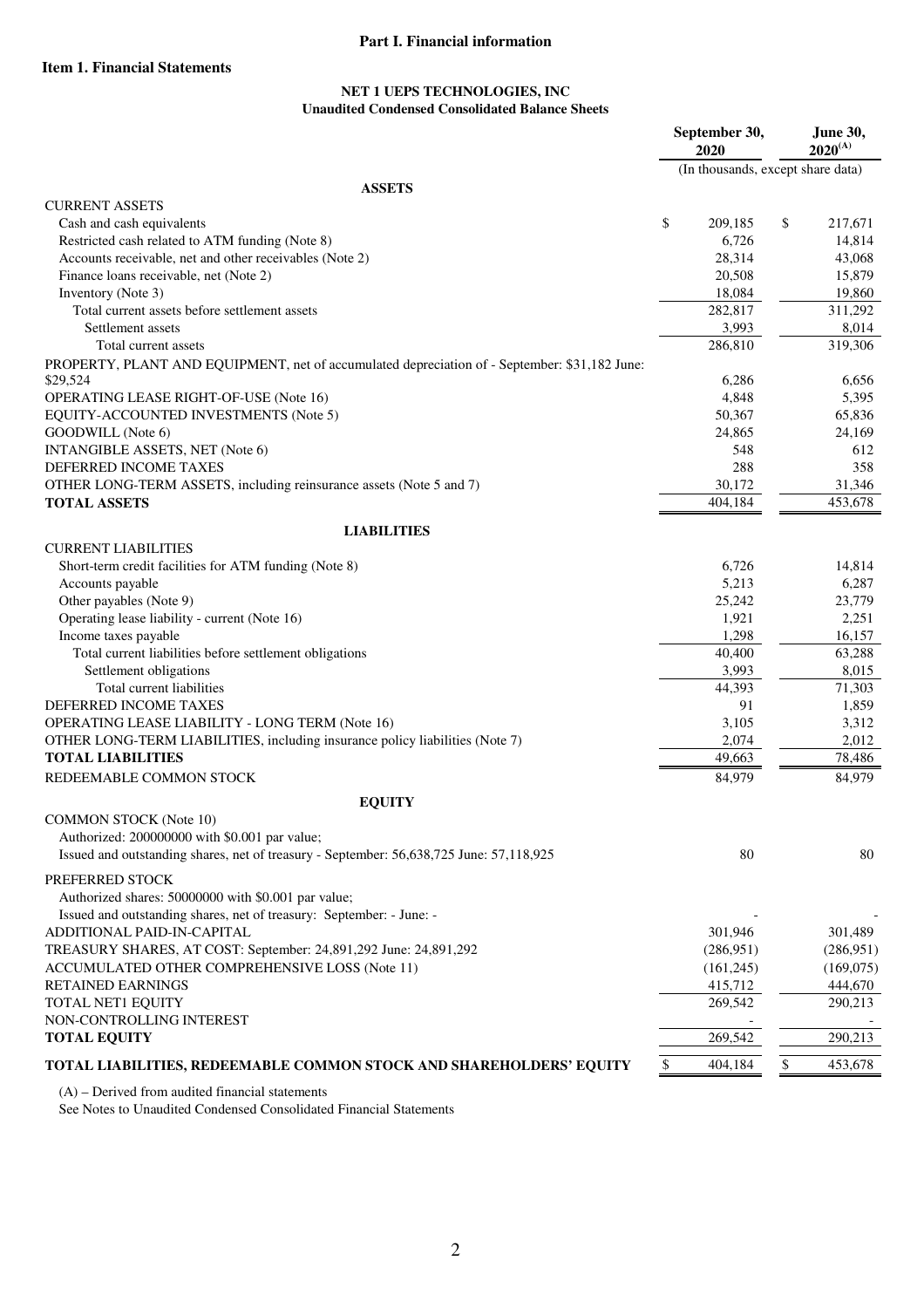### **NET 1 UEPS TECHNOLOGIES, INC Unaudited Condensed Consolidated Statements of Operations**

|                                                                                                                                                                                                                                                                                                                         | Three months ended |                           |                                 |                |  |
|-------------------------------------------------------------------------------------------------------------------------------------------------------------------------------------------------------------------------------------------------------------------------------------------------------------------------|--------------------|---------------------------|---------------------------------|----------------|--|
|                                                                                                                                                                                                                                                                                                                         | September 30,      |                           |                                 |                |  |
|                                                                                                                                                                                                                                                                                                                         |                    | 2020                      |                                 | $2019^{(A)}$   |  |
|                                                                                                                                                                                                                                                                                                                         |                    | (In thousands, except per | share data)                     |                |  |
| <b>REVENUE</b> (Note 15)                                                                                                                                                                                                                                                                                                | \$                 | 37,113                    | \$                              | 47,938         |  |
| <b>EXPENSE</b>                                                                                                                                                                                                                                                                                                          |                    |                           |                                 |                |  |
| Cost of goods sold, IT processing, servicing and support                                                                                                                                                                                                                                                                |                    | 28,437                    |                                 | 32,428         |  |
| Selling, general and administration                                                                                                                                                                                                                                                                                     |                    | 18,528                    |                                 | 20,622         |  |
| Depreciation and amortization                                                                                                                                                                                                                                                                                           |                    | 923                       |                                 | 1,324          |  |
| OPERATING LOSS                                                                                                                                                                                                                                                                                                          |                    | (10,775)                  |                                 | (6, 436)       |  |
| <b>INTEREST INCOME</b>                                                                                                                                                                                                                                                                                                  |                    | 611                       |                                 | 363            |  |
| <b>INTEREST EXPENSE</b>                                                                                                                                                                                                                                                                                                 |                    | 747                       |                                 | 1,347          |  |
| LOSS BEFORE INCOME TAX (BENEFIT) EXPENSE                                                                                                                                                                                                                                                                                |                    | (10, 911)                 |                                 | (7,420)        |  |
| <b>INCOME TAX (BENEFIT) EXPENSE (Note 18)</b>                                                                                                                                                                                                                                                                           |                    | (1,090)                   |                                 | 970            |  |
| NET LOSS BEFORE (LOSS) EARNINGS FROM EQUITY-ACCOUNTED INVESTMENTS                                                                                                                                                                                                                                                       |                    | (9,821)                   |                                 | (8,390)        |  |
| (LOSS) EARNINGS FROM EQUITY-ACCOUNTED INVESTMENTS (Note 5)                                                                                                                                                                                                                                                              |                    | (19, 137)                 |                                 | 1,063          |  |
| NET LOSS FROM CONTINUING OPERATIONS                                                                                                                                                                                                                                                                                     |                    | (28,958)                  |                                 | (7, 327)       |  |
| NET INCOME FROM DISCONTINUED OPERATIONS (Note 20)                                                                                                                                                                                                                                                                       |                    |                           |                                 | 2,935          |  |
| <b>NET LOSS</b>                                                                                                                                                                                                                                                                                                         |                    | (28,958)                  |                                 | (4,392)        |  |
| NET (LOSS) INCOME ATTRIBUTABLE TO NET1                                                                                                                                                                                                                                                                                  |                    | (28,958)                  |                                 | (4,392)        |  |
| Continuing                                                                                                                                                                                                                                                                                                              |                    | (28,958)                  |                                 | (7, 327)       |  |
| Discontinued                                                                                                                                                                                                                                                                                                            | \$                 | $\overline{\phantom{a}}$  | \$                              | 2,935          |  |
| Net (loss) earnings per share, in United States dollars (Note 13):                                                                                                                                                                                                                                                      |                    |                           |                                 |                |  |
| Basic (loss) earnings attributable to Net1 shareholders                                                                                                                                                                                                                                                                 | \$                 | (0.51)                    | \$                              | (0.08)         |  |
| Continuing                                                                                                                                                                                                                                                                                                              | \$                 | (0.51)                    | $\mathcal{S}$                   | (0.13)         |  |
| Discontinued<br>Diluted (loss) earnings attributable to Net1 shareholders                                                                                                                                                                                                                                               | \$<br>\$           | (0.51)                    | $\boldsymbol{\mathsf{S}}$<br>\$ | 0.05<br>(0.08) |  |
| Continuing                                                                                                                                                                                                                                                                                                              | \$                 | (0.51)                    | $\mathbb S$                     | (0.13)         |  |
| Discontinued                                                                                                                                                                                                                                                                                                            | \$                 |                           | \$                              | 0.05           |  |
| $\mathbf{A} \setminus \mathbf{D}$ . $\mathbf{C}$ , $\mathbf{A} \mathbf{I}$ , $\mathbf{A} \mathbf{O}$ , $\mathbf{C}$ , $\mathbf{I}^*$ , $\mathbf{C}$ , $\mathbf{A}^*$ , $\mathbf{C}$ , $\mathbf{A}^*$ , $\mathbf{C}$ , $\mathbf{A}^*$ , $\mathbf{C}$ , $\mathbf{A}^*$ , $\mathbf{A}^*$ , $\mathbf{A}^*$ , $\mathbf{A}^*$ |                    |                           |                                 |                |  |

(A) Refer to Note 20 for discontinued operations disclosures See Notes to Unaudited Condensed Consolidated Financial Statements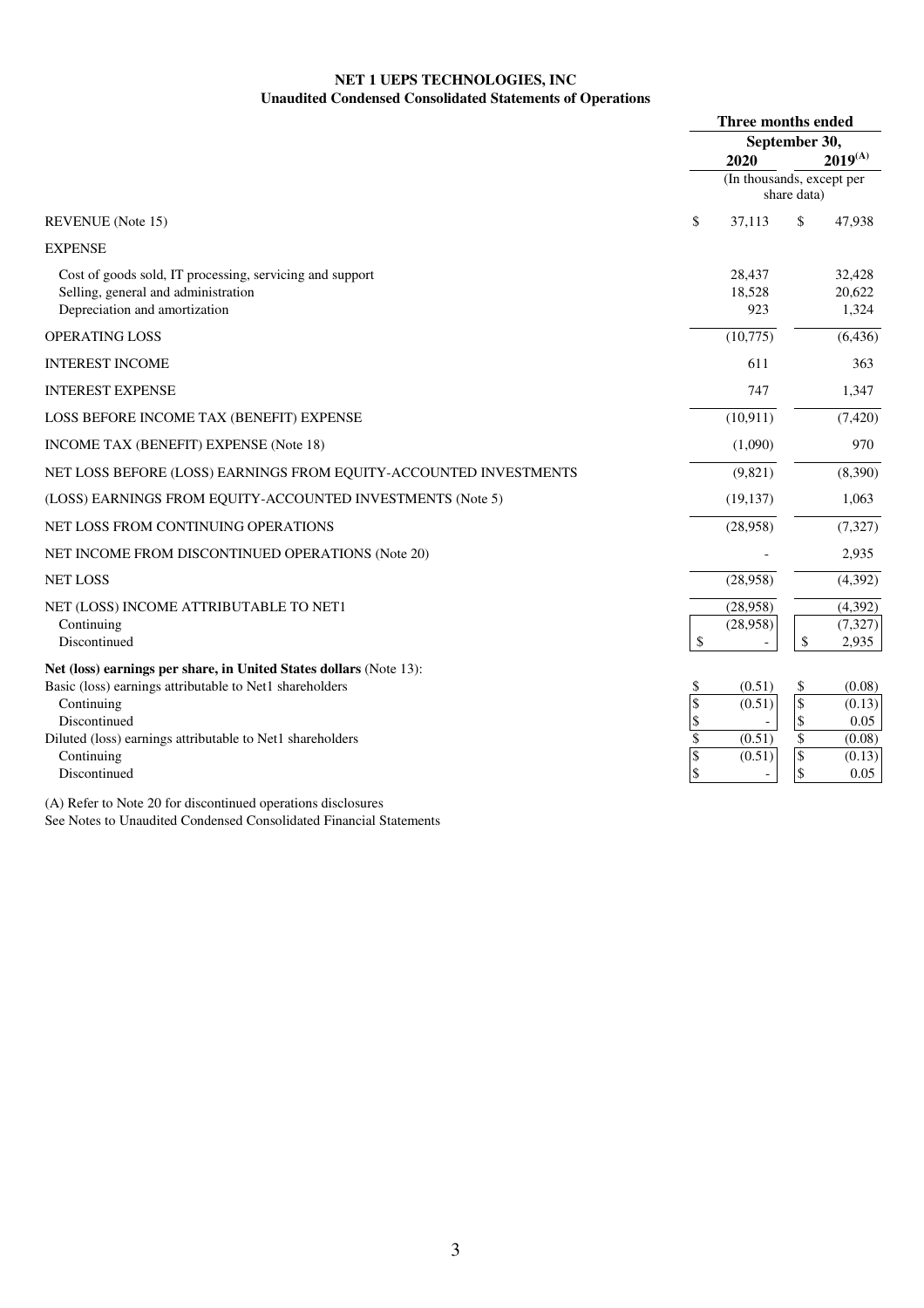### **NET 1 UEPS TECHNOLOGIES, INC Unaudited Condensed Consolidated Statements of Comprehensive (Loss) Income**

|                                                                              | Three months ended |           |                |           |
|------------------------------------------------------------------------------|--------------------|-----------|----------------|-----------|
|                                                                              | September 30,      |           |                |           |
|                                                                              |                    | 2020      |                | 2019      |
|                                                                              |                    |           | (In thousands) |           |
| Net loss                                                                     | \$                 | (28,958)  | \$             | (4,392)   |
| Other comprehensive income (loss), net of taxes                              |                    |           |                |           |
| Movement in foreign currency translation reserve                             |                    | 6,142     |                | (18,085)  |
| Movement in foreign currency translation reserve related to equity-accounted |                    |           |                |           |
| investments                                                                  |                    | 1,688     |                | 2,718     |
| Total other comprehensive income (loss), net of taxes                        |                    | 7,830     |                | (15, 367) |
| Comprehensive loss                                                           |                    | (21, 128) |                | (19,759)  |
| Add comprehensive loss attributable to non-controlling interest              |                    |           |                |           |
| Comprehensive loss attributable to Net1                                      |                    | (21, 128) |                | (19,759)  |

See Notes to Unaudited Condensed Consolidated Financial Statements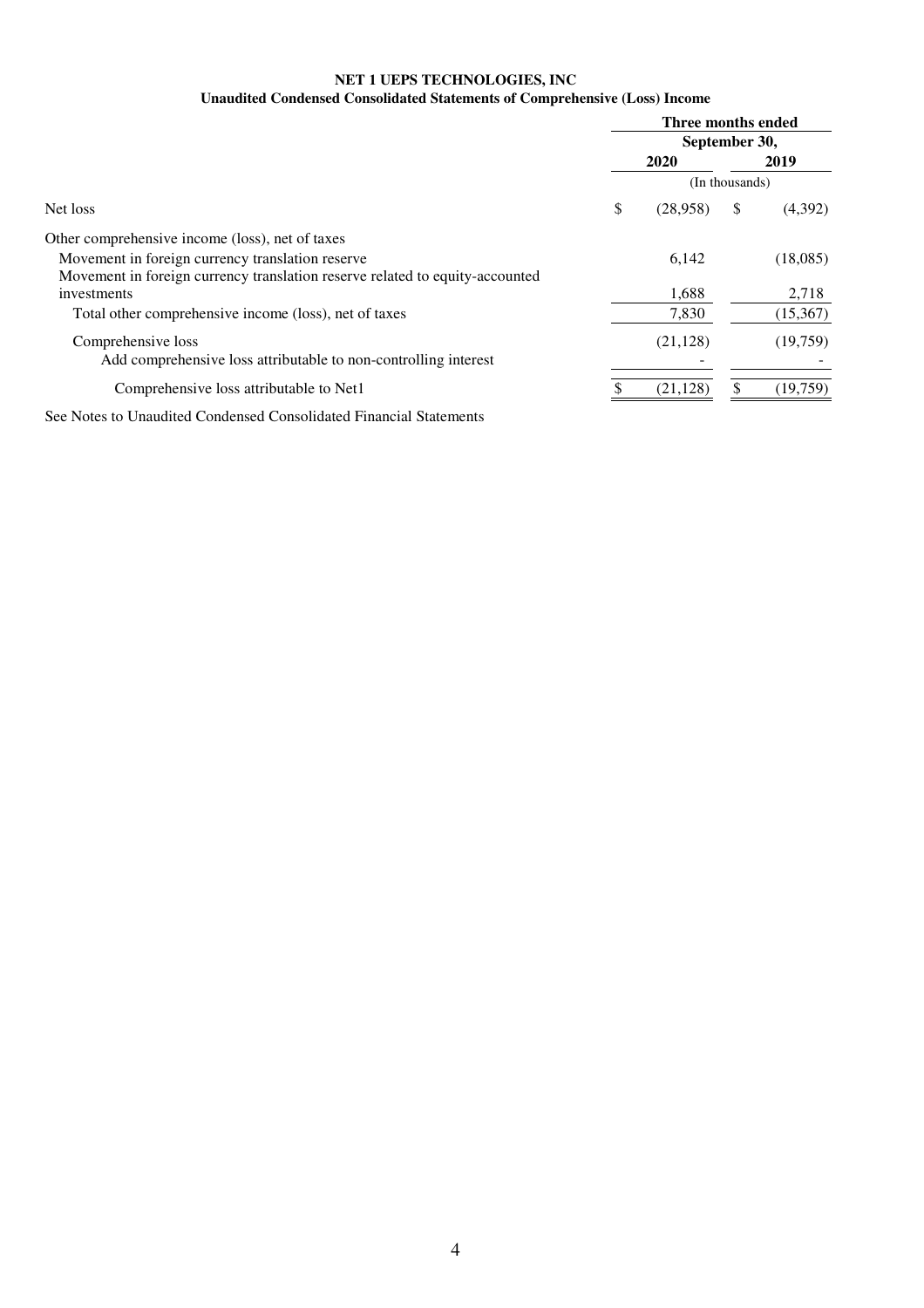### **NET 1 UEPS TECHNOLOGIES, INC Unaudited Condensed Consolidated Statements of Changes in Equity**

#### **Net 1 UEPS Technologies, Inc. Shareholders**

|                                                                                       | Number of<br><b>Shares</b> | Amount | Number of<br><b>Treasury</b><br><b>Shares</b> | <b>Treasury</b><br><b>Shares</b> | Number of<br>shares, net of<br>treasury | <b>Additional</b><br>Paid-In<br>Capital | <b>Retained</b><br><b>Earnings</b> | <b>Accumulated</b><br>other<br>comprehensive<br>loss                        | <b>Total Net1</b><br><b>Equity</b> | Non-<br>controlling<br><b>Interest</b> | <b>Total</b> | <b>Redeemable</b><br>common<br>stock |
|---------------------------------------------------------------------------------------|----------------------------|--------|-----------------------------------------------|----------------------------------|-----------------------------------------|-----------------------------------------|------------------------------------|-----------------------------------------------------------------------------|------------------------------------|----------------------------------------|--------------|--------------------------------------|
|                                                                                       |                            |        |                                               |                                  |                                         |                                         |                                    | For the three months ended September 30, 2019 (dollar amounts in thousands) |                                    |                                        |              |                                      |
| Balance $-$ July 1, 2019                                                              | 81,459,717 \$              | 80     | $(24,891,292)$ \$                             | (286, 951)                       | 56,568,425 \$                           | 276,997 \$                              | 523,028 \$                         | $(195, 812)$ \$                                                             | 317,342 \$                         | $-$ \$                                 | 317,342 \$   | 107,672                              |
| Stock-based compensation charge<br>(Note $12$ )                                       |                            |        |                                               |                                  |                                         | 387                                     |                                    |                                                                             | 387                                |                                        | 387          |                                      |
| Stock-based compensation charge<br>related to equity accounted investment<br>(Note 5) |                            |        |                                               |                                  |                                         | 71                                      |                                    |                                                                             | 71                                 |                                        | 71           |                                      |
| Net loss                                                                              |                            |        |                                               |                                  |                                         |                                         | (4, 392)                           |                                                                             | (4,392)                            | $\overline{\phantom{a}}$               | (4,392)      |                                      |
| Other comprehensive loss (Note 11)                                                    |                            |        |                                               |                                  |                                         |                                         |                                    | (15,367)                                                                    | (15,367)                           | $\overline{\phantom{a}}$               | (15,367)     |                                      |
| Balance – September 30, 2019                                                          | 81,459,717 \$              | 80     | $(24,891,292)$ \$                             | (286, 951)                       | 56,568,425 \$                           | 277,455<br>- \$                         | 518,636 \$                         | $(211, 179)$ \$                                                             | 298,041 \$                         | $-$ \$                                 | 298,041 \$   | 107,672                              |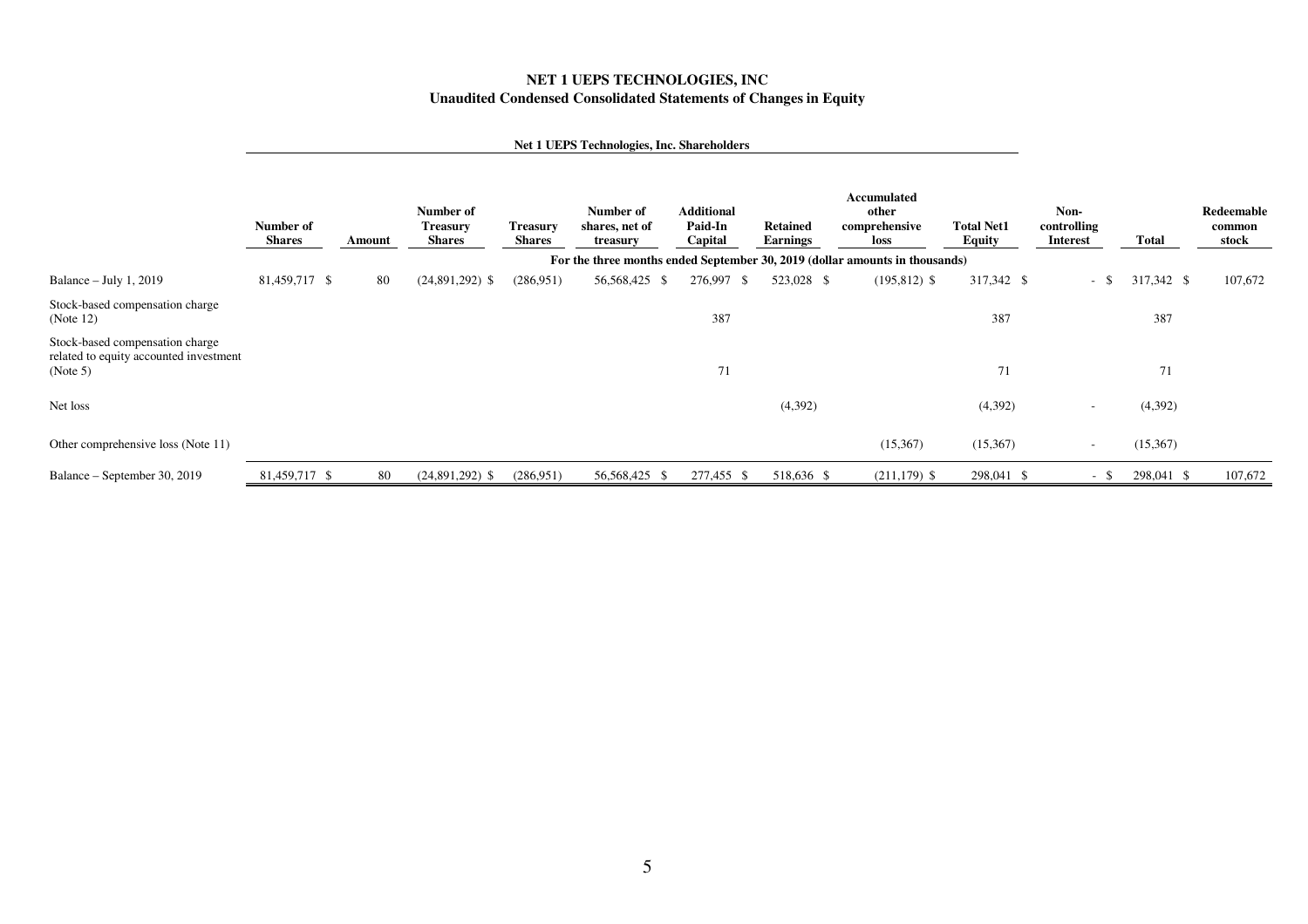### **NET 1 UEPS TECHNOLOGIES, INC Unaudited Condensed Consolidated Statements of Changes in Equity**

|                                                                                       |                            |        |                                               |                                  | <b>Net 1 UEPS Technologies, Inc. Shareholders</b> |                                         |                                    |                                                                             |                                    |                                        |              |                               |
|---------------------------------------------------------------------------------------|----------------------------|--------|-----------------------------------------------|----------------------------------|---------------------------------------------------|-----------------------------------------|------------------------------------|-----------------------------------------------------------------------------|------------------------------------|----------------------------------------|--------------|-------------------------------|
|                                                                                       | Number of<br><b>Shares</b> | Amount | Number of<br><b>Treasury</b><br><b>Shares</b> | <b>Treasury</b><br><b>Shares</b> | Number of<br>shares, net of<br>treasury           | <b>Additional</b><br>Paid-In<br>Capital | <b>Retained</b><br><b>Earnings</b> | <b>Accumulated</b><br>other<br>comprehensive<br>loss                        | <b>Total Net1</b><br><b>Equity</b> | Non-<br>controlling<br><b>Interest</b> | <b>Total</b> | Redeemable<br>common<br>stock |
|                                                                                       |                            |        |                                               |                                  |                                                   |                                         |                                    | For the three months ended September 30, 2020 (dollar amounts in thousands) |                                    |                                        |              |                               |
| Balance $-$ July 1, 2020                                                              | 82,010,217 \$              | 80     | $(24,891,292)$ \$                             | (286,951)                        | 57,118,925 \$                                     | 301,489 \$                              | 444,670 \$                         | $(169,075)$ \$                                                              | 290,213 \$                         | $-5$                                   | 290,213 \$   | 84,979                        |
| Stock-based compensation charge<br>(Note 12)                                          |                            |        |                                               |                                  |                                                   | 682                                     |                                    |                                                                             | 682                                |                                        | 682          |                               |
| Reversal of stock-based compensation<br>charge (Note 12)                              | (480,200)                  |        |                                               |                                  | (480,200)                                         | (283)                                   |                                    |                                                                             | (283)                              |                                        | (283)        |                               |
| Stock-based compensation charge<br>related to equity-accounted investment<br>(Note 5) |                            |        |                                               |                                  |                                                   | (40)                                    |                                    |                                                                             | (40)                               |                                        | (40)         |                               |
| Proceeds from disgorgement of<br>shareholders' short-swing profits<br>(Note 21)       |                            |        |                                               |                                  |                                                   | 98                                      |                                    |                                                                             | 98                                 |                                        | 98           |                               |
| Net loss                                                                              |                            |        |                                               |                                  |                                                   |                                         | (28,958)                           |                                                                             | (28,958)                           |                                        | (28,958)     |                               |
| Other comprehensive loss (Note 11)                                                    |                            |        |                                               |                                  |                                                   |                                         |                                    | 7,830                                                                       | 7,830                              | $\sim$                                 | 7,830        |                               |
| Balance – September 30, 2020                                                          | 81,530,017 \$              | 80     | $(24,891,292)$ \$                             | (286,951)                        | 56,638,725 \$                                     | 301,946 \$                              | 415,712 \$                         | $(161,245)$ \$                                                              | 269,542 \$                         | $-$ \$                                 | 269,542 \$   | 84,979                        |
|                                                                                       |                            |        |                                               |                                  |                                                   |                                         |                                    |                                                                             |                                    |                                        |              |                               |

See Notes to Unaudited Condensed Consolidated Financial Statements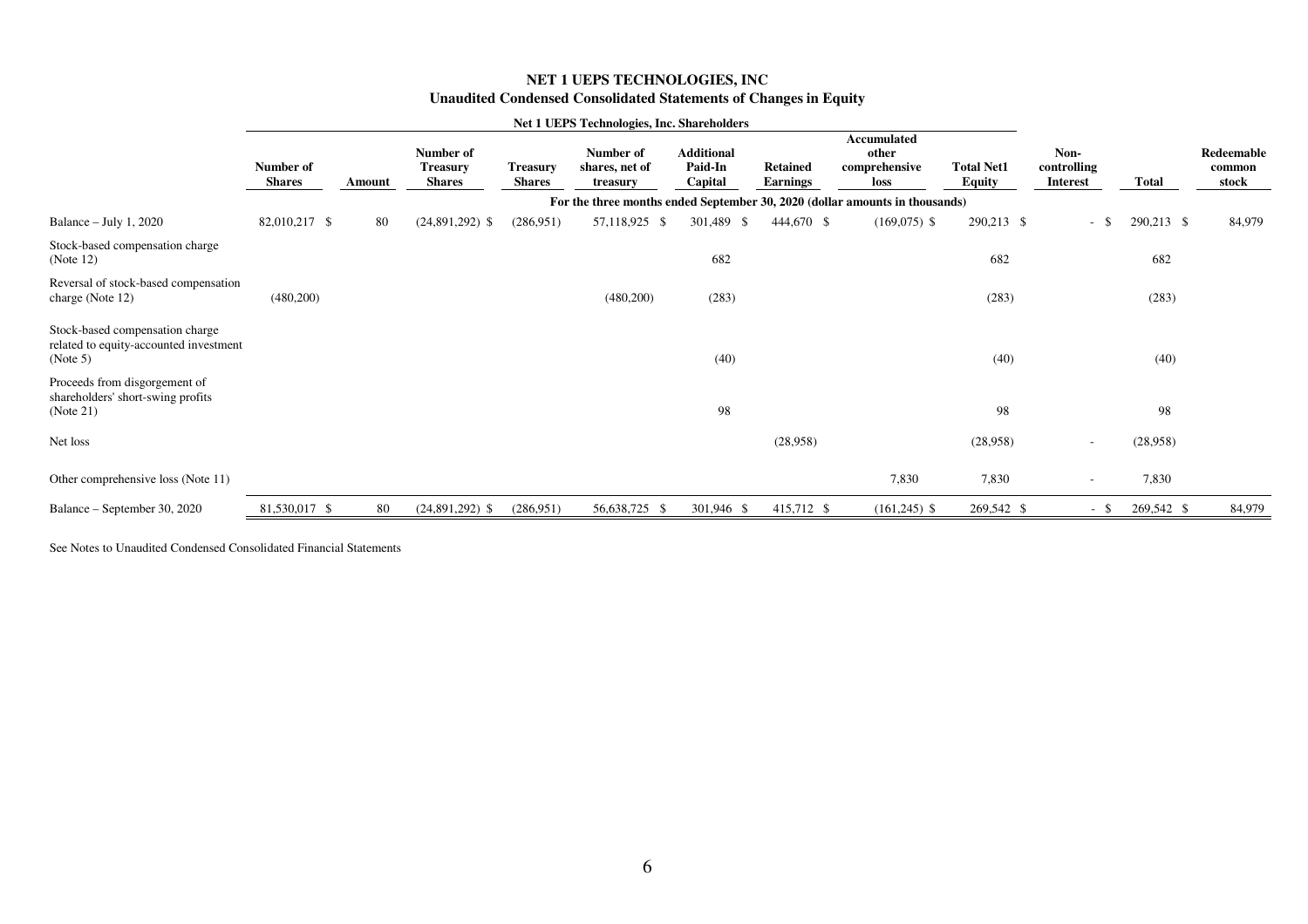### **NET 1 UEPS TECHNOLOGIES, INC Unaudited Condensed Consolidated Statements of Cash Flows**

|                                                                           | Three months ended |                    |  |
|---------------------------------------------------------------------------|--------------------|--------------------|--|
|                                                                           | September 30,      |                    |  |
|                                                                           | 2020               | $2019^{(A)}$       |  |
|                                                                           |                    | (In thousands)     |  |
| <b>Cash flows from operating activities</b>                               |                    |                    |  |
| Net loss                                                                  | \$<br>(28,958)     | \$<br>(4,392)      |  |
| Depreciation and amortization                                             |                    | 923<br>4,765       |  |
| Movement in allowance for doubtful accounts receivable                    |                    | 514<br>512         |  |
| Loss (Earnings) from equity-accounted investments (Note 5)                | 19,137             | (1,063)            |  |
| Movement in allowance for doubtful loans to equity-accounted investments  |                    | 78                 |  |
| Fair value adjustment related to financial liabilities                    |                    | 886<br>87          |  |
| Interest payable                                                          |                    | (63)<br>632        |  |
| Profit on disposal of property, plant and equipment                       |                    | (10)<br>(154)      |  |
| Stock-based compensation charge (Note 12)                                 |                    | 399<br>387         |  |
| Dividends received from equity accounted investments                      |                    | 57<br>1,068        |  |
| Increase in accounts receivable and finance loans receivable              |                    | (8,115)<br>(5,666) |  |
| Decrease (Increase) in inventory                                          |                    | 2,359<br>(12,313)  |  |
| Decrease in accounts payable and other payables                           |                    | (415)<br>(3,396)   |  |
| (Decrease) Increase in taxes payable                                      | (14, 917)          | 1,288              |  |
| Decrease in deferred taxes                                                | (1,755)            | (88)               |  |
| Net cash used in operating activities                                     | (29, 880)          | (18, 333)          |  |
| Cash flows from investing activities                                      |                    |                    |  |
| Capital expenditures                                                      |                    | (275)<br>(2,624)   |  |
| Proceeds from disposal of property, plant and equipment                   |                    | 16<br>213          |  |
| Proceeds from disposal of Net1 Korea (Note 2)                             | 20,114             |                    |  |
| Proceeds from disposal of DNI as equity-accounted investment (Note 2)     |                    | 329                |  |
| Loan to equity-accounted investment (Note 5)                              |                    | (78)               |  |
| Investment in equity-accounted investments (Note 5)                       |                    | (1,250)            |  |
| Repayment of loans by equity-accounted investments                        |                    | 4,268              |  |
| Net change in settlement assets                                           |                    | (13,509)<br>4,068  |  |
| Net cash provided by (used in) investing activities                       | 24,174             | (12,902)           |  |
| <b>Cash flows from financing activities</b>                               |                    |                    |  |
| Proceeds from bank overdraft (Note 8)                                     | 69.146             | 183,674            |  |
| Repayment of bank overdraft (Note 8)                                      | (76, 850)          | (184, 829)         |  |
| Long-term borrowings utilized (Note 8)                                    |                    | 14,798             |  |
| Proceeds from disgorgement of shareholders' short-swing profits (Note 21) |                    | 98                 |  |
| Guarantee fee                                                             |                    | (148)              |  |
| Finance lease capital repayments                                          |                    | (26)               |  |
| Net change in settlement obligations                                      | (4,068)            | 13,509             |  |
| Net cash (used in) provided by financing activities                       | (11, 674)          | 26,978             |  |
| Effect of exchange rate changes on cash                                   |                    | 806<br>(6, 455)    |  |
| Net decrease in cash, cash equivalents and restricted cash                | (16, 574)          | (10,712)           |  |
| Cash, cash equivalents and restricted cash – beginning of period          | 232,485            | 121,511            |  |
| Cash, cash equivalents and restricted cash – end of period (Note 14)      | \$<br>215,911      | \$<br>110,799      |  |
|                                                                           |                    |                    |  |

(A) Refer to Note 20 for discontinued operations disclosures

See Notes to Unaudited Condensed Consolidated Financial Statements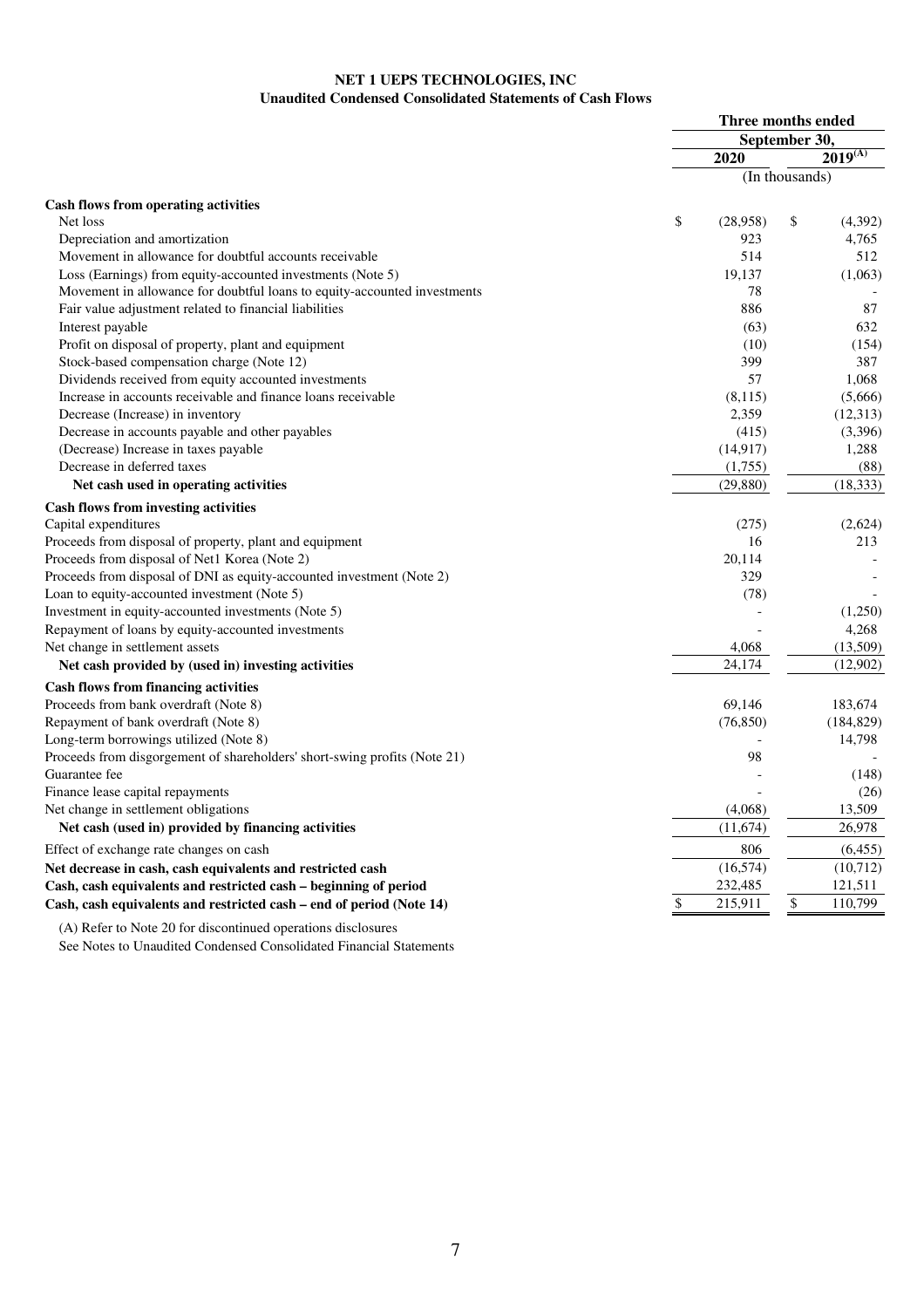### **NET 1 UEPS TECHNOLOGIES, INC Notes to the Unaudited Condensed Consolidated Financial Statements for the three months ended September 30, 2020 and 2019 (All amounts in tables stated in thousands or thousands of U.S. dollars, unless otherwise stated)**

### **1. Basis of Presentation and Summary of Significant Accounting Policies**

#### **Unaudited Interim Financial Information**

The accompanying unaudited condensed consolidated financial statements include all majority-owned subsidiaries over which the Company exercises control and have been prepared in accordance with U.S. generally accepted accounting principles ("GAAP") and the rules and regulations of the United States Securities and Exchange Commission for Quarterly Reports on Form 10-Q and include all of the information and disclosures required for interim financial reporting. The results of operations for the three months ended September 30, 2020 and 2019, are not necessarily indicative of the results for the full year. The Company believes that the disclosures are adequate to make the information presented not misleading.

These financial statements should be read in conjunction with the financial statements, accounting policies and financial notes thereto included in the Company's Annual Report on Form 10-K for the fiscal year ended June 30, 2020. In the opinion of management, the accompanying unaudited condensed consolidated financial statements reflect all adjustments (consisting only of normal recurring adjustments), which are necessary for a fair representation of financial results for the interim periods presented.

References to "Net1" are references solely to Net 1 UEPS Technologies, Inc. References to the "Company" refer to Net1 and its consolidated subsidiaries, collectively, unless the context otherwise requires.

#### **Impact of COVID-19 on the Company's business**

The COVID-19 pandemic did not impact the Company's South African operations as severely during the three months ended September 30, 2020, compared to the last four months of the year ended June 30, 2020. Nevertheless, as the date of this report, South Africa remains under various lockdown restrictions, which continue to affect the broader economy and these affect the Company to the extent they affect economic activity levels in South Africa.

The broader implications of COVID-19 on the Company's results of operations and overall financial performance continue to remain uncertain. While the Company has not incurred significant disruptions thus far from the COVID-19 outbreak, apart from the two months in April and May 2020 when loan origination was curtailed, the Company is unable to accurately predict the impact that COVID-19 will have due to numerous uncertainties, including the severity and duration of the outbreak, actions that may be taken by governmental authorities, the impact on the Company's customers and other factors. The Company will continue to evaluate the nature and extent of the impact on its business, consolidated results of operations, and financial condition.

#### **Recent accounting pronouncements adopted**

There were no new accounting pronouncements adopted by the Company during the three months ended September 30, 2020.

### **Recent accounting pronouncements not yet adopted as of September 30, 2020**

In June 2016, the Financial Accounting Standards Board ("FASB") issued guidance regarding *Measurement of Credit Losses on Financial Instruments*. The guidance replaces the incurred loss impairment methodology in current GAAP with a methodology that reflects expected credit losses and requires consideration of a broader range of reasonable and supportable information to inform credit loss estimates. For trade and other receivables, loans, and other financial instruments, an entity is required to use a forwardlooking expected loss model rather than the incurred loss model for recognizing credit losses, which reflects losses that are probable. Credit losses relating to available-for-sale debt securities will also be recorded through an allowance for credit losses rather than as a reduction in the amortized cost basis of the securities. This guidance is effective for the Company beginning July 1, 2023. The Company is currently assessing the impact of this guidance on its financial statements and related disclosures, but does not expect the impact on its financial results to be material.

In August 2018, the FASB issued guidance regarding *Disclosure Framework: Changes to the Disclosure Requirements for Fair Value Measurement.* The guidance modifies the disclosure requirements related to fair value measurement. This guidance is effective for the Company beginning July 1, 2021. Early adoption is permitted. The Company is currently assessing the impact of this guidance on its financial statement's disclosure.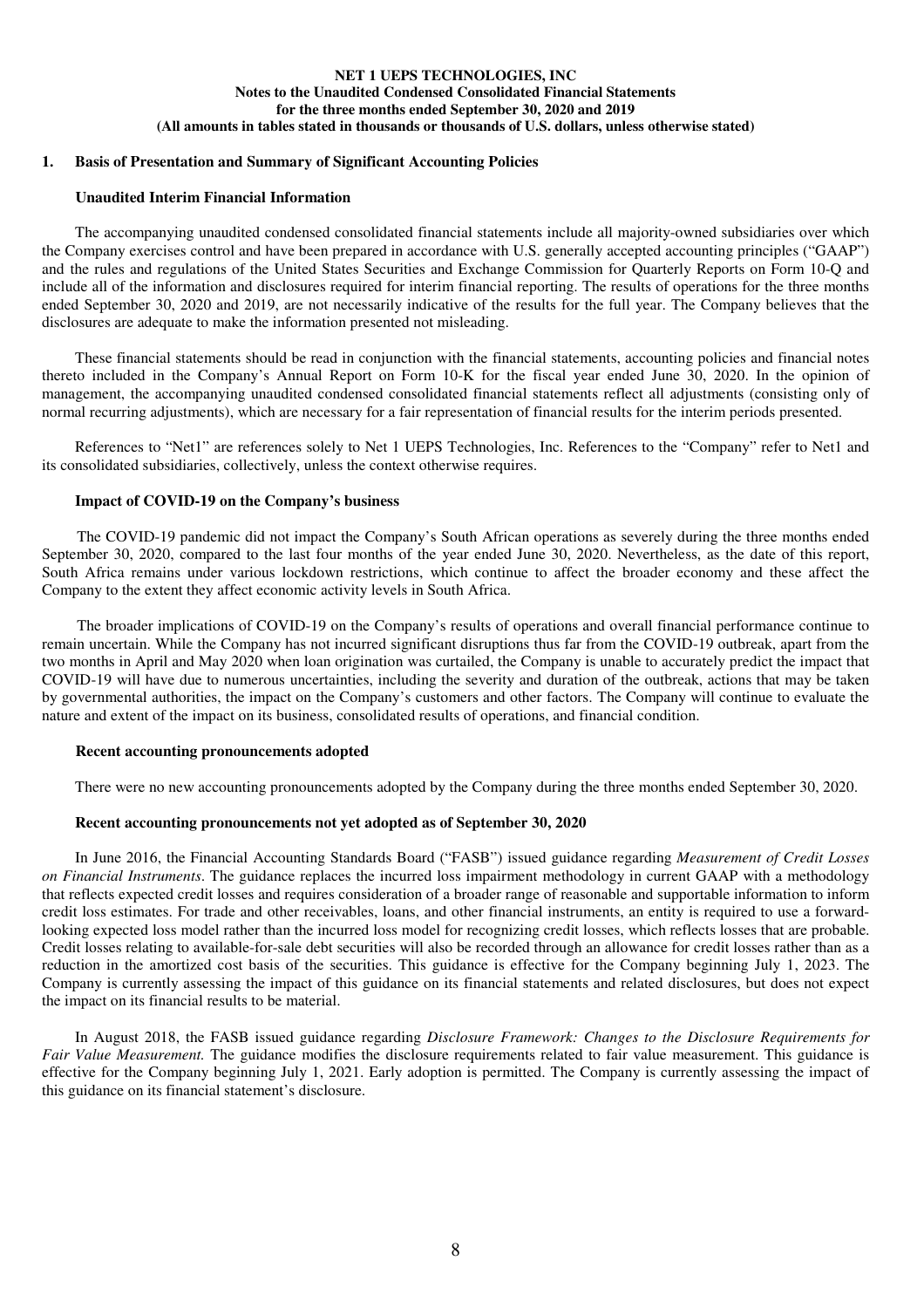#### **1. Basis of Presentation and Summary of Significant Accounting Policies (continued)**

#### **Recent accounting pronouncements not yet adopted as of September 30, 2020 (continued)**

In November 2019, the FASB issued guidance regarding *Financial Instruments—Credit Losses (Topic 326), Derivatives and Hedging(Topic 815), and Leases (Topic 842).* The guidance provides a framework to stagger effective dates for future major accounting standards and amends the effective dates for certain major new accounting standards to give implementation relief to certain types of entities, including Smaller Reporting Companies. The Company is a Smaller Reporting Company. Specifically, the guidance changes some effective dates for certain new standards on the following topics in the FASB Codification, namely Derivatives and Hedging (ASC 815); Leases (ASC 842); Financial Instruments — Credit Losses (ASC 326); and Intangibles — Goodwill and Other (ASC 350). The guidance defers the adoption date of guidance regarding *Measurement of Credit Losses on Financial Instruments* by the Company from July 1, 2020 to July 1, 2023, and defers the adoption guidance regarding *Disclosure Framework: Changes to the Disclosure Requirements for Fair Value Measurement* by the Company from July 1, 2020 to July 1, 2021.

In January 2020, the FASB issued guidance regarding *Clarifying the Interactions Between Topic 321, Topic 323, and Topic 815.* The guidance clarifies that an entity should consider observable transactions that require an entity to either apply or discontinue the equity method of accounting for the purposes of applying the measurement alternative in accordance with U.S GAAP guidance immediately before applying or upon discontinuing the equity method. The guidance also clarifies that, when determining the accounting for certain forward contracts and purchased options an entity should not consider, whether upon settlement or exercise, if the underlying securities would be accounted for under the equity method or fair value option. This guidance is effective for the Company beginning July 1, 2021. Early adoption is permitted. The Company is currently assessing the impact of this guidance on its financial statement's disclosure.

#### **2. Accounts receivable, net and other receivables and finance loans receivable, net**

#### **Accounts receivable, net and other receivables**

The Company's accounts receivable, net, and other receivables as of September 30, 2020, and June 30, 2020, are presented in the table below:

|                                                                                    |   | September 30,<br>2020 |   | <b>June 30,</b><br>2020 |
|------------------------------------------------------------------------------------|---|-----------------------|---|-------------------------|
| Accounts receivable, trade, net                                                    | S | 12,567                | S | 8,458                   |
| Accounts receivable, trade, gross                                                  |   | 12,853                |   | 8,711                   |
| Allowance for doubtful accounts receivable, end of period                          |   | 286                   |   | 253                     |
| Beginning of period                                                                |   | 253                   |   | 661                     |
| Reversed to statement of operations                                                |   |                       |   | (155)                   |
| Charged to statement of operations                                                 |   | 32                    |   | 181                     |
| Utilized                                                                           |   | (6)                   |   | (151)                   |
| Deconsolidation                                                                    |   |                       |   | (178)                   |
| Foreign currency adjustment                                                        |   | ⇁                     |   | (105)                   |
| Taxes refundable related to sale of Net1 Korea                                     |   |                       |   | 19,796                  |
| Loans provided to Carbon                                                           |   | 3,000                 |   | 3,000                   |
| Current portion of amount outstanding related to sale of remaining interest in DNI |   | 3,916                 |   | 2,756                   |
| Other receivables                                                                  |   | 8,831                 |   | 9,058                   |
| Total accounts receivable, net and other receivables                               |   | 28,314                |   | 43,068                  |

In January 2020, the Company agreed that the purchaser of Net1 Korea would withhold potential capital gains taxes of approximately \$19.8 million (KRW 23.8 billion) from the Net1 Korea transaction price and pay such amounts, on behalf of Net1 BV, to the South Korean tax authorities. Net1 BV commenced a process to claim a refund from the South Korean tax authorities of the potential amount withheld and received this amount of approximately \$20.1 million (KRW 23.8 billion) in September 2020.

On October 26, 2020, DNI settled the full amount outstanding related to sale of the remaining interest in DNI, including the \$1.6 million included in other long-term assets, refer to Note 5.

Other receivables include prepayments, deposits and other receivables.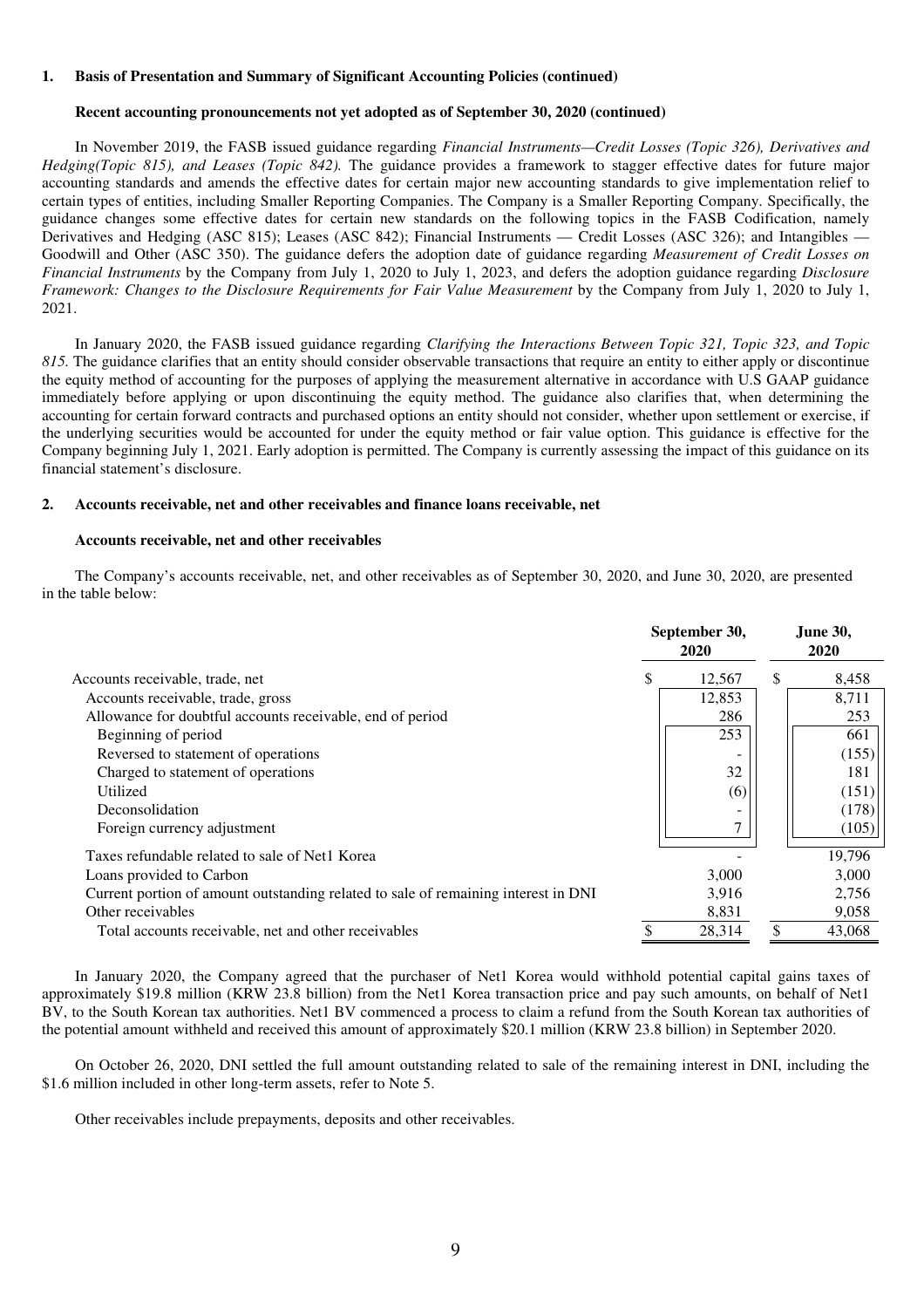### **2. Accounts receivable, net and other receivables and finance loans receivable, net (continued)**

#### **Finance loans receivable, net**

The Company's finance loans receivable, net, as of September 30, 2020, and June 30, 2020, is presented in the table below:

|                                                                | September 30,<br>2020 |     | <b>June 30,</b><br>2020 |
|----------------------------------------------------------------|-----------------------|-----|-------------------------|
| Microlending finance loans receivable, net                     | 20,508                | \$. | 15,879                  |
| Microlending finance loans receivable, gross                   | 22,785                |     | 17,737                  |
| Allowance for doubtful finance loans receivable, end of period | 2,277                 |     | 1,858                   |
| Beginning of period                                            | 1,858                 |     | 3,199                   |
| Reversed to statement of operations                            |                       |     | (492)                   |
| Charged to statement of operations                             | 486                   |     | 1,211                   |
| Utilized                                                       | (119)                 |     | (1,451)                 |
| Foreign currency adjustment                                    | 52                    |     | (609)                   |
| Working capital finance loans receivable, gross                | 5,800                 |     | 5,800                   |
| Allowance for doubtful finance loans receivable, end of period | 5,800                 |     | 5,800                   |
| Beginning of period                                            | 5,800                 |     | 5,800                   |
| Total accounts receivable, net                                 | 20,508                |     | 15,879                  |

Gross microlending finance loans receivable as of September 30, 2020, increased compared to June 30, 2020, following subdued lending activity due to COVID-19 restrictions in April and early May 2020. The Company was unable to originate any significant loans in April and early May 2020.

#### **3. Inventory**

The Company's inventory comprised the following categories as of September 30, 2020, and June 30, 2020:

|                                             |     | September 30,<br>2020 |   |        |
|---------------------------------------------|-----|-----------------------|---|--------|
| Finished goods                              | -SS | 13.716                |   | 15,618 |
| Finished goods subject to sale restrictions |     | 4.368                 |   | 4.242  |
|                                             |     | 18.084                | S | 19,860 |

Finished goods subject to sale restrictions represents airtime inventory purchased in March 2020, that may only be sold by the Company from October 1, 2020.

### **4. Fair value of financial instruments**

#### *Initial recognition and measurement*

Financial instruments are recognized when the Company becomes a party to the transaction. Initial measurements are at cost, which includes transaction costs.

#### *Risk management*

The Company manages its exposure to currency exchange, translation, interest rate, customer concentration, credit and equity price and liquidity risks as discussed below.

#### *Currency exchange risk*

The Company is subject to currency exchange risk because it purchases inventories that it is required to settle in other currencies, primarily the euro and U.S. dollar. The Company has used forward contracts in order to limit its exposure in these transactions to fluctuations in exchange rates between the South African rand ("ZAR"), on the one hand, and the U.S. dollar and the euro, on the other hand.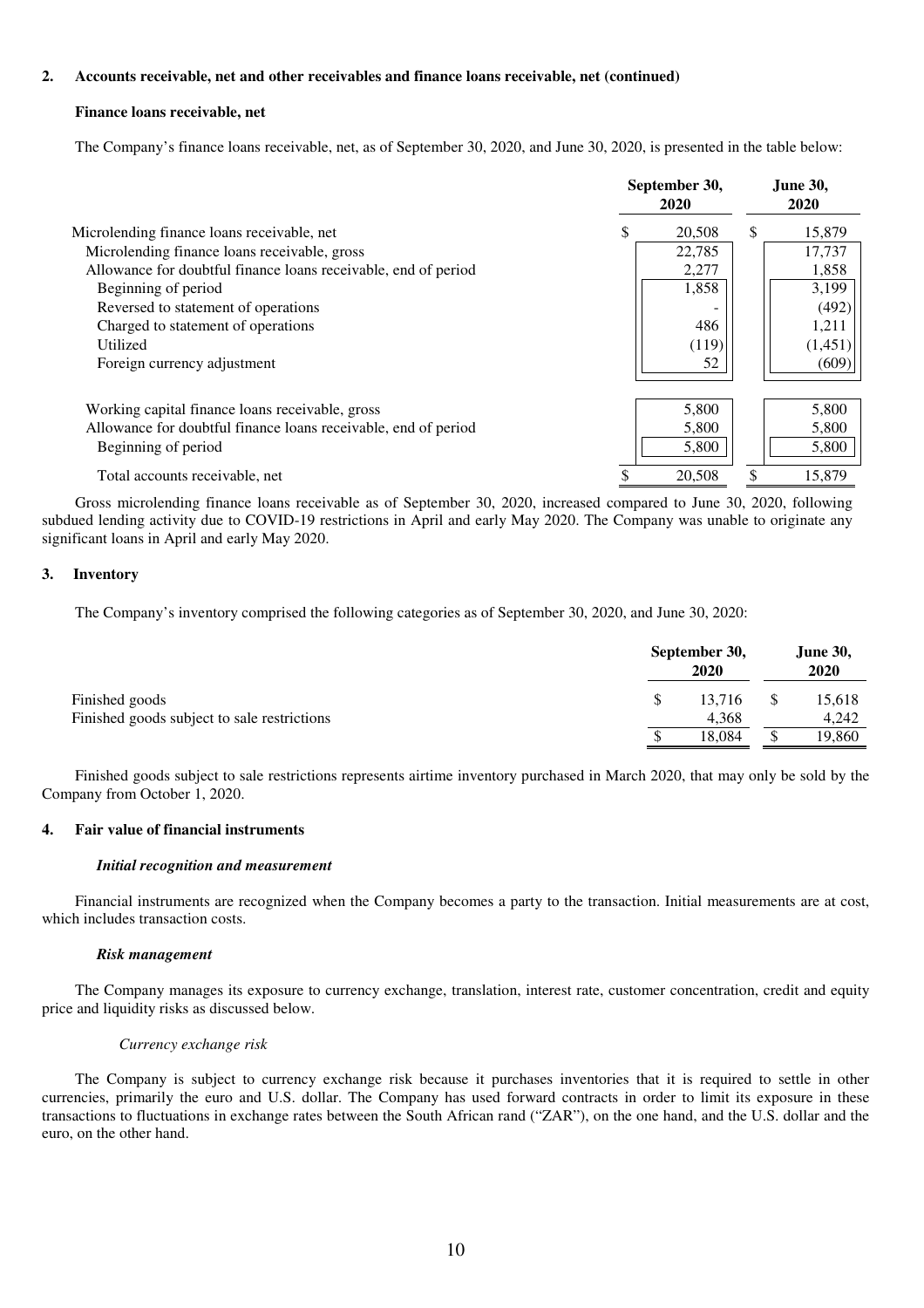#### *Risk management (continued)*

#### *Translation risk*

Translation risk relates to the risk that the Company's results of operations will vary significantly as the U.S. dollar is its reporting currency, but it earns a significant amount of its revenues and incurs a significant amount of its expenses in ZAR. The U.S. dollar has fluctuated significantly against the ZAR over the past three years. As exchange rates are outside the Company's control, there can be no assurance that future fluctuations will not adversely affect the Company's results of operations and financial condition.

#### *Interest rate risk*

As a result of its normal borrowing and lending activities, the Company's operating results are exposed to fluctuations in interest rates, which it manages primarily through regular financing activities. The Company generally maintains investments in cash equivalents and held to maturity investments and has occasionally invested in marketable securities.

#### *Credit risk*

Credit risk relates to the risk of loss that the Company would incur as a result of non-performance by counterparties. The Company maintains credit risk policies with regard to its counterparties to minimize overall credit risk. These policies include an evaluation of a potential counterparty's financial condition, credit rating, and other credit criteria and risk mitigation tools as the Company's management deems appropriate. With respect to credit risk on financial instruments, the Company maintains a policy of entering into such transactions only with South African and European financial institutions that have a credit rating of "B" (or its equivalent) or better, as determined by credit rating agencies such as Standard & Poor's, Moody's and Fitch Ratings.

#### *Microlending credit risk*

The Company is exposed to credit risk in its microlending activities, which provide unsecured short-term loans to qualifying customers. The Company manages this risk by performing an affordability test for each prospective customer and assigning a "creditworthiness score", which takes into account a variety of factors such as other debts and total expenditures on normal household and lifestyle expenses.

#### *Equity price and liquidity risk*

Equity price risk relates to the risk of loss that the Company would incur as a result of the volatility in the exchange-traded price of equity securities that it holds and the risk that it may not be able to liquidate these securities. The market price of these securities may fluctuate for a variety of reasons and, consequently, the amount that the Company may obtain in a subsequent sale of these securities may significantly differ from the reported market value.

Equity liquidity risk relates to the risk of loss that the Company would incur as a result of the lack of liquidity on the exchange on which these securities are listed. The Company may not be able to sell some or all of these securities at one time, or over an extended period of time without influencing the exchange traded price, or at all.

#### **Financial instruments**

The following section describes the valuation methodologies the Company uses to measure its significant financial assets and liabilities at fair value.

In general, and where applicable, the Company uses quoted prices in active markets for identical assets or liabilities to determine fair value. This pricing methodology would apply to Level 1 investments. If quoted prices in active markets for identical assets or liabilities are not available to determine fair value, then the Company uses quoted prices for similar assets and liabilities or inputs other than the quoted prices that are observable either directly or indirectly. These investments would be included in Level 2 investments. In circumstances in which inputs are generally unobservable, values typically reflect management's estimates of assumptions that market participants would use in pricing the asset or liability. The fair values are therefore determined using modelbased techniques that include option pricing models, discounted cash flow models, and similar techniques. Investments valued using such techniques are included in Level 3 investments.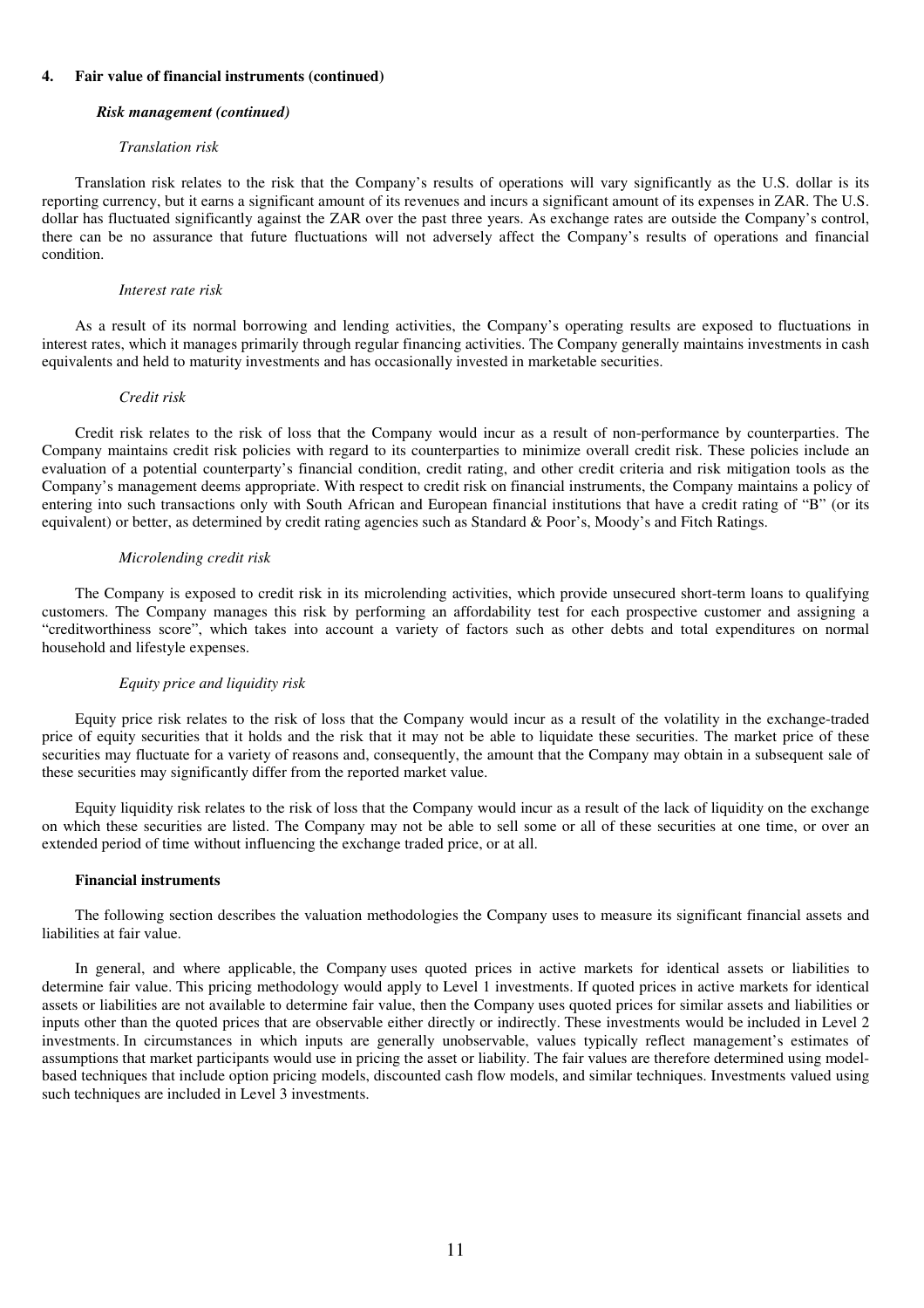#### **Financial instruments (continued)**

#### *Asset measured at fair value using significant unobservable inputs – investment in Cell C*

The Company's Level 3 asset represents an investment of 75,000,000 class "A" shares in Cell C, a significant mobile telecoms provider in South Africa. The Company used a discounted cash flow model developed by the Company to determine the fair value of its investment in Cell C as of September 30, 2020, and June 30, 2020, and valued Cell C at \$0.0 (zero) at September 30, 2020, and June 30, 2020. The Company believes the Cell C business plan utilized in the Company's valuation is reasonable based on the current performance and the expected changes in Cell C's business model. The Company utilized the latest approved business plan provided by Cell C management for the period ending December 31, 2024, and the following key valuation inputs were used as of September 30, 2020 and June 30, 2020:

| Weighted Average Cost of Capital ("WACC"):                                                     | Between 16% and 21% over the period of the forecast                          |
|------------------------------------------------------------------------------------------------|------------------------------------------------------------------------------|
| Long term growth rate:                                                                         | 3 % (3% as of June 30, 2020)                                                 |
| Marketability discount:                                                                        | $10\%$                                                                       |
| Minority discount:                                                                             | 15%                                                                          |
| Net adjusted external debt - September 30, 2020: <sup>(1)</sup>                                | ZAR 15.1 billion (\$0.9 billion), includes R4.2 billion of lease liabilities |
| Net adjusted external debt - June 30, $2020$ : <sup>(2)</sup>                                  | ZAR 15.8 billion (\$0.9 billion), includes R4.4 billion of lease liabilities |
| Deferred tax (incl, assessed tax losses) - September 30,                                       |                                                                              |
| $2020$ <sup>(1)</sup>                                                                          | ZAR $2.9$ billion $(\$172.3$ million)                                        |
| Deferred tax (incl. assessed tax losses) - June 30,                                            |                                                                              |
| $2020$ <sup>(2)</sup>                                                                          | ZAR $2.9$ billion $(\$167.3$ million)                                        |
| (1) translated from ZAR to U.S. dollars at exchange rates applicable as of September 30, 2020. |                                                                              |

(2) translated from ZAR to U.S. dollars at exchange rates applicable as of June 30, 2020.

The following table presents the impact on the carrying value of the Company's Cell C investment of a 2.0% increase and 2.0% decrease in the WACC rate and the EBITDA margins used in the Cell C valuation on September 30, 2020, all amounts translated at exchange rates applicable as of September 30, 2020:

| Sensitivity for fair value of Cell C investment                                                                                      | $2.0\%$ increase <sup>(A)</sup> | $2.0\%$ decrease <sup>(A)</sup> |
|--------------------------------------------------------------------------------------------------------------------------------------|---------------------------------|---------------------------------|
| WACC rate                                                                                                                            | - 35                            | 6.786                           |
| EBITDA margin                                                                                                                        | 2.881 \$                        |                                 |
| (A) the carrying value of the Cell C investment is not impacted by a $1.0\%$ increase or a $1.0\%$ decrease and therefore the impact |                                 |                                 |

of a 2.0% increase and a 2.0% decrease is presented.

The fair value of the Cell C shares as of September 30, 2020, represented approximately 0% of the Company's total assets, including these shares. The Company expects to hold these shares for an extended period of time and that there will be short-term equity price volatility with respect to these shares particularly given the current situation of Cell C's business.

#### *Derivative transactions - Foreign exchange contracts*

As part of the Company's risk management strategy, the Company enters into derivative transactions to mitigate exposures to foreign currencies using foreign exchange contracts. These foreign exchange contracts are over-the-counter derivative transactions. All of the Company's derivative exposures are with counterparties that have long-term credit ratings of "B" (or equivalent) or better. The Company uses quoted prices in active markets for similar assets and liabilities to determine fair value (Level 2). The Company has no derivatives that are measured under Level 1 or 3 of the fair value hierarchy. The Company had no outstanding foreign exchange contracts as of September 30, 2020, or June 30, 2020.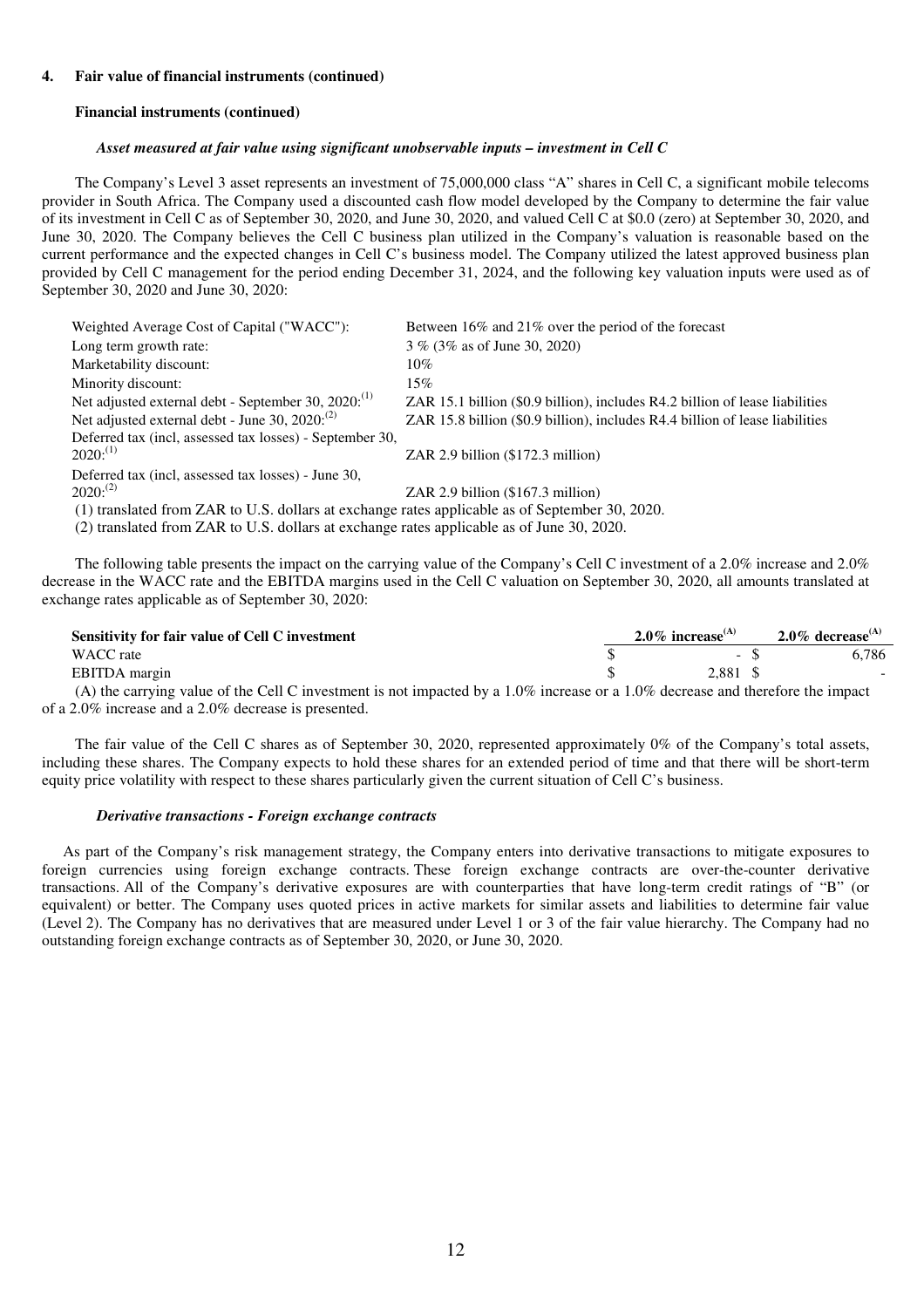The following table presents the Company's assets measured at fair value on a recurring basis as of September 30, 2020, according to the fair value hierarchy:

|                                |   | <b>Quoted Price in</b><br><b>Active Markets</b><br>for Identical<br><b>Assets</b><br>(Level 1) | <b>Significant</b><br><b>Other</b><br><b>Observable</b><br>Inputs<br>(Level 2) |   | <b>Significant</b><br><b>Unobservable</b><br><b>Inputs</b><br>(Level 3) |   | <b>Total</b> |
|--------------------------------|---|------------------------------------------------------------------------------------------------|--------------------------------------------------------------------------------|---|-------------------------------------------------------------------------|---|--------------|
| Assets                         |   |                                                                                                |                                                                                |   |                                                                         |   |              |
| Investment in Cell C           | S | ۰.                                                                                             | \$                                                                             | S |                                                                         | S |              |
| Related to insurance business: |   |                                                                                                |                                                                                |   |                                                                         |   |              |
| Cash, cash equivalents and     |   |                                                                                                |                                                                                |   |                                                                         |   |              |
| restricted cash (included in   |   |                                                                                                |                                                                                |   |                                                                         |   |              |
| other long-term assets)        |   | 510                                                                                            |                                                                                |   |                                                                         |   | 510          |
| Fixed maturity investments     |   |                                                                                                |                                                                                |   |                                                                         |   |              |
| (included in cash and cash     |   |                                                                                                |                                                                                |   |                                                                         |   |              |
| equivalents)                   |   | 1,758                                                                                          |                                                                                |   |                                                                         |   | 1,758        |
| Total assets at fair value     |   | 2.268                                                                                          | Ξ.                                                                             |   |                                                                         |   | 2.268        |

The following table presents the Company's assets measured at fair value on a recurring basis as of June 30, 2020, according to the fair value hierarchy:

|                               | <b>Quoted Price in</b><br><b>Active Markets</b><br>for Identical<br><b>Assets</b><br>(Level 1) |   | <b>Significant</b><br><b>Other</b><br><b>Observable</b><br><b>Inputs</b><br>(Level 2) |    | <b>Significant</b><br>Unobservable<br><b>Inputs</b><br>(Level 3) | <b>Total</b> |
|-------------------------------|------------------------------------------------------------------------------------------------|---|---------------------------------------------------------------------------------------|----|------------------------------------------------------------------|--------------|
| Assets                        |                                                                                                |   |                                                                                       |    |                                                                  |              |
| Investment in Cell C          | \$                                                                                             | S |                                                                                       | \$ |                                                                  | \$           |
| Related to insurance business |                                                                                                |   |                                                                                       |    |                                                                  |              |
| Cash and cash equivalents     |                                                                                                |   |                                                                                       |    |                                                                  |              |
| (included in other long-term  |                                                                                                |   |                                                                                       |    |                                                                  |              |
| assets)                       | 490                                                                                            |   |                                                                                       |    |                                                                  | 490          |
| Fixed maturity investments    |                                                                                                |   |                                                                                       |    |                                                                  |              |
| (included in cash and cash    |                                                                                                |   |                                                                                       |    |                                                                  |              |
| equivalents)                  | 4,198                                                                                          |   |                                                                                       |    |                                                                  | 4,198        |
| Total assets at fair value    | 4,688                                                                                          |   |                                                                                       | Φ  | -                                                                | 4.688        |

There have been no transfers in or out of Level 3 during the three months ended September 30, 2020 and 2019, respectively.

There was no movement in the carrying value of assets measured at fair value on a recurring basis, and categorized within Level 3, during the three months ended September 30, 2020.

Summarized below is the movement in the carrying value of assets and liabilities measured at fair value on a recurring basis, and categorized within Level 3, during the three months ended September 30, 2020:

|                                                         | <b>Carrying value</b> |                          |
|---------------------------------------------------------|-----------------------|--------------------------|
| Assets                                                  |                       |                          |
| Balance as of June 30, 2020                             |                       | $\sim$                   |
| Foreign currency adjustment <sup><math>(1)</math></sup> |                       | -                        |
| Balance as of September 30, 2020                        |                       | $\overline{\phantom{0}}$ |

(1) The foreign currency adjustment represents the effects of the fluctuations between the ZAR, and the U.S. dollar on the carrying value.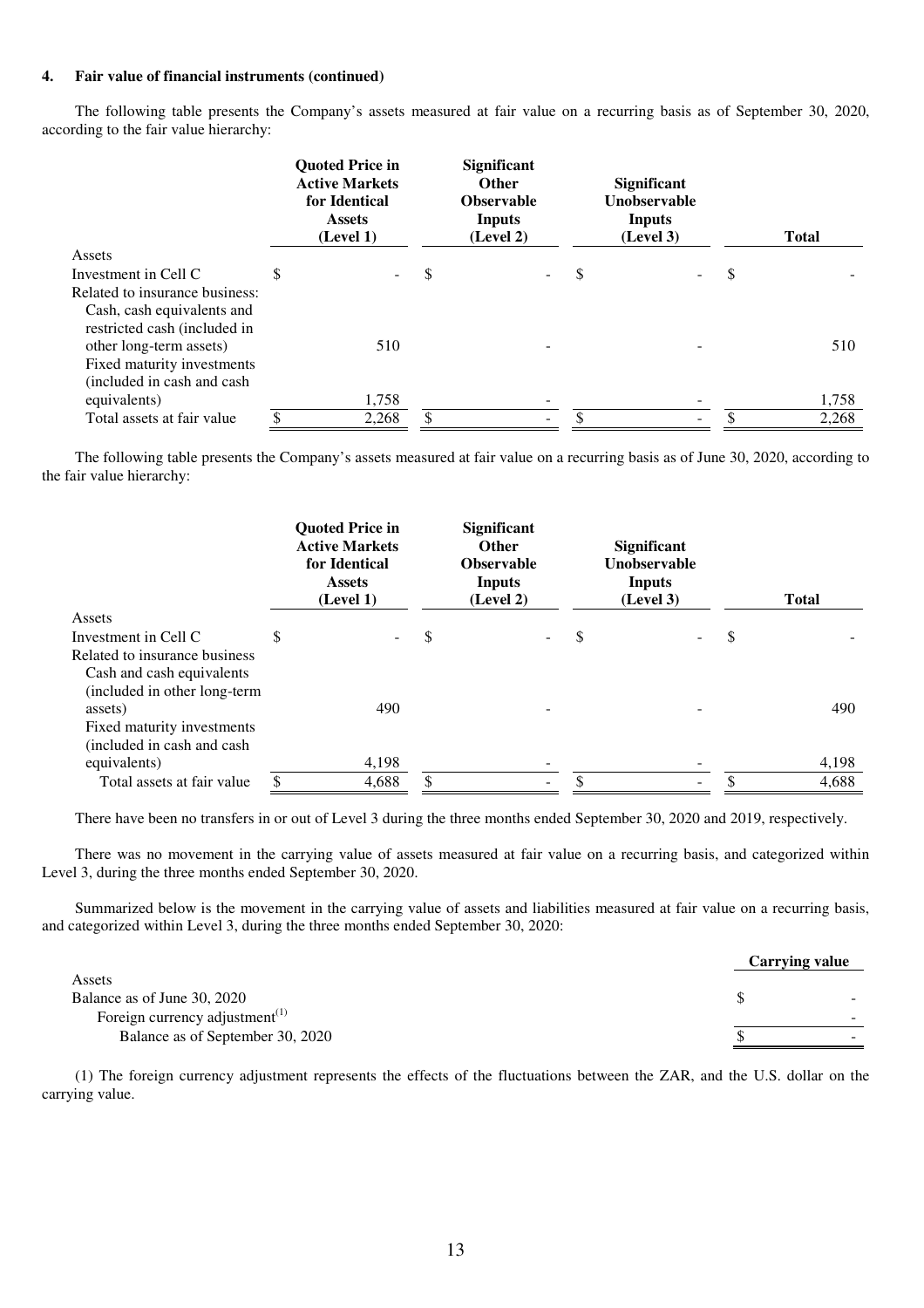Summarized below is the movement in the carrying value of assets and liabilities measured at fair value on a recurring basis, and categorized within Level 3, during the three months ended September 30, 2019:

|                                                         | <b>Carrying value</b>    |
|---------------------------------------------------------|--------------------------|
| Assets                                                  |                          |
| Balance as at June 30, 2019                             | $\overline{\phantom{a}}$ |
| Foreign currency adjustment <sup><math>(1)</math></sup> | $\overline{\phantom{0}}$ |
| Balance as of September 30, 2019                        |                          |

(1) The foreign currency adjustment represents the effects of the fluctuations between the ZAR, and the U.S. dollar on the carrying value.

### *Assets measured at fair value on a nonrecurring basis*

The Company measures equity investments without readily determinable fair values at fair value on a nonrecurring basis. The fair values of these investments are determined based on valuation techniques using the best information available, and may include quoted market prices, market comparables, and discounted cash flow projections. An impairment charge is recorded when the cost of the asset exceeds its fair value and the excess is determined to be other-than-temporary. The Company has not recorded any impairment charges during the reporting periods presented herein. The Company has no liabilities that are measured at fair value on a nonrecurring basis.

#### **5. Equity-accounted investments and other long-term assets**

Refer to Note 10 to the Company's audited consolidated financial statements included in its Annual Report on Form 10-K for the year ended June 30, 2020, for additional information regarding its equity-accounted investments and other long-term assets.

#### **Equity-accounted investments**

The Company's ownership percentage in its equity-accounted investments as of September 30, 2020, and June 30, 2020, was as follows:

|                                                       | September 30,<br>2020 | <b>June 30,</b><br>2020 |
|-------------------------------------------------------|-----------------------|-------------------------|
| Bank Frick & Co AG ("Bank Frick")                     | 35 $%$                | 35 $%$                  |
| Finbond Group Limited ("Finbond")                     | 31 %                  | 31 %                    |
| Carbon Tech Limited ("Carbon")                        | $25\%$                | $25\%$                  |
| Revix ("Revix")                                       | $25\%$                | $25\%$                  |
| SmartSwitch Namibia (Pty) Ltd ("SmartSwitch Namibia") | 50 %                  | 50 %                    |
| V2 Limited $("V2")$                                   | 50 $%$                | 50 %                    |
| Walletdoc Proprietary Limited ("Walletdoc")           | $20 \%$               | $20 \%$                 |

#### *Finbond*

As of September 30, 2020, the Company owned 268,820,933 shares in Finbond representing approximately 31% of its issued and outstanding ordinary shares. Finbond is listed on the Johannesburg Stock Exchange ("JSE") and its closing price on September 30, 2020, the last trading day of the month, was ZAR 1.04 per share. The market value, using the September 30, 2020, closing price, of the Company's holding in Finbond on September 30, 2020, was ZAR 279.6 million (\$16.6 million translated at exchange rates applicable as of September 30, 2020).

Finbond recently published its half-year results to August 2020, which included the financial impact of the COVID-19 pandemic on its reported results during the reporting period. Finbond incurred losses during the six months to August 2020, and experienced a slow-down in its lending activities. Finbond reported that its lending activities have increased again, albeit at a slower pace compared with the prior calendar period. Finbond's share price declined substantially during the period from its fiscal year end (February 2020) to September 30, 2020, and the weakness in its traded share price continued post September 30, 2020. The Company considered the combination of the slow-down in business activity and the lower share price as impairment indicators. The Company performed an impairment assessment of its holding in Finbond as of September 30, 2020. The Company recorded an impairment loss of \$16.8 million during the quarter ended September 30, 2020, related to the other-than-temporary decrease in Finbond's value, which represented the difference between the determined fair value of the Company's interest in Finbond and the Company's carrying value (before the impairment). There is limited trading in Finbond shares on the JSE because it has three shareholders that own approximately 90% of its issued and outstanding shares between them. The Company calculated a fair value per share for Finbond by applying a liquidity discount of 15% to the September 30, 2020, Finbond closing price.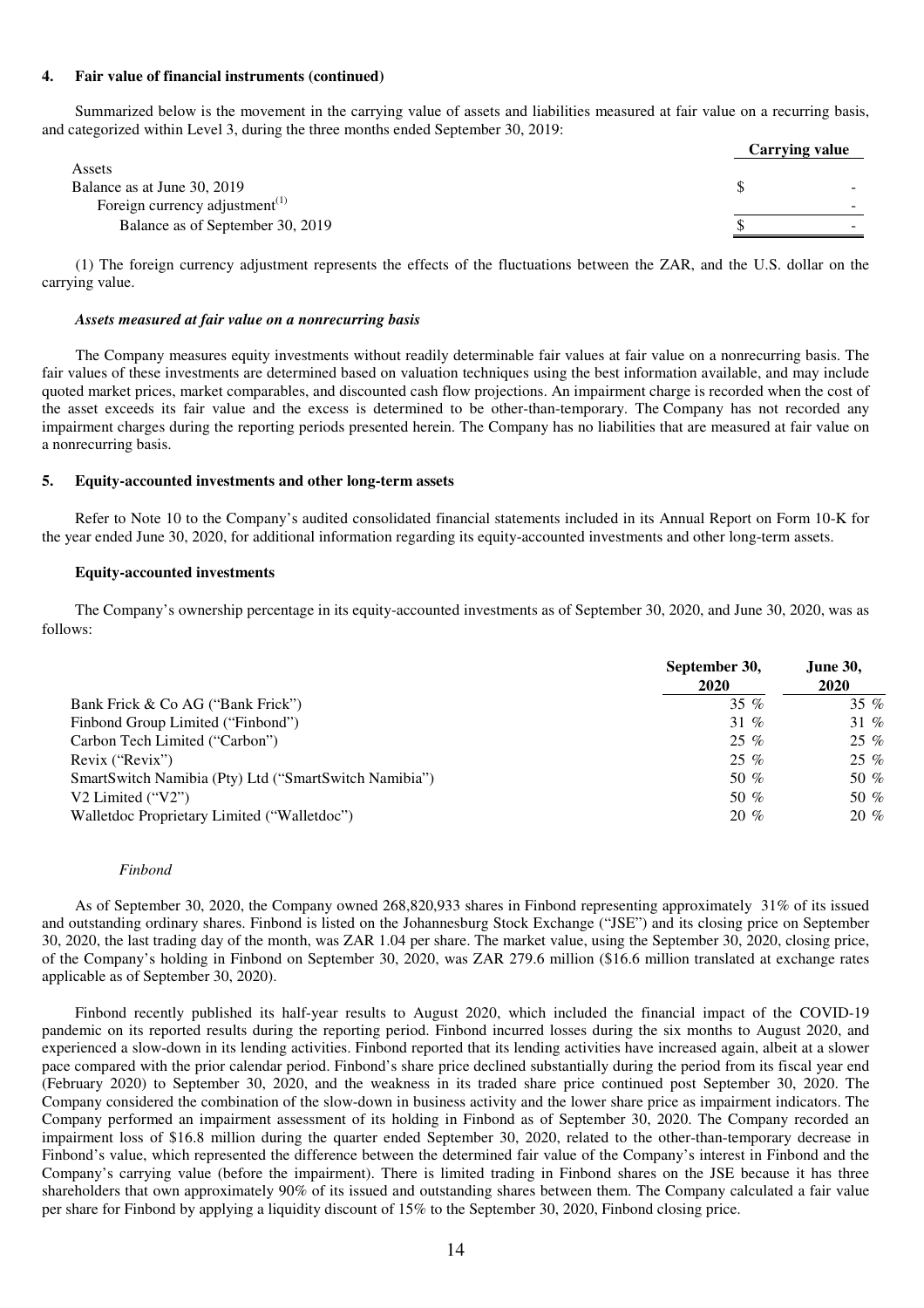#### **5. Equity-accounted investments and other long-term assets (continued)**

#### **Equity-accounted investments (continued)**

#### *V2 Limited*

In June 2020, V2 Limited drew down \$0.5 million of the \$5.0 million working capital facility granted by the Company to V2. In September 2020, the Company agreed to grant V2 an option to acquire the Company's entire interest in V2 for an option price of \$5.0 million plus the face value of the outstanding working capital facility. The option expires on December 31, 2020, and may be exercised at any time through the expiration date. The Company and V2 also agreed to reduce the \$5.0 million working capital facility to \$1.5 million. In October 2020, V2 drew down the remaining available \$1.0 million of the working capital facility.

Summarized below is the movement in equity-accounted investments and loans provided to equity-accounted investments during the three months ended September 30, 2020:

|                                                         | <b>Bank Frick</b><br>Finbond |        |              |               | Other <sup>(1)</sup> |       | <b>Total</b> |              |
|---------------------------------------------------------|------------------------------|--------|--------------|---------------|----------------------|-------|--------------|--------------|
| Investment in equity                                    |                              |        |              |               |                      |       |              |              |
| Balance as of June 30, 2020                             | \$                           | 29,739 | \$           | 30,876        | $\mathbb{S}$         | 4,601 | $\mathbb{S}$ | 65,216       |
| Stock-based compensation                                |                              |        |              | (40)          |                      |       |              | (40)         |
| Comprehensive (loss) income:                            |                              | 481    |              | (17, 773)     |                      | (157) |              | (17, 449)    |
| Other comprehensive income                              |                              |        |              | 1,688         |                      |       |              | 1,688        |
| Equity accounted (loss) earnings                        |                              | 481    |              | (19, 461)     |                      | (157) |              | (19, 137)    |
| Share of net (loss) income                              |                              | 481    |              | (2,617)       |                      | (157) |              | (2,293)      |
| Impairment                                              |                              |        |              | (16, 844)     |                      |       |              | (16, 844)    |
| Dividends received                                      |                              |        |              |               |                      | (57)  |              | (57)         |
| Foreign currency adjustment <sup><math>(2)</math></sup> |                              | 925    |              | 1,091         |                      | 57    |              | 2,073        |
| Balance as of September 30, 2020                        |                              | 31,145 | $\mathbb{S}$ | 14,154        | $\mathbb{S}$         | 4,444 | \$           | 49,743       |
| Investment in loans:                                    |                              |        |              |               |                      |       |              |              |
| Balance as of June 30, 2020                             | \$                           |        | \$           |               |                      | 620   | \$.          | 620          |
| Loans granted                                           |                              |        |              |               |                      | 78    |              | 78           |
| Allowance for doubtful loans                            |                              |        |              |               |                      | (78)  |              | (78)         |
| Foreign currency adjustment <sup><math>(2)</math></sup> |                              |        |              |               |                      | 4     |              | 4            |
| Balance as of September 30, 2020                        |                              |        | \$           |               |                      | 624   | \$           | 624          |
|                                                         |                              |        |              | <b>Equity</b> |                      | Loans |              | <b>Total</b> |
| Carrying amount as of :                                 |                              |        |              |               |                      |       |              |              |
| June 30, 2020                                           |                              |        |              | 65,216        | \$                   | 620   | \$           | 65,836       |
| September 30, 2020                                      |                              |        | \$           | 49,743        | \$                   | 624   | \$           | 50,367       |

(1) Includes Carbon, SmartSwitch Namibia, V2 and Walletdoc;

(2) The foreign currency adjustment represents the effects of the fluctuations of the ZAR, Nigerian naira and Namibian dollar, against the U.S. dollar on the carrying value.

#### **Other long-term assets**

Summarized below is the breakdown of other long-term assets as of September 30, 2020, and June 30, 2020:

|                                                                                       | September 30,<br>2020 |     | <b>June 30,</b><br>2020 |
|---------------------------------------------------------------------------------------|-----------------------|-----|-------------------------|
| Total equity investments                                                              | 26,993                | \$. | 26,993                  |
| Investment in 15% of Cell C, at fair value (Note 4)                                   |                       |     |                         |
| Investment in 12% of MobiKwik                                                         | 26,993                |     | 26,993                  |
| Investment in 87.5% of $CPS^{(1)}$                                                    |                       |     |                         |
| Total held to maturity investments                                                    |                       |     |                         |
| Investment in 7.625% of Cedar Cellular Investment 1 (RF) (Pty) Ltd $8.625\%$ notes    |                       |     |                         |
| Long-term portion of amount due from DNI related to sale of remaining interest in DNI | 1.635                 |     | 2,857                   |
| Policy holder assets under investment contracts (Note 7)                              | 511                   |     | 490                     |
| Reinsurance assets under insurance contracts (Note 7)                                 | 1.033                 |     | 1.006                   |
| Total other long-term assets                                                          | 30,172                |     | 31,346                  |

(1) On October 16, 2020, the High Court of South Africa, Gauteng Division, Pretoria ordered that CPS be placed into liquidation.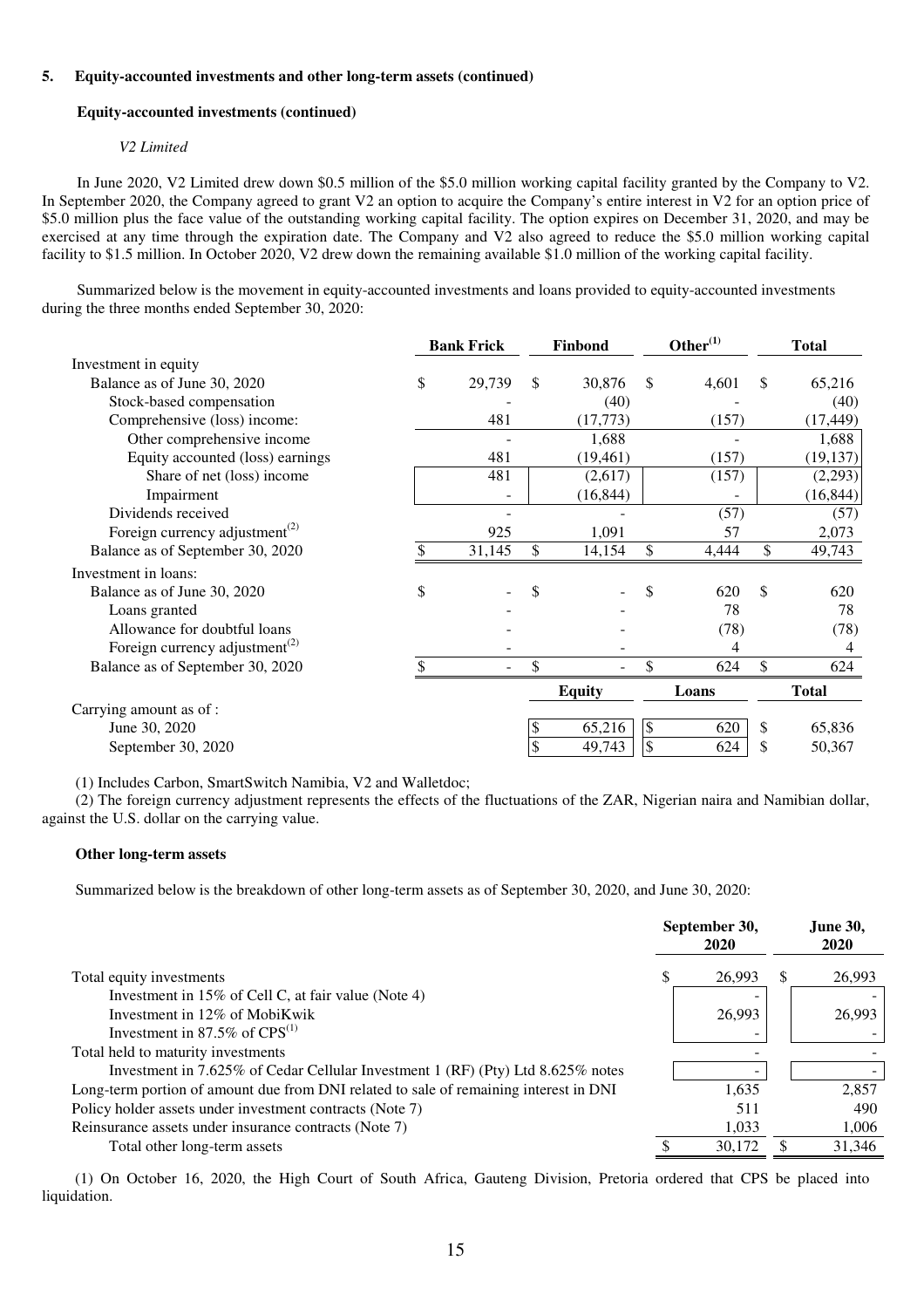#### **5. Equity-accounted investments and other long-term assets (continued)**

#### **Other long-term assets (continued)**

Summarized below are the components of the Company's equity securities without readily determinable fair value and held to maturity investments as of September 30, 2020:

|        |            | holding<br>gains |                   | <b>Unrealized</b><br>holding<br>losses |     | Carrying<br>value |
|--------|------------|------------------|-------------------|----------------------------------------|-----|-------------------|
|        |            |                  |                   |                                        |     |                   |
| 26.993 | \$         | ۰.               | S                 | $\sim$                                 | \$. | 26,993            |
|        |            |                  |                   |                                        |     |                   |
|        |            |                  |                   |                                        |     |                   |
|        |            |                  |                   |                                        |     |                   |
| 26.993 | ۸.         | $\sim$           |                   | $\overline{\phantom{0}}$               |     | 26.993            |
|        | Cost basis |                  | <b>Unrealized</b> |                                        |     |                   |

Summarized below are the components of the Company's equity securities without readily determinable fair value and held to maturity investments as of June 30, 2020:

|                                    | Cost basis | <b>Unrealized</b><br>holding<br>gains | <b>Unrealized</b><br>holding<br>losses | Carrying<br>value |
|------------------------------------|------------|---------------------------------------|----------------------------------------|-------------------|
| Equity securities:                 |            |                                       |                                        |                   |
| Investment in MobiKwik             | 26.993     | \$<br>$\sim$                          | ۰.                                     | 26,993            |
| Investment in CPS                  |            |                                       |                                        |                   |
| Held to maturity:                  |            |                                       |                                        |                   |
| Investment in Cedar Cellular notes |            |                                       |                                        |                   |
| Total                              | 26.993     | $\overline{\phantom{0}}$              | $\overline{\phantom{0}}$               | 26.993            |

#### **Contractual maturities of held to maturity investments**

Summarized below is the contractual maturity of the Company's held to maturity investment as of September 30, 2020:

|                                                                | Cost basis | <b>Estimated</b><br>fair<br>value <sup>(1)</sup> |
|----------------------------------------------------------------|------------|--------------------------------------------------|
| Due in one year or less                                        | -          |                                                  |
| Due in one year through five years <sup><math>(2)</math></sup> |            |                                                  |
| Due in five years through ten years                            |            |                                                  |
| Due after ten years                                            |            |                                                  |
| Total                                                          |            |                                                  |
|                                                                |            |                                                  |

(1) The estimated fair value of the Cedar Cellular note has been calculated utilizing the Company's portion of the security provided to the Company by Cedar Cellular, namely, Cedar Cellular's investment in Cell C.

(2) The cost basis is zero (\$0.0 million).

#### **6. Goodwill and intangible assets, net**

#### **Goodwill**

Summarized below is the movement in the carrying value of goodwill for the three months ended September 30, 2020:

|                                  |  |                    | <b>Accumulated</b> | Carrving |
|----------------------------------|--|--------------------|--------------------|----------|
|                                  |  | <b>Gross value</b> | impairment         | value    |
| Balance as of June 30, 2020      |  | 63.194             | (39.025)           | 24,169   |
| Foreign currency adjustment (1)  |  | 892                | (196)              | 696      |
| Balance as of September 30, 2020 |  | 64.086             | (39.221)           | 24.865   |

(1) The foreign currency adjustment represents the effects of the fluctuations between the ZAR and the euro, and the U.S. dollar on the carrying value.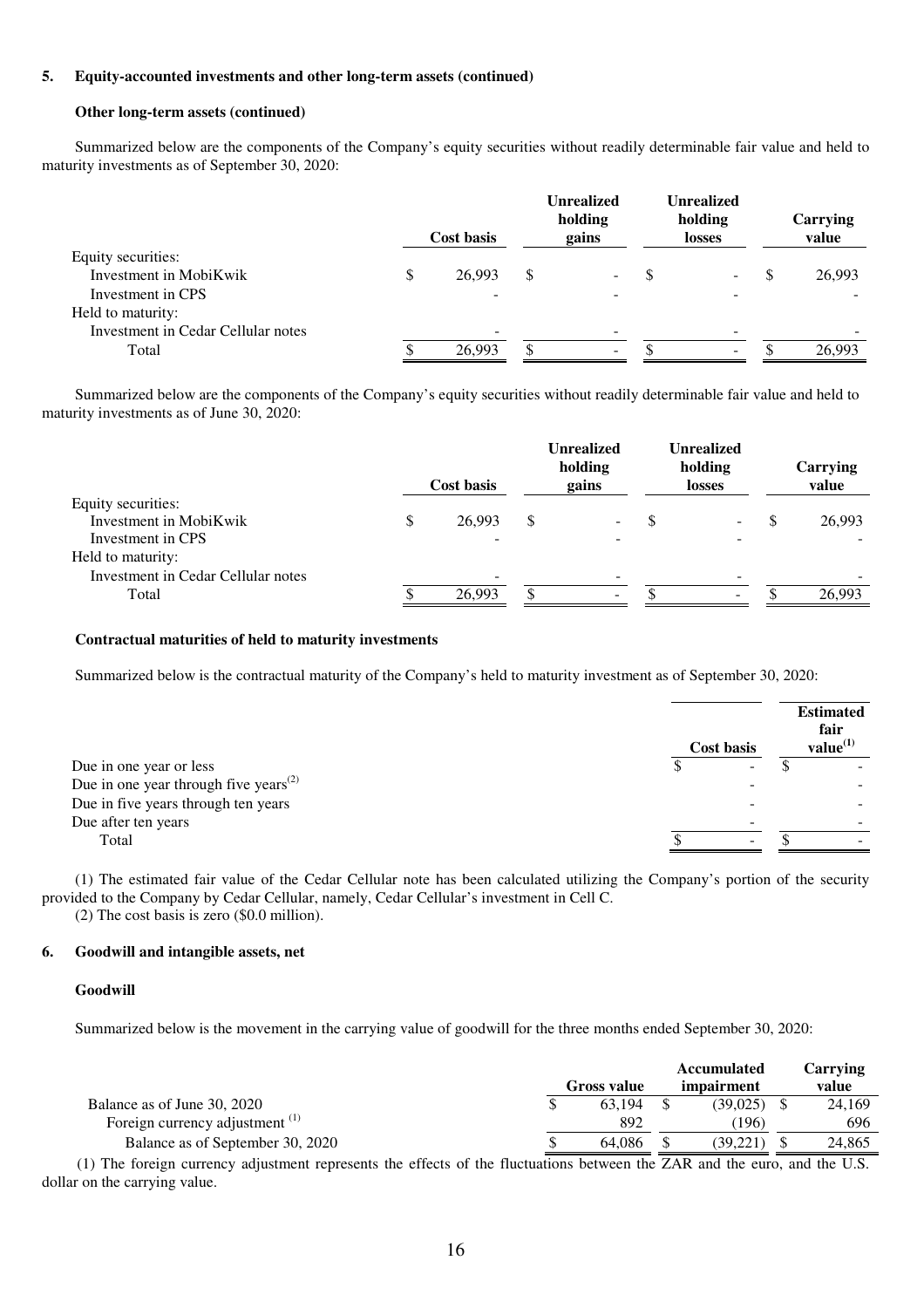#### **6. Goodwill and intangible assets, net (continued)**

#### **Goodwill (continued)**

Refer to Note 17 for additional information regarding changes to the Company's reportable segments during the three months ended September 30, 2020. Goodwill has been allocated to the Company's reportable segments as follows:

|                                            |                   | Financial |                   |                |
|--------------------------------------------|-------------------|-----------|-------------------|----------------|
|                                            | <b>Processing</b> | services  | <b>Technology</b> | Carrying value |
| Balance as of June 30, 2020                | 9.989             | $\sim$    | 14.180            | 24.169         |
| Foreign currency adjustment <sup>(1)</sup> | 276               |           | 420               | 696            |
| Balance as of September 30,                |                   |           |                   |                |
| 2020                                       | 10.265            | $\sim$    | 14.600            | 24,865         |

(1) The foreign currency adjustment represents the effects of the fluctuations between the ZAR and the euro, and the U.S. dollar on the carrying value.

#### **Intangible assets**

#### *Carrying value and amortization of intangible assets*

Summarized below is the carrying value and accumulated amortization of the intangible assets as of September 30, 2020, and June 30, 2020:

|                                   | As of September 30, 2020 |                            |          |                             |                                 |               |                                   | As of June 30, 2020 |                                    |    |                                 |
|-----------------------------------|--------------------------|----------------------------|----------|-----------------------------|---------------------------------|---------------|-----------------------------------|---------------------|------------------------------------|----|---------------------------------|
|                                   |                          | Gross<br>carrying<br>value |          | Accumulated<br>amortization | <b>Net</b><br>carrying<br>value |               | <b>Gross</b><br>carrying<br>value |                     | <b>Accumulated</b><br>amortization |    | <b>Net</b><br>carrying<br>value |
| Finite-lived intangible assets:   |                          |                            |          |                             |                                 |               |                                   |                     |                                    |    |                                 |
| Customer relationships            | \$                       | 19,317                     | \$       | $(19,118)$ \$               | 199                             | <sup>\$</sup> | 19,064 \$                         |                     | $(18,806)$ \$                      |    | 258                             |
| Software and unpatented           |                          |                            |          |                             |                                 |               |                                   |                     |                                    |    |                                 |
| technology                        |                          | 3,973                      |          | (3,973)                     |                                 |               | 3,931                             |                     | (3,931)                            |    |                                 |
| FTS patent                        |                          | 2,276                      |          | (2,276)                     |                                 |               | 2,211                             |                     | (2,211)                            |    |                                 |
| <b>Trademarks</b>                 |                          | 2,780                      |          | (2, 431)                    | 349                             |               | 2,731                             |                     | (2,377)                            |    | 354                             |
| Total finite-lived intangible     |                          |                            |          |                             |                                 |               |                                   |                     |                                    |    |                                 |
| assets                            |                          | 28,346                     | <b>S</b> | $(27,798)$ \$               | 548                             | -S            | 27,937                            | <sup>S</sup>        | (27, 325)                          | -S | 612                             |
| Infinite-lived intangible assets: |                          |                            |          |                             |                                 |               |                                   |                     |                                    |    |                                 |
| Financial institution licenses    |                          |                            |          |                             |                                 |               |                                   |                     |                                    |    |                                 |
| Total infinite-lived              |                          |                            |          |                             |                                 |               |                                   |                     |                                    |    |                                 |
| intangible assets                 |                          |                            |          |                             |                                 |               |                                   |                     |                                    |    |                                 |
| Total intangible assets           |                          |                            |          |                             | 548                             |               |                                   |                     |                                    |    | 612                             |

Aggregate amortization expense on the finite-lived intangible assets for the three months ended September 30, 2020 and 2019, was approximately \$0.1 million and \$0.1 million, respectively.

Future estimated annual amortization expense for the next five fiscal years and thereafter, assuming exchange rates that prevailed on September 30, 2020, is presented in the table below. Actual amortization expense in future periods could differ from this estimate as a result of acquisitions, changes in useful lives, exchange rate fluctuations and other relevant factors.

|   | 631 |
|---|-----|
|   | 61  |
|   | 60  |
|   | 61  |
|   | 61  |
|   | 61  |
| S | 327 |
|   |     |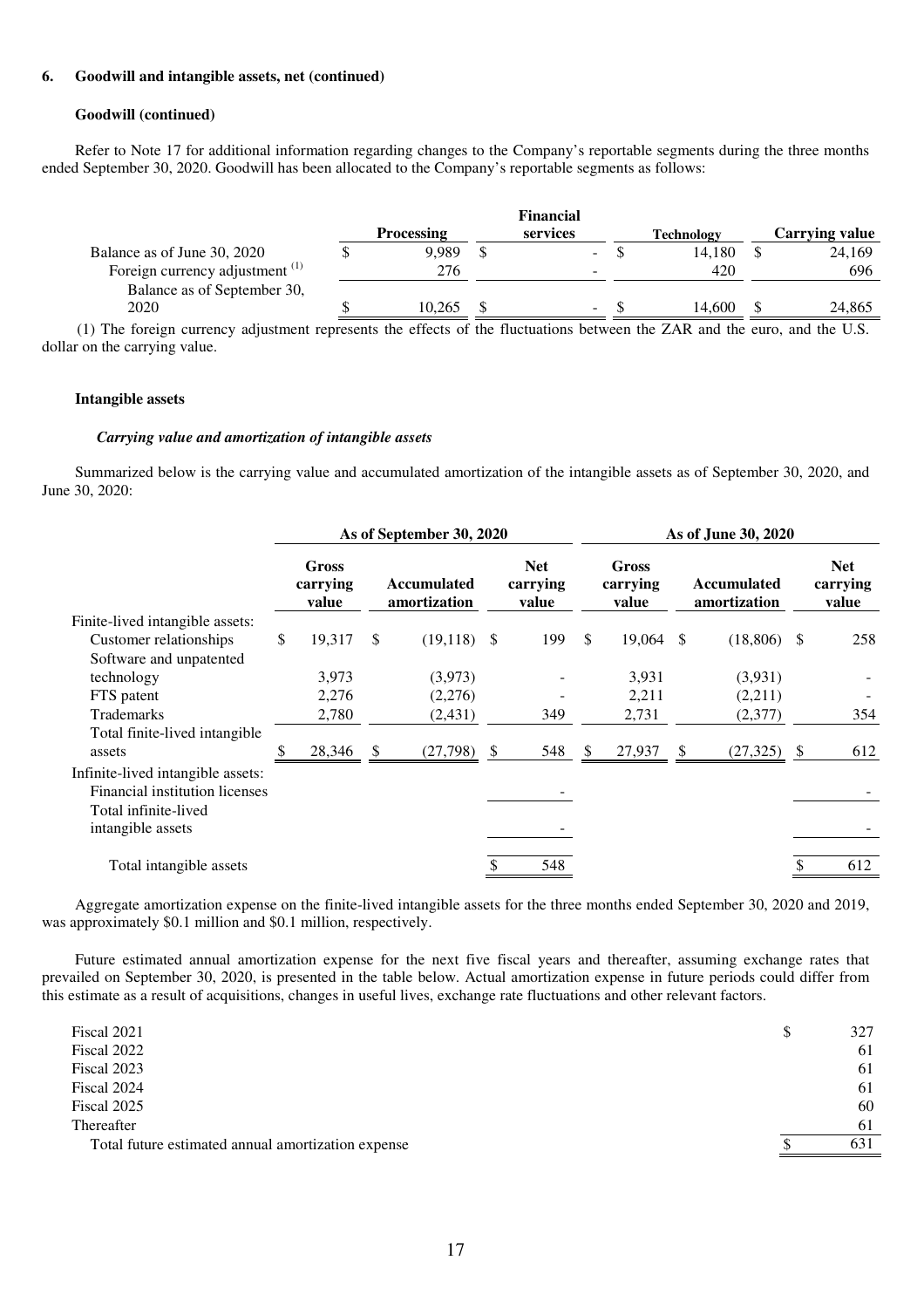### **7. Assets and policyholder liabilities under insurance and investment contracts**

#### **Reinsurance assets and policyholder liabilities under insurance contracts**

Summarized below is the movement in reinsurance assets and policyholder liabilities under insurance contracts during the three months ended September 30, 2020:

|                                                                                             | <b>Reinsurance</b><br>$\text{Assets}^{(1)}$ | <b>Insurance</b><br>contracts <sup><math>(2)</math></sup> |
|---------------------------------------------------------------------------------------------|---------------------------------------------|-----------------------------------------------------------|
| Balance as of June 30, 2020                                                                 | 1.006                                       | (1,370)                                                   |
| Increase in policy holder benefits under insurance contracts                                | 126                                         | 1,788                                                     |
| Claims and policyholders' benefits under insurance contracts                                | (128)                                       | (1,785)                                                   |
| Foreign currency adjustment <sup>(3)</sup>                                                  | 29                                          | (40)                                                      |
| Balance as of September 30, 2020                                                            | 1.033                                       | (1,407)                                                   |
| $\mathcal{L}$ and the set of the set of the set of $\mathcal{L}$ . The set of $\mathcal{L}$ |                                             |                                                           |

(1) Included in other long-term assets (refer to Note 5);

(2) Included in other long-term liabilities;

(3) Represents the effects of the fluctuations of the ZAR against the U.S. dollar.

The Company has agreements with reinsurance companies in order to limit its losses from various insurance contracts, however, if the reinsurer is unable to meet its obligations, the Company retains the liability. The value of insurance contract liabilities is based on the best estimate assumptions of future experience plus prescribed margins, as required in the markets in which these products are offered, namely South Africa. The process of deriving the best estimates assumptions plus prescribed margins includes assumptions related to claim reporting delays (based on average industry experience).

#### **Assets and policyholder liabilities under investment contracts**

Summarized below is the movement in assets and policyholder liabilities under investment contracts during the three months ended September 30, 2020:

|                                                               | $\text{Assets}^{(1)}$ | Investment<br>contracts <sup><math>(2)</math></sup> |
|---------------------------------------------------------------|-----------------------|-----------------------------------------------------|
| Balance as of June 30, 2020                                   | 490                   | (490)                                               |
| Increase in policy holder benefits under investment contracts |                       | (6)                                                 |
| Foreign currency adjustment $^{(3)}$                          |                       | 15)                                                 |
| Balance as of September 30, 2020                              |                       | 511)                                                |

(1) Included in other long-term assets (refer to Note 5);

(2) Included in other long-term liabilities;

(3) Represents the effects of the fluctuations of the ZAR against the U.S. dollar.

The Company does not offer any investment products with guarantees related to capital or returns.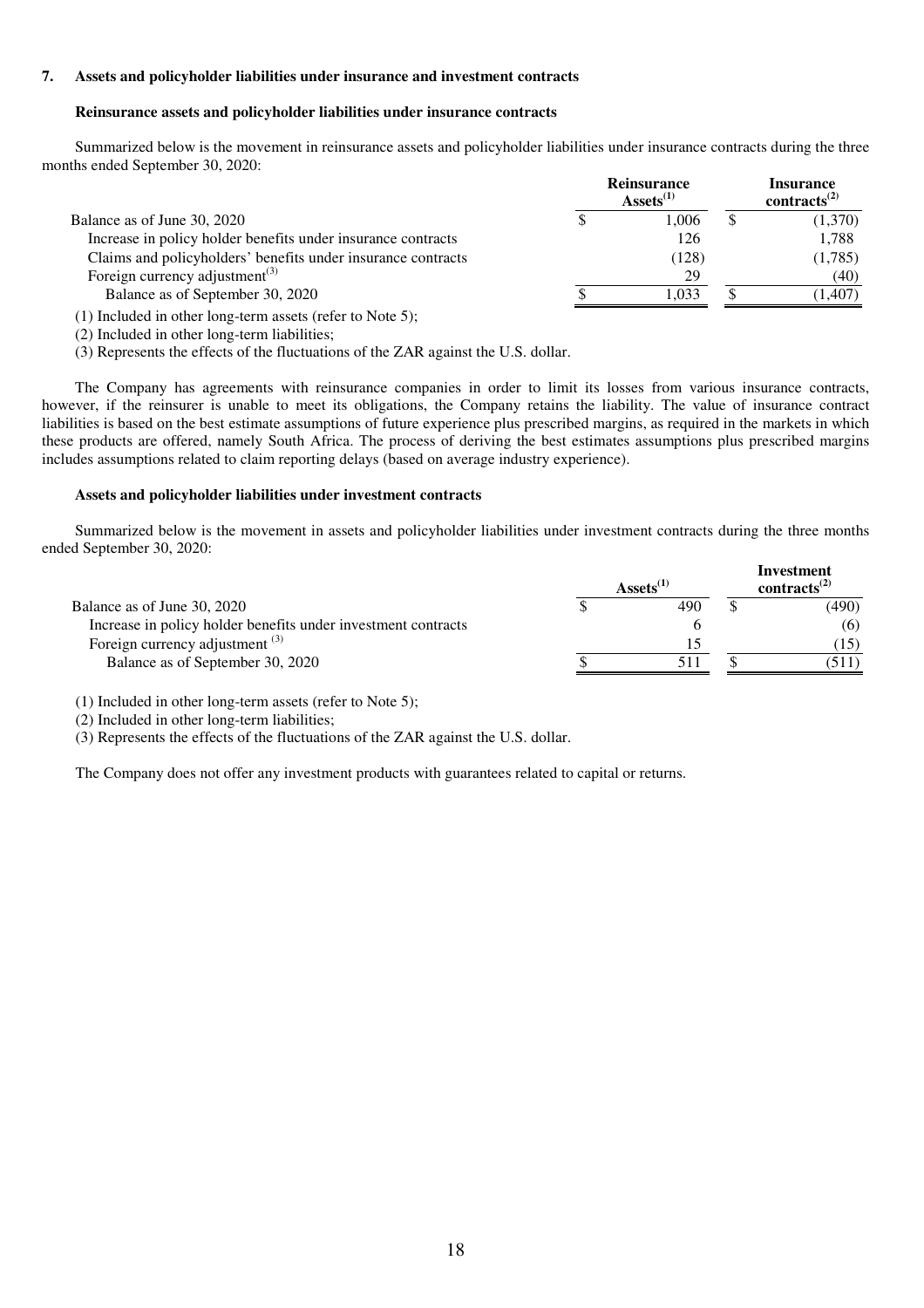### **8. Borrowings**

Refer to Note 13 to the Company's audited consolidated financial statements included in its Annual Report on Form 10-K for the year ended June 30, 2020, for additional information regarding its borrowings.

### **Movement in short-term credit facilities**

Summarized below are the Company's short-term facilities as of September 30, 2020, and the movement in the Company's short-term facilities from as of June 30, 2020 to as of September 30, 2020, as well as the respective interest rates applied to the borrowings as of September 30, 2020:

|                                                                                                                  | <b>South Africa</b> |            |    | Total          |               |           |
|------------------------------------------------------------------------------------------------------------------|---------------------|------------|----|----------------|---------------|-----------|
|                                                                                                                  |                     | <b>RMB</b> |    | <b>Nedbank</b> |               |           |
| Short-term facilities available as of                                                                            |                     |            |    |                |               |           |
| September 30, 2020                                                                                               | \$                  | 71,283     | \$ | 26,731         | <sup>\$</sup> | 98,014    |
| Overdraft                                                                                                        |                     |            |    | 2,970          |               | 2,970     |
| Overdraft restricted as to use for ATM funding only                                                              |                     | 71,283     |    | 14,851         |               | 86,134    |
| Indirect and derivative facilities                                                                               |                     |            |    | 8,910          |               | 8,910     |
| Interest rate, based on South African prime rate $(\%)$<br>Interest rate, based on South African prime rate less |                     | 7.00       |    |                |               |           |
| $1.15\%$ &"(%)                                                                                                   |                     |            |    | 5.85           |               |           |
| Movement in utilized overdraft facilities:                                                                       |                     |            |    |                |               |           |
| Balance as of June 30, 2020                                                                                      |                     | 14,756     |    | 58             |               | 14,814    |
| Utilized                                                                                                         |                     | 60,117     |    | 9,029          |               | 69,146    |
| Repaid                                                                                                           |                     | (68,039)   |    | (8, 811)       |               | (76, 850) |
| Foreign currency adjustment <sup><math>(1)</math></sup>                                                          |                     | (153)      |    | (231)          |               | (384)     |
| Balance as of September 30, 2020                                                                                 |                     | 6,681      |    | 45             |               | 6,726     |
| Restricted as to use for ATM funding only                                                                        |                     | 6,681      |    | 45             |               | 6,726     |
| Movement in utilized indirect and derivative                                                                     |                     |            |    |                |               |           |
| facilities:                                                                                                      |                     |            |    |                |               |           |
| Balance as of June 30, $2020^{(2)}$                                                                              |                     |            |    | 5,398          |               | 5,398     |
| Foreign currency adjustment $(1)$                                                                                |                     |            |    | 159            |               | 159       |
| Balance as of September 30, $2020^{(2)}$                                                                         | \$                  |            | \$ | 5,557          | \$            | 5,557     |

(1) Represents the effects of the fluctuations between the ZAR and the U.S. dollar.

(2) As of September 30, 2020 and June 30, 2020, the Company had utilized approximately ZAR 93.6 million (\$5.6 million) and ZAR 93.6 million (\$5.4 million), respectively, of its indirect and derivative facilities of ZAR 150 million to enable the bank to issue guarantees, letters of credit and forward exchange contracts, in order for the Company to honor its obligations to third parties requiring such guarantees (refer to Note 19).

#### **9. Other payables**

Summarized below is the breakdown of other payables as of September 30, 2020, and June 30, 2020:

|                                                | September 30,<br>2020 |   | <b>June 30,</b><br>2020 |
|------------------------------------------------|-----------------------|---|-------------------------|
| Accruals                                       | \$<br>7,191           | S | 6,045                   |
| Provisions                                     | 5,224                 |   | 4,926                   |
| Other                                          | 10.759                |   | 11,329                  |
| Value-added tax payable                        | 241                   |   | 129                     |
| Payroll-related payables                       | 1,343                 |   | 887                     |
| Participating merchants' settlement obligation | 484                   |   | 463                     |
|                                                | \$<br>25,242          | S | 23,779                  |

Other includes transactions-switching funds payable, deferred income, client deposits and other payables.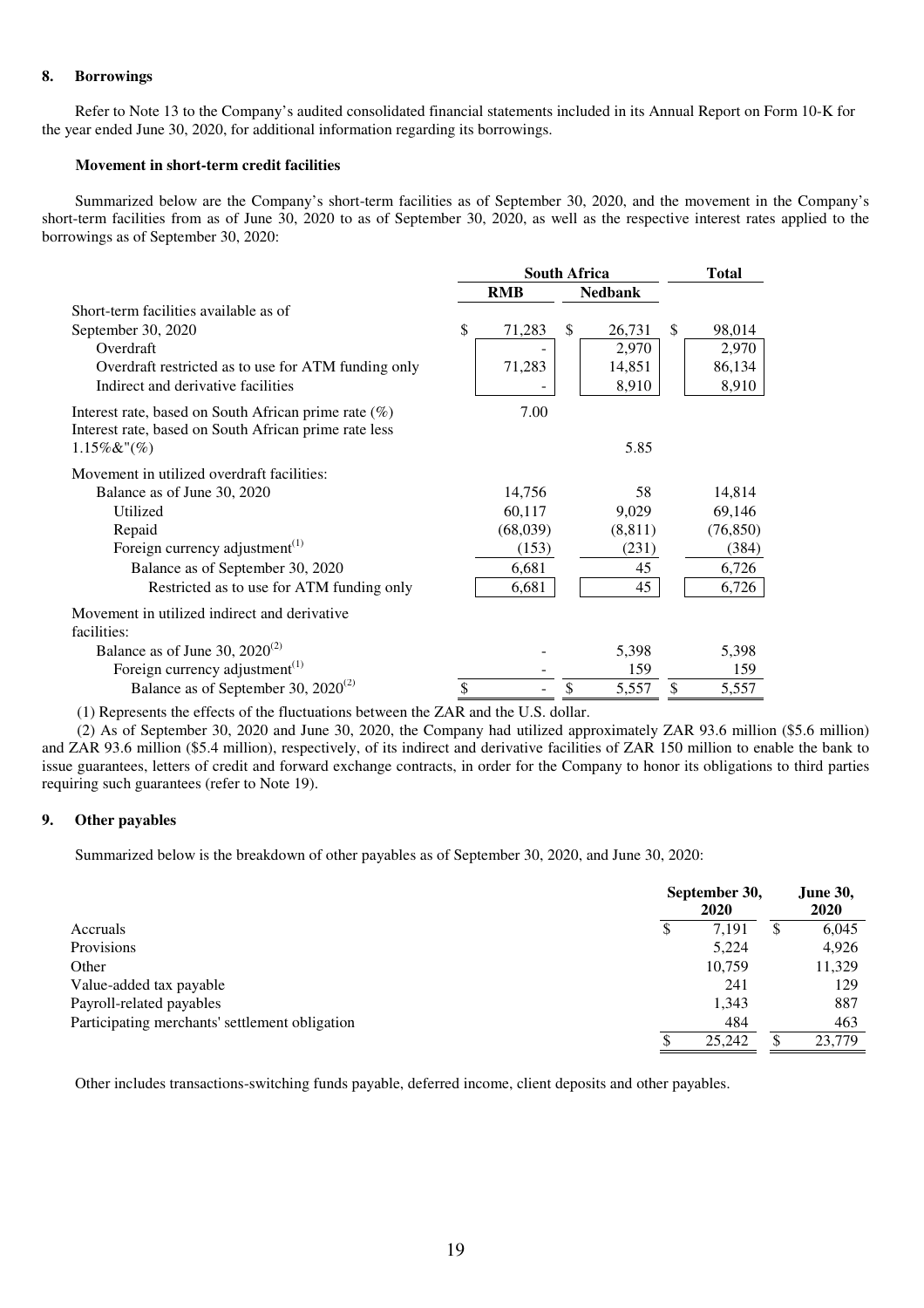#### **10. Capital structure**

The following table presents a reconciliation between the number of shares, net of treasury, presented in the unaudited condensed consolidated statement of changes in equity as of September 30, 2020 and 2019, respectively:

|                                                                                     | September 30,<br>2020 | September 30,<br>2019 |
|-------------------------------------------------------------------------------------|-----------------------|-----------------------|
| Number of shares, net of treasury:                                                  |                       |                       |
| Statement of changes in equity                                                      | 56,638,725            | 56,568,425            |
| Non-vested equity shares that have not vested as of end of period                   | 324,000               | 583,908               |
| Number of shares, net of treasury, excluding non-vested equity shares that have not |                       |                       |
| vested                                                                              | 56, 314, 725          | 55,984,517            |

#### **11. Accumulated other comprehensive loss**

The table below presents the change in accumulated other comprehensive (loss) income per component during the three months ended September 30, 2020:

|                                                                              |     | Three months ended<br><b>September 30, 2020</b>                     |     |              |
|------------------------------------------------------------------------------|-----|---------------------------------------------------------------------|-----|--------------|
|                                                                              |     | <b>Accumulated</b><br>foreign<br>currency<br>translation<br>reserve |     | <b>Total</b> |
| Balance as of July 1, 2020                                                   | \$. | (169,075)                                                           | \$. | (169,075)    |
| Movement in foreign currency translation reserve related to equity-accounted |     |                                                                     |     |              |
| investment                                                                   |     | 1,688                                                               |     | 1,688        |
| Movement in foreign currency translation reserve                             |     | 6,142                                                               |     | 6,142        |
| Balance as of September 30, 2020                                             |     | (161, 245)                                                          | \$  | (161, 245)   |

The table below presents the change in accumulated other comprehensive (loss) income per component during the three months ended September 30, 2019:

|                                                                              | Three months ended<br><b>September 30, 2019</b>   |    |              |
|------------------------------------------------------------------------------|---------------------------------------------------|----|--------------|
|                                                                              | Accumulated<br>foreign<br>currency<br>translation |    |              |
|                                                                              | reserve                                           |    | <b>Total</b> |
| Balance as of July 1, 2019                                                   | (195, 812)                                        | \$ | (195, 812)   |
| Movement in foreign currency translation reserve related to equity-accounted |                                                   |    |              |
| investment                                                                   | 2,718                                             |    | 2,718        |
| Movement in foreign currency translation reserve                             | (18,085)                                          |    | (18,085)     |
| Balance as of September 30, 2019                                             | (211, 179)                                        |    | (211, 179)   |
|                                                                              |                                                   |    |              |

There were no reclassifications from accumulated other comprehensive loss to net (loss) income during the three months ended September 30, 2020 and 2019.

#### **12. Stock-based compensation**

The Company's Amended and Restated 2015 Stock Incentive Plan and the vesting terms of certain stock-based awards granted are described in Note 18 to the Company's audited consolidated financial statements included in its Annual Report on Form 10-K for the year ended June 30, 2020.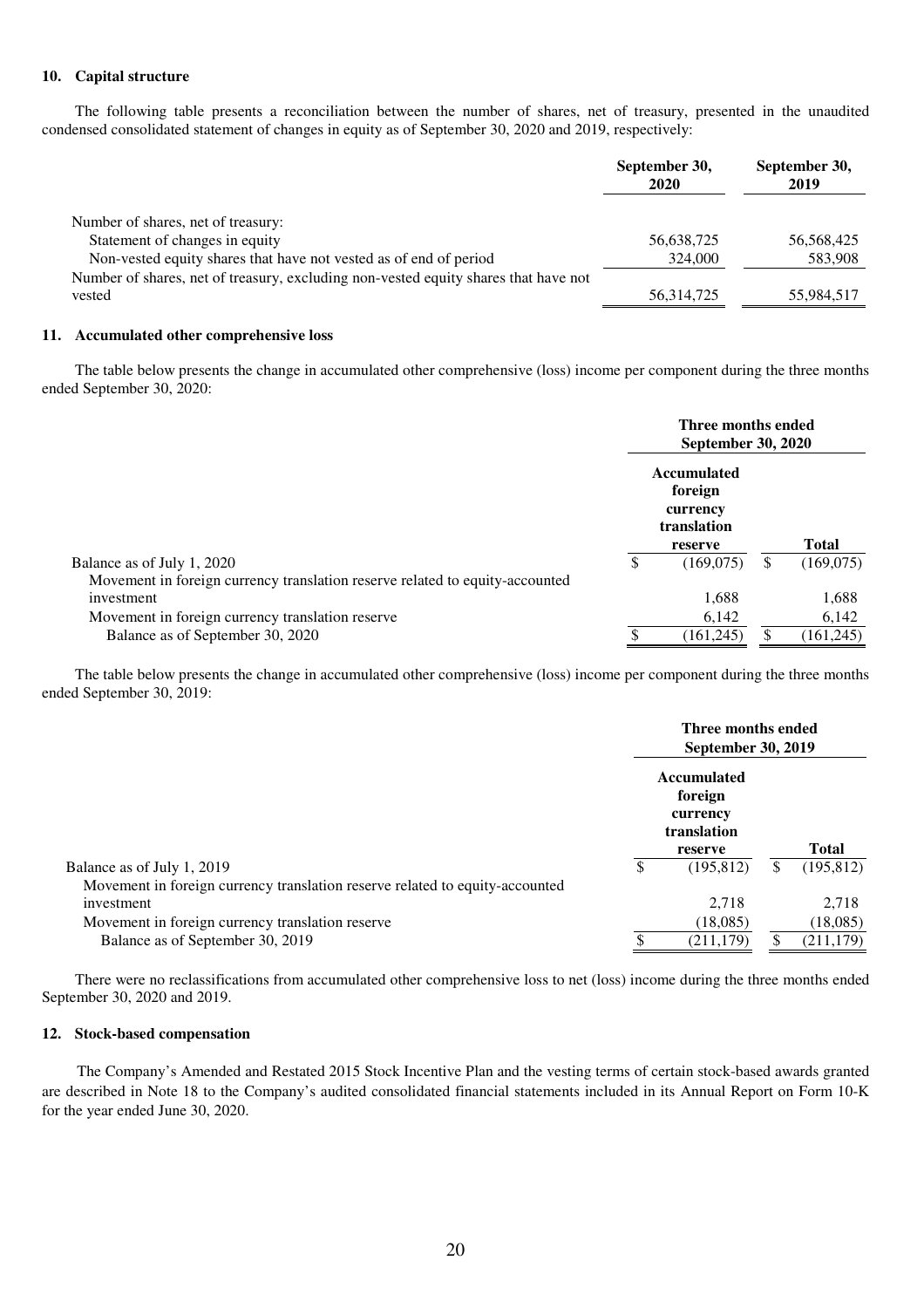#### **12. Stock-based compensation (continued)**

#### **Stock option and restricted stock activity**

#### *Options*

The following table summarizes stock option activity for the three months ended September 30, 2020 and 2019:

|                                                            | Number of<br>shares | Weighted<br>average<br>exercise<br>price<br>\$) | Weighted<br>average<br>remaining<br>contractual<br>term<br>(in years) | Aggregate<br>intrinsic<br>value<br>$(\$'000)$ | Weighted<br>average<br>grant date<br>fair value<br>\$) |
|------------------------------------------------------------|---------------------|-------------------------------------------------|-----------------------------------------------------------------------|-----------------------------------------------|--------------------------------------------------------|
| Outstanding - June 30, 2020                                | 1,331,651           | 5.83                                            | 7.56                                                                  |                                               | 2.01                                                   |
| Granted - August 2020                                      | 150.000             | 3.50                                            | 3.00                                                                  | 166                                           | 1.11                                                   |
| Forfeited                                                  | (250, 034)          | 8.79                                            |                                                                       |                                               | 2.71                                                   |
| Outstanding - September 30,<br>2020                        | 1,231,617           | 4.97                                            | 7.56                                                                  | 163                                           | 1.76                                                   |
| Outstanding - June 30, 2019<br>Outstanding - September 30, | 864,579             | 7.81                                            | 7.05                                                                  |                                               | 2.62                                                   |
| 2019                                                       | 864,579             | 7.81                                            | 6.81                                                                  |                                               | 2.62                                                   |

On August 5, 2020, the Company granted one of its non-employee directors, Mr. Ali Mazanderani, in his capacity as a consultant to the Company, 150,000 stock options with an exercise price of \$3.50. These stock options are subject to the nonemployee director's continuous service through the applicable vesting date, and half of the options vest on each of the first and second anniversaries of the grant date. No stock options were awarded during the three months ended September 30, 2019. During the three months ended September 30, 2020, the Company's former chief executive officer forfeited 250,034 stock options with strike prices ranging from \$6.20 to \$11.23 per share following his separation from the Company.

The fair value of each option is estimated on the date of grant using the Cox Ross Rubinstein binomial model that uses the assumptions noted in the following table. The estimated expected volatility is calculated based on the Company's 750-day volatility. The estimated expected life of the option was determined based on historical behavior of employees who were granted options with similar terms.

The table below presents the range of assumptions used to value stock options granted during the three months ended September 30, 2020:

|                          | Three months<br>ended<br>September 30, |
|--------------------------|----------------------------------------|
|                          | 2020                                   |
| Expected volatility      | 62 %                                   |
| Expected dividends       | $0 \%$                                 |
| Expected life (in years) | 2                                      |
| Risk-free rate           | $0.11\%$                               |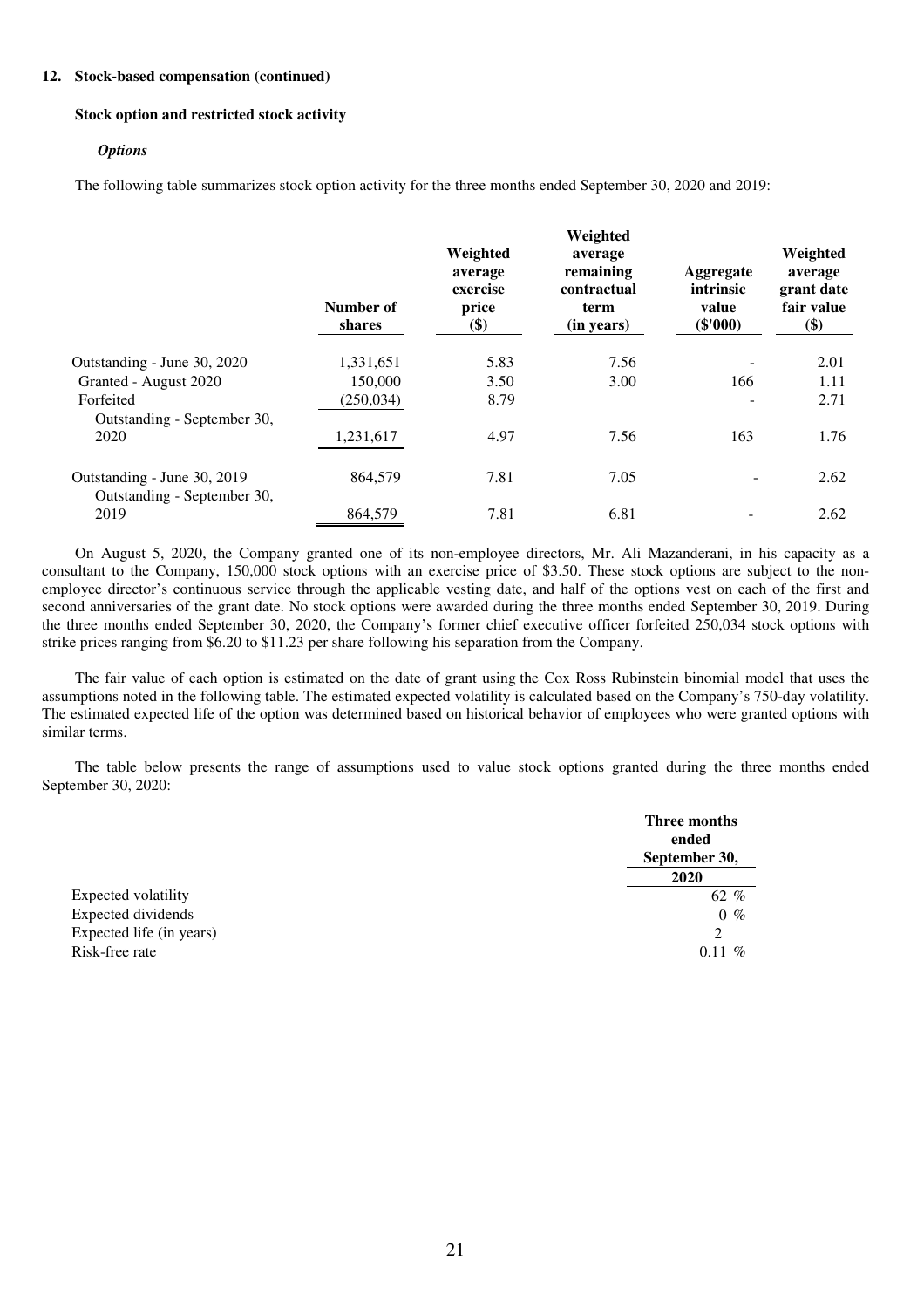#### **12. Stock-based compensation (continued)**

#### **Stock option and restricted stock activity (continued)**

#### *Options (continued)*

The following table presents stock options vested and expected to vest as of September 30, 2020:

|                                                   | Number of<br>shares | Weighted<br>average<br>exercise<br>price<br>\$) | Weighted<br>average<br>remaining<br>contractual<br>term<br>(in years) | Aggregate<br>intrinsic<br>value<br>$(\$'000)$ |
|---------------------------------------------------|---------------------|-------------------------------------------------|-----------------------------------------------------------------------|-----------------------------------------------|
| Vested and expecting to vest - September 30, 2020 | 1,231,617           | 4.97                                            | 7.56                                                                  | 163                                           |
|                                                   |                     |                                                 |                                                                       |                                               |

These options have an exercise price range of \$3.07 to \$11.23.

The following table presents stock options that are exercisable as of September 30, 2020:

|                                  | Number of<br>shares | Weighted<br>average<br>exercise<br>price<br>(\$) | Weighted<br>average<br>remaining<br>contractual<br>term<br>(in years) |
|----------------------------------|---------------------|--------------------------------------------------|-----------------------------------------------------------------------|
| Exercisable - September 30, 2020 | 400,617             | 7.64                                             | 6.84                                                                  |

During the three months ended September 30, 2020 and 2019, respectively, 156,333 and 170,335 stock options became exercisable. The Company issues new shares to satisfy stock option exercises.

#### *Restricted stock*

The following table summarizes restricted stock activity for the three months ended September 30, 2020 and 2019:

|                                               | Number of<br>shares of<br>restricted<br>stock | Weighted<br>average<br>grant date<br>fair value<br>$(\$'000)$ |
|-----------------------------------------------|-----------------------------------------------|---------------------------------------------------------------|
| Non-vested $-$ June 30, 2020                  | 1,115,500                                     | 5,354                                                         |
| Total vested                                  | (311,300)                                     | (1,037)                                                       |
| Vested – August $2020$                        | (244,500)                                     | (812)                                                         |
| Vested – September 2020 - accelerated vesting | (66,800)                                      | (225)                                                         |
| <b>Forfeitures</b>                            | (480, 200)                                    | (1,618)                                                       |
| Non-vested – September 30, 2020               | 324,000                                       | 1,102                                                         |
| Non-vested $-$ June 30, 2019                  | 583,908                                       | 3,410                                                         |
| Non-vested – September 30, 2019               | 583,908                                       | 3,410                                                         |

During the three months ended September 30, 2020, 244,500 shares of restricted stock with time-based vesting conditions vested. In connection with the Company's former chief executive officer's separation, the Company agreed to accelerate the vesting of 66,800 shares of restricted stock which were granted in February 2020, and which were subject to time-based vesting. These shares of restricted stock vested on September 30, 2020. The 480,200 shares of restricted stock that were forfeited during the three months ended September 30, 2020, includes 375,200 shares of restricted stock forfeited by the Company's former chief executive officer upon his separation from the Company.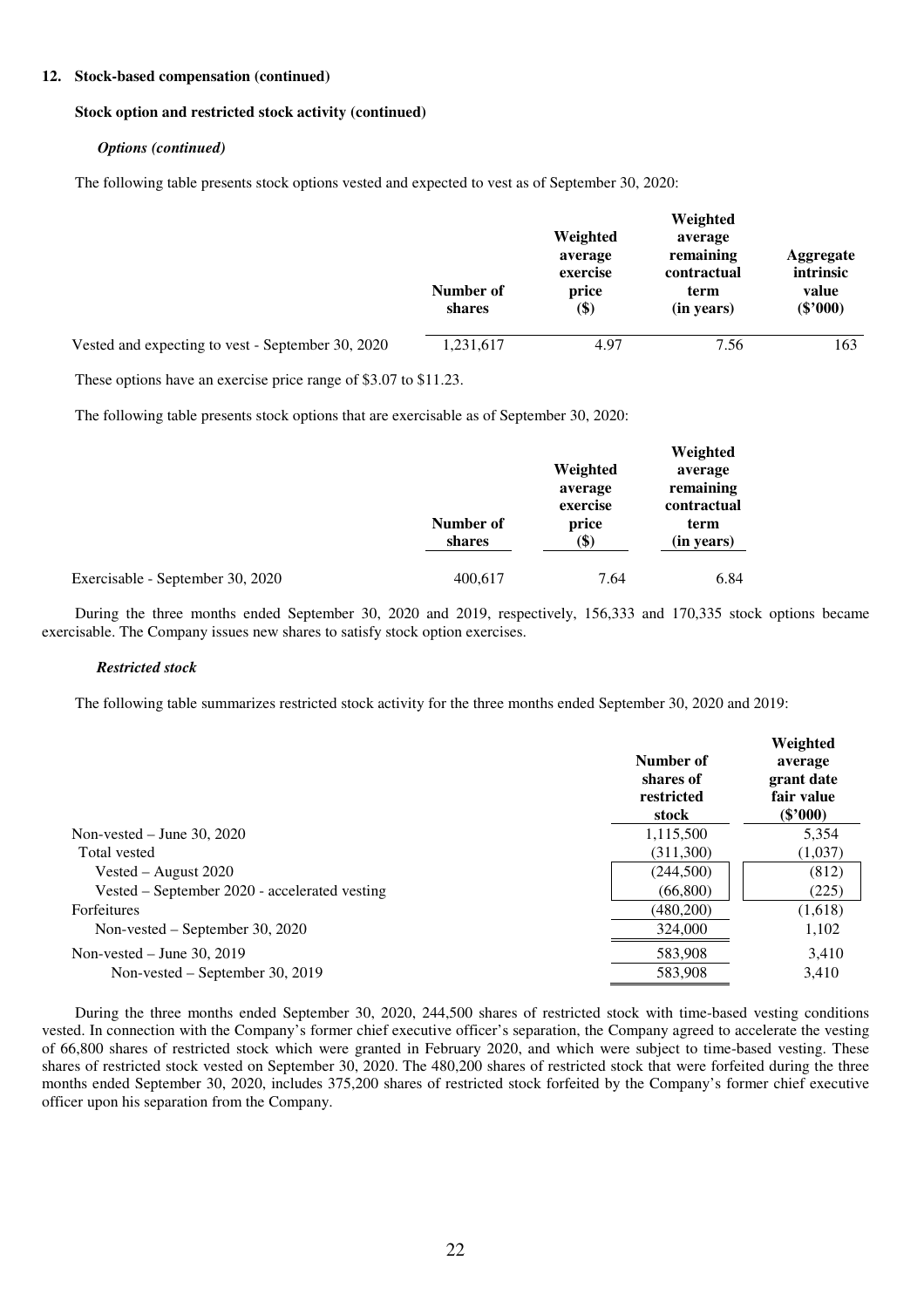#### **12. Stock-based compensation (continued)**

#### **Stock-based compensation charge and unrecognized compensation cost**

The Company recorded a stock-based compensation charge, net during each of the three months ended September 30, 2020 and 2019, of \$0.4 million, respectively, which comprised:

|                                                                                                  | <b>Total</b><br>charge |    | <b>Allocated to</b><br>cost of goods<br>sold,<br>IT processing,<br>servicing and<br>support |   | Allocated to<br>selling, general<br>and<br>administration |
|--------------------------------------------------------------------------------------------------|------------------------|----|---------------------------------------------------------------------------------------------|---|-----------------------------------------------------------|
| Three months ended September 30, 2020                                                            |                        |    |                                                                                             |   |                                                           |
| Stock-based compensation charge                                                                  | \$<br>682              | S  |                                                                                             | S | 682                                                       |
| Reversal of stock compensation charge related to stock<br>options and restricted stock forfeited | (283)                  |    |                                                                                             |   | (283)                                                     |
| Total - three months ended September 30, 2020                                                    | 399                    | \$ |                                                                                             |   | 399                                                       |
| Three months ended September 30, 2019                                                            |                        |    |                                                                                             |   |                                                           |
| Stock-based compensation charge                                                                  | 387                    | \$ |                                                                                             |   | 387                                                       |
| Total - three months ended September 30, 2019                                                    | 387                    | \$ |                                                                                             |   | 387                                                       |
|                                                                                                  |                        |    |                                                                                             |   |                                                           |

The stock-based compensation charges have been allocated to selling, general and administration based on the allocation of the cash compensation paid to the relevant employees.

As of September 30, 2020, the total unrecognized compensation cost related to stock options was approximately \$0.9 million, which the Company expects to recognize over approximately three years. As of September 30, 2020, the total unrecognized compensation cost related to restricted stock awards was approximately \$0.9 million, which the Company expects to recognize over approximately three years.

As of September 30, 2020, and June 30, 2020, respectively, the Company recorded a deferred tax asset of approximately \$0.03 million and \$0.4 million, related to the stock-based compensation charge recognized related to employees of Net1. As of September 30, 2020, and June 30, 2020, respectively, the Company recorded a valuation allowance of approximately \$0.03 million and \$0.4 million, related to the deferred tax asset because it does not believe that the stock-based compensation deduction would be utilized as it does not anticipate generating sufficient taxable income in the United States. The Company deducts the difference between the market value on the date of exercise by the option recipient and the exercise price from income subject to taxation in the United States.

#### **13. (Loss) Earnings per share**

The Company has issued redeemable common stock which is redeemable at an amount other than fair value. Redemption of a class of common stock at other than fair value increases or decreases the carrying amount of the redeemable common stock and is reflected in basic earnings per share using the two-class method. There were no redemptions of common stock, or adjustments to the carrying value of the redeemable common stock during the three months ended September 30, 2020 and 2019. Accordingly, the twoclass method presented below does not include the impact of any redemption. The Company's redeemable common stock is described in Note 15 to the Company's audited consolidated financial statements included in its Annual Report on Form 10-K for the year ended June 30, 2020.

Basic (loss) earnings per share includes shares of restricted stock that meet the definition of a participating security because these shares are eligible to receive non-forfeitable dividend equivalents at the same rate as common stock. Basic (loss) earnings per share has been calculated using the two-class method and basic (loss) earnings per share for the three months ended September 30, 2020 and 2019, reflects only undistributed earnings. The computation below of basic (loss) earnings per share excludes the net loss attributable to shares of unvested restricted stock (participating non-vested restricted stock) from the numerator and excludes the dilutive impact of these unvested shares of restricted stock from the denominator.

Diluted (loss) earnings per share has been calculated to give effect to the number of shares of additional common stock that would have been outstanding if the potential dilutive instruments had been issued in each period. Stock options are included in the calculation of diluted (loss) earnings per share utilizing the treasury stock method and are not considered to be participating securities, as the stock options do not contain non-forfeitable dividend rights.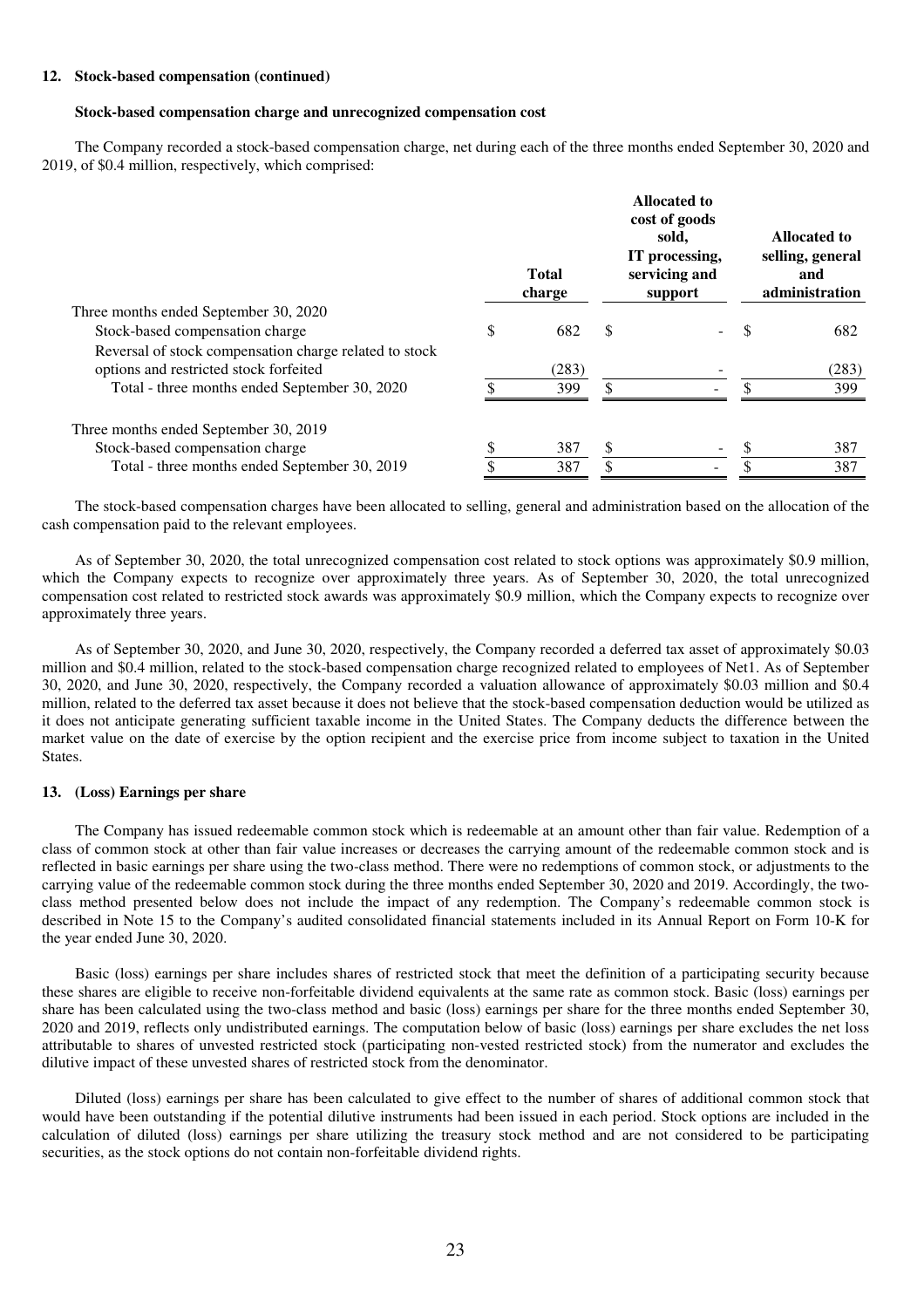#### **13. (Loss) Earnings per share (continued)**

The calculation of diluted (loss) earnings per share includes the dilutive effect of a portion of the restricted stock granted to employees in August 2017, March 2018, May 2018, September 2018 and February 2020, as these shares of restricted stock are considered contingently returnable shares for the purposes of the diluted (loss) earnings per share calculation and the vesting conditions in respect of a portion of the restricted stock had been satisfied. The vesting conditions for all awards made are discussed in Note 18 to the Company's audited consolidated financial statements included in its Annual Report on Form 10-K for the year ended June 30, 2020.

The following table presents net loss attributable to Net1 and the share data used in the basic and diluted (loss) earnings per share computations using the two-class method:

|                                                                                 |                         | Three months ended<br>September 30, |                 |          |  |
|---------------------------------------------------------------------------------|-------------------------|-------------------------------------|-----------------|----------|--|
|                                                                                 |                         | 2020                                |                 | 2019     |  |
|                                                                                 |                         | (in thousands except                |                 |          |  |
|                                                                                 |                         |                                     | percent and     |          |  |
|                                                                                 |                         | per share data)                     |                 |          |  |
| Numerator:                                                                      |                         |                                     |                 |          |  |
| Net loss attributable to Net1                                                   | \$                      | (28,958)                            | \$              | (4,392)  |  |
| Undistributed (loss) earnings                                                   |                         | (28,958)                            |                 | (4, 392) |  |
| Continuing                                                                      |                         | (28,958)                            |                 | (7, 327) |  |
| Discontinued                                                                    | \$                      |                                     | \$              | 2,935    |  |
| Percent allocated to common shareholders (Calculation 1)                        |                         | 98                                  |                 | 99       |  |
| Numerator for (loss) earnings per share: basic and diluted                      |                         | (28, 443)                           |                 | (4,346)  |  |
| Continuing                                                                      |                         | (28, 443)                           |                 | (7,251)  |  |
| Discontinued                                                                    |                         |                                     |                 | 2,905    |  |
| Denominator                                                                     |                         |                                     |                 |          |  |
| Denominator for basic (loss) earnings per share:                                |                         |                                     |                 |          |  |
| weighted-average common shares outstanding                                      |                         | 56,104                              |                 | 55,985   |  |
| Denominator for diluted (loss) earnings per share: adjusted weighted average    |                         |                                     |                 |          |  |
| common shares outstanding and assuming conversion                               |                         | 56,104                              |                 | 55,985   |  |
| (Loss) Earnings per share:                                                      |                         |                                     |                 |          |  |
| <b>Basic</b>                                                                    | \$                      | (0.51)                              | \$              | (0.08)   |  |
| Continuing                                                                      | $\mathbb{S}$            | (0.51)                              | $\overline{\$}$ | (0.13)   |  |
| Discontinued                                                                    | \$                      |                                     | \$              | 0.05     |  |
| Diluted                                                                         | $\overline{\$}$         | (0.51)                              | $\overline{\$}$ | (0.08)   |  |
| Continuing                                                                      | $\sqrt[6]{\frac{1}{2}}$ | (0.51)                              | $\overline{\$}$ | (0.13)   |  |
| Discontinued                                                                    | \$                      |                                     | \$              | 0.05     |  |
| (Calculation 1)                                                                 |                         |                                     |                 |          |  |
| Basic weighted-average common shares outstanding (A)                            |                         | 56,104                              |                 | 55,985   |  |
| Basic weighted-average common shares outstanding and unvested restricted shares |                         |                                     |                 |          |  |
| expected to vest $(B)$                                                          |                         | 57,119                              |                 | 56,568   |  |
| Percent allocated to common shareholders $(A) / (B)$                            |                         | 98                                  |                 | 99       |  |

Options to purchase 1,231,617 shares of the Company's common stock at prices ranging from \$3.07 to \$11.23 per share were outstanding during the three months ended September 30, 2020, but were not included in the computation of diluted (loss) earnings per share because the options' exercise price was greater than the average market price of the Company's common stock. Options to purchase 864,579 shares of the Company's common stock at prices ranging from \$6.20 to \$11.23 per share were outstanding during the three months ended September 30, 2019, but were not included in the computation of diluted (loss) earnings per share because the options' exercise price was greater than the average market price of the Company's common stock. The options, which expire at various dates through August 5, 2030, were still outstanding as of September 30, 2020.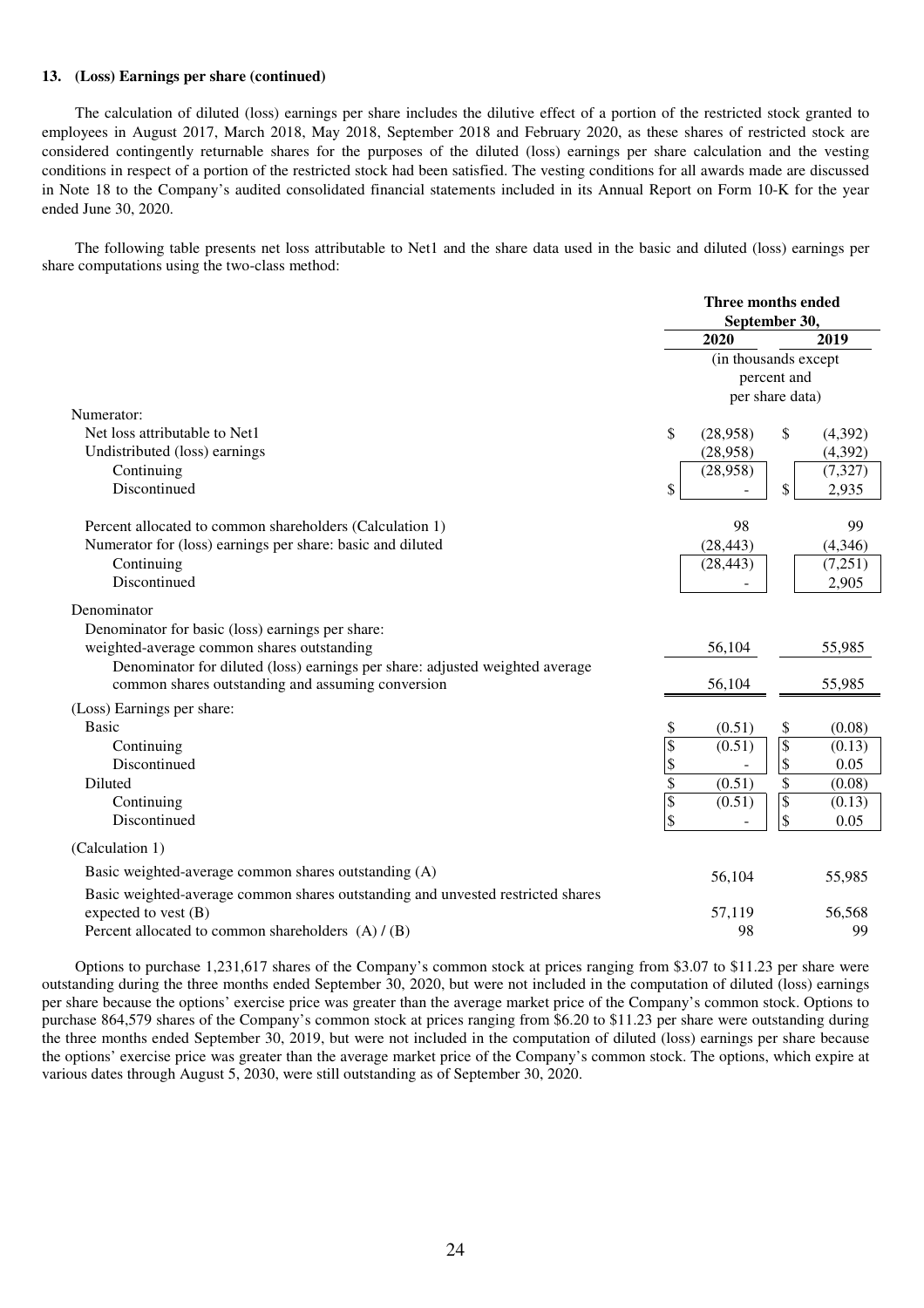### **14. Supplemental cash flow information**

The following table presents supplemental cash flow disclosures for the three months ended September 30, 2020 and 2019:

|                             | Three months ended<br>September 30, |  |       |  |
|-----------------------------|-------------------------------------|--|-------|--|
|                             | 2020                                |  | 2019  |  |
| Cash received from interest | \$<br>495                           |  | 737   |  |
| Cash paid for interest      | \$<br>908                           |  | 813   |  |
| Cash paid for income taxes  | \$<br>15.406                        |  | 1,883 |  |

#### **Leases**

The following table presents supplemental cash flow disclosure related to leases for the three months ended September 30, 2020 and 2019:

|                                                                                                                         |    | Three months ended |     |      |
|-------------------------------------------------------------------------------------------------------------------------|----|--------------------|-----|------|
|                                                                                                                         |    | September 30,      |     |      |
|                                                                                                                         |    | 2020               |     | 2019 |
| Cash paid for amounts included in the measurement of<br>lease liabilities<br>Operating cash flows from operating leases | S  | 872                |     | 920  |
| Right-of-use assets obtained in exchange for lease<br>obligations                                                       |    |                    |     |      |
| Operating leases                                                                                                        | \$ | 90                 | -SS | 230  |

### **15. Revenue recognition**

#### **Disaggregation of revenue**

The following table presents our revenue disaggregated by major revenue streams, including a reconciliation to operating segments for the three months ended September 30, 2020:

|                                                               | <b>Financial</b>  |        |          |       |                                |  |              |
|---------------------------------------------------------------|-------------------|--------|----------|-------|--------------------------------|--|--------------|
|                                                               | <b>Processing</b> |        | services |       | <b>Technology</b>              |  | <b>Total</b> |
| Processing fees                                               |                   | 18,307 |          | 599   | \$<br>$\overline{\phantom{a}}$ |  | 18,906       |
| South Africa                                                  |                   | 16,751 |          | 599   |                                |  | 17,350       |
| Rest of world                                                 |                   | 1,556  |          |       | $\overline{\phantom{0}}$       |  | 1,556        |
| Technology products                                           |                   | 460    |          |       | 6,074                          |  | 6,534        |
| Telecom products and services                                 |                   | 4,422  |          |       |                                |  | 4,422        |
| Lending revenue                                               |                   |        |          | 4,200 |                                |  | 4,200        |
| Insurance revenue                                             |                   |        |          | 1,457 |                                |  | 1,457        |
| Account holder fees                                           |                   |        |          | 1,183 |                                |  | 1,183        |
| Other                                                         |                   | 306    |          | 81    | 24                             |  | 411          |
| Total revenue, derived from the following geograhic locations |                   | 23.495 |          | 7,520 | 6,098                          |  | 37,113       |
| South Africa                                                  |                   | 21,939 |          | 7,520 | 6,098                          |  | 35,557       |
| Rest of world                                                 |                   | 1,556  |          |       | -                              |  | 1,556        |

As discussed in Note 17, the Company's chief operating decision maker changed the Company's operating and internal reporting structures during the three months ended September 30, 2020. Previously reported information has been restated.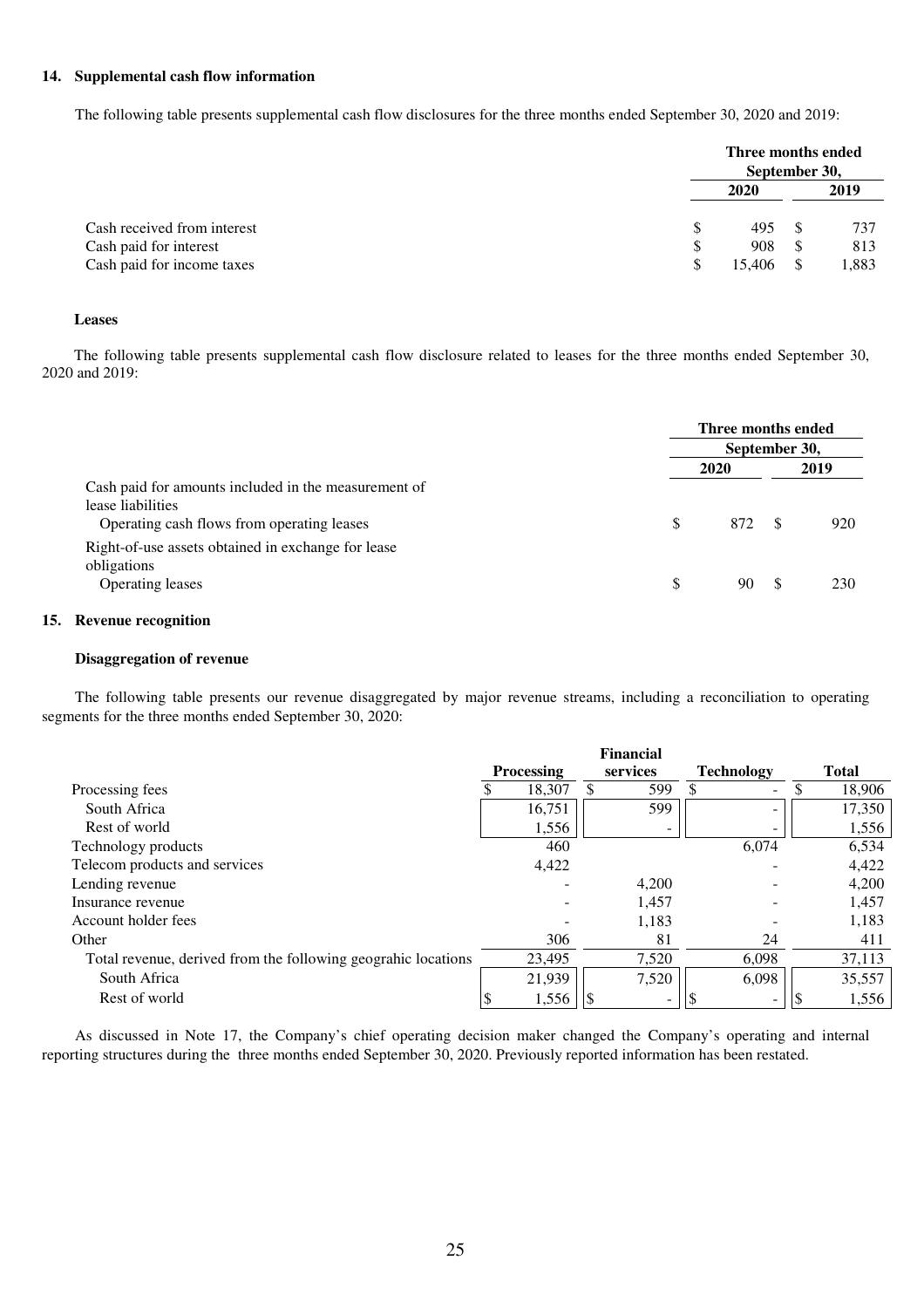#### **15. Revenue recognition (continued)**

#### **Disaggregation of revenue (continued)**

The following table presents our revenue disaggregated by major revenue streams, including a reconciliation to operating segments for the three months ended September 30, 2019:

|                                                               | <b>Financial</b> |                   |  |          |                          |   |              |
|---------------------------------------------------------------|------------------|-------------------|--|----------|--------------------------|---|--------------|
|                                                               |                  | <b>Processing</b> |  | services | <b>Technology</b>        |   | <b>Total</b> |
| Processing fees                                               |                  | 15,916            |  | 1,249    | $\overline{\phantom{0}}$ | Ф | 17,165       |
| South Africa                                                  |                  | 14,717            |  | 1,249    |                          |   | 15,966       |
| Rest of world                                                 |                  | 1,199             |  |          |                          |   | 1,199        |
| Technology products                                           |                  | 240               |  |          | 6,894                    |   | 7,134        |
| Telecom products and services                                 |                  | 9,294             |  |          |                          |   | 9,294        |
| Lending revenue                                               |                  |                   |  | 5,154    |                          |   | 5,154        |
| Insurance revenue                                             |                  |                   |  | 1,386    |                          |   | 1,386        |
| Account holder fees                                           |                  |                   |  | 5,260    |                          |   | 5,260        |
| Other                                                         |                  | 2,365             |  | 166      | 14                       |   | 2,545        |
| Total revenue, derived from the following geograhic locations |                  | 27,815            |  | 13,215   | 6,908                    |   | 47,938       |
| South Africa                                                  |                  | 26,616            |  | 13,215   | 6,908                    |   | 46,739       |
| Rest of world                                                 |                  | 1,199             |  |          |                          |   | 1,199        |

#### **16. Leases**

The Company has entered into leasing arrangements classified as operating leases under accounting guidance. These leasing arrangements relate primarily to the lease of its corporate head office, administration offices and branch locations through which the Company operates its financial services business in South Africa. The Company's operating leases have remaining lease terms of between one and five years. The Company also operates parts of its financial services business from locations which it leases for a period of less than one year. The Company's operating lease expense during each of the three months ended September 30, 2020 and 2019 was \$0.9 million, respectively. The Company does not have any significant leases that have not commenced as of September 30, 2020.

The Company has also entered into short-term leasing arrangements, primarily for the lease of branch locations and other locations to operate its financial services business in South Africa. The Company's short-term lease expense during the three months ended September 30, 2020 and 2019, was \$1.1 million and \$1.5 million, respectively.

The following table presents supplemental balance sheet disclosure related to the Company's right-of-use assets and its operating lease liabilities as of September 30, 2020 and June 30, 2020:

|                                               | September 30,<br>2020 |       |  | <b>June 30,</b><br>2020 |  |  |
|-----------------------------------------------|-----------------------|-------|--|-------------------------|--|--|
| <b>Operating leases:</b>                      |                       |       |  |                         |  |  |
| Operating lease right-of-use asset            |                       | 4.848 |  | 5,395                   |  |  |
| Weighted average remaining lease term (years) |                       | 3.88  |  | 3.94                    |  |  |
| Weighted average discount rate (percent)      |                       | Q     |  |                         |  |  |

The maturities of the Company's operating lease liabilities as of September 30, 2020, are presented below:

|                                                                            | September 30,<br>2020 |       |  |
|----------------------------------------------------------------------------|-----------------------|-------|--|
| Maturities of operating lease liabilities                                  |                       |       |  |
| 2021 (for September 30, 2020 excluding three months to September 30, 2020) | - 10                  | 1.825 |  |
| 2022                                                                       |                       | 1,617 |  |
| 2023                                                                       |                       | 995   |  |
| 2024                                                                       |                       | 660   |  |
| 2025                                                                       |                       | 331   |  |
| Thereafter                                                                 |                       | 336   |  |
| Total undiscounted operating lease liabilities                             |                       | 5,764 |  |
| Less imputed interest                                                      |                       | 738   |  |
| Total operating lease liabilities, included in                             |                       | 5,026 |  |
| Operating lease liability - current                                        |                       | 1,921 |  |
| Operating lease liability - long-term                                      |                       | 3,105 |  |
|                                                                            |                       |       |  |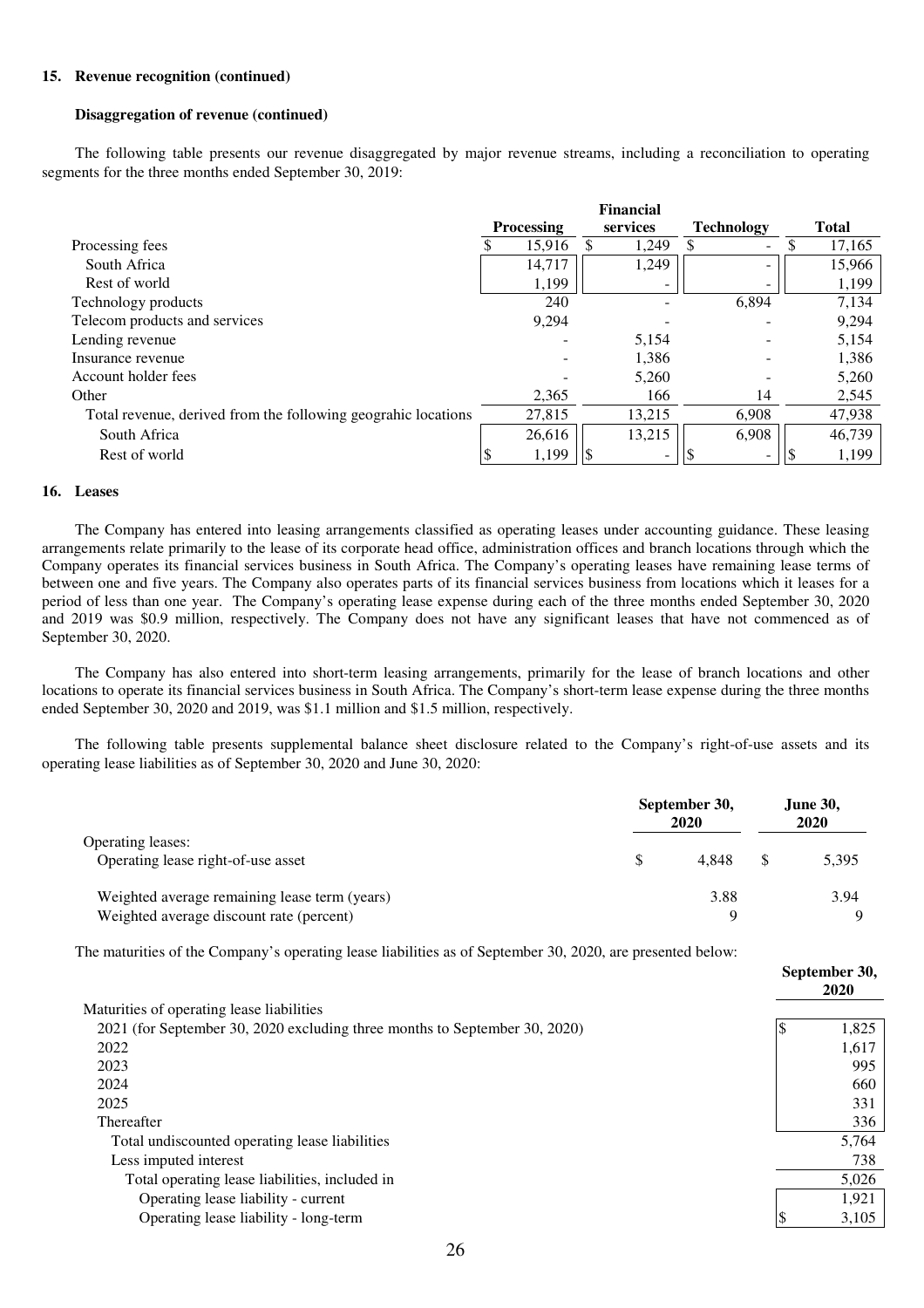#### **17. Operating segments**

#### **Change to internal reporting structure and restatement of previously reported information**

During September 2020, the Company's chief operating decision maker changed the Company's operating and internal reporting structures following the Company's decisions to focus primarily on the South African market and to exit its operating activities performed through IPG. The chief operating decision maker has decided to analyze the Company's operating performance primarily based on reported information for statutory entity, statutory groups, clustered statutory entities or clustered statutory groups, with certain reallocations, based on the activity of the reporting unit. Previously reported information has been restated.

#### **Reallocation of certain activities among operating segments**

During the first quarter of fiscal 2021, the Company reorganized its operating segments by combining what were previously the South African transaction processing segment and the International transaction processing segment into what is now the Processing segment and bifurcating what was previously the Financial inclusion and applied technologies segment into what are now the Financial services segment and the Technology segment. Segment results for the three months ended September 30, 2020 reflect these changes to the operating segments.

#### **Operating segments**

The Company discloses segment information as reflected in the management information systems reports that its chief operating decision maker uses in making decisions and to report certain entity-wide disclosures about products and services, and the countries in which the entity holds material assets or reports material revenues.

The Company currently has three reportable segments: Processing, Financial services and Technology. All three segments operate mainly within South Africa and certain of our activities outside of South Africa have been allocated to Processing. The Company's reportable segments offer different products and services and require different resources and marketing strategies and share the Company's assets.

The Processing segment includes fees earned by the Company from processing activities performed for its customers and revenue generated from the distribution of prepaid airtime. The Company provides its customers with transaction processing services that involve the collection, transmittal and retrieval of all transaction data. Customers that have a bank account managed by the Company are issued cards that can be utilized to withdraw funds at an ATM or to transact at a merchant point of sale device ("POS"). The Company earns processing fees from transactions processed for these customers. The Company also earns fees on transactions performed by other banks' customers utilizing its ATM, POS or bill payment infrastructure. The Processing segment includes IPG's processing activities.

The Financial services segment includes activities related to the provision of financial services to customers, including a bank account, loans and insurance products. The Company charges monthly administration fees for all bank accounts. The Company provides short-term loans to customers in South Africa for which it earns initiation and monthly service fees. The Company writes life insurance contracts, primarily funeral-benefit policies, and policy holders pay the Company a monthly insurance premium.

The Technology segment includes sale of hardware and licenses to customers. Hardware includes the sale of POS devices, SIM cards and other consumables which can occur on an ad hoc basis. Licenses include the right to use certain technology developed by the Company.

Corporate/Eliminations includes the Company's head office cost center and the amortization of acquisition-related intangible assets.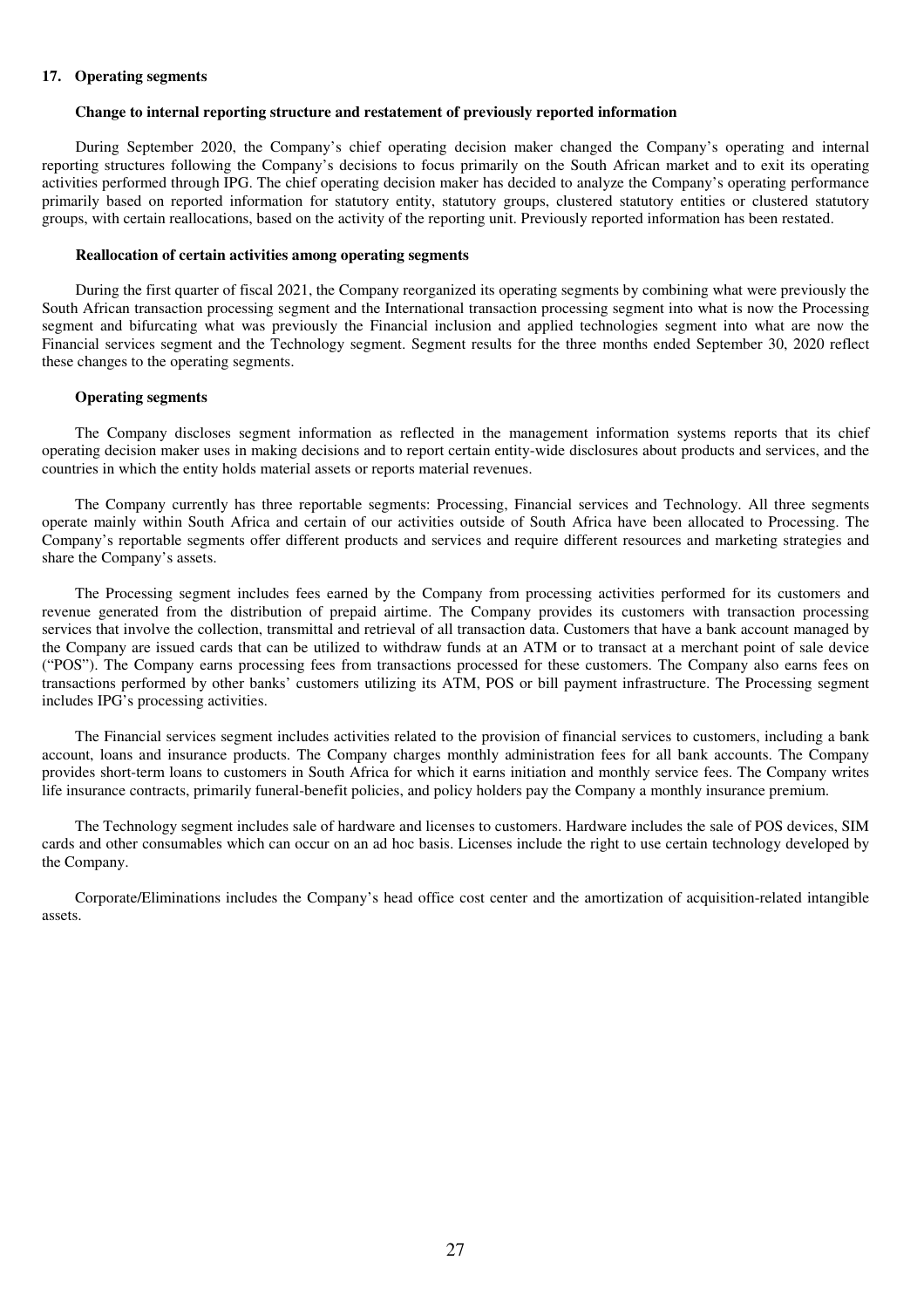#### **17. Operating segments (continued)**

#### **Operating segments (continued)**

The reconciliation of the reportable segment's revenue to revenue from external customers for the three months ended September 30, 2020 and 2019, is as follows:

|                                                     | Revenue                      |        |    |                   |               |                               |
|-----------------------------------------------------|------------------------------|--------|----|-------------------|---------------|-------------------------------|
|                                                     | Reportable<br><b>Segment</b> |        |    | Inter-<br>segment |               | From<br>external<br>customers |
| Processing                                          | \$                           | 24,483 | S  | 988               | <sup>\$</sup> | 23,495                        |
| Financial services                                  |                              | 8,265  |    | 745               |               | 7,520                         |
| Technology                                          |                              | 6,211  |    | 113               |               | 6,098                         |
| Total for the three months ended September 30, 2020 |                              | 38,959 | S  | 1,846             |               | 37,113                        |
| Processing                                          | \$                           | 30,017 | \$ | 2,202             | - \$          | 27,815                        |
| Financial services                                  |                              | 14,168 |    | 953               |               | 13,215                        |
| Technology                                          |                              | 7,209  |    | 301               |               | 6,908                         |
| Total for the three months ended September 30, 2019 |                              | 51,394 | S  | 3,456             |               | 47,938                        |

The Company does not allocate interest income, interest expense or income tax expense to its reportable segments. The Company evaluates segment performance based on segment operating income before acquisition-related intangible asset amortization which represents operating income before acquisition-related intangible asset amortization and expenses allocated to Corporate/Eliminations, all under GAAP.

The reconciliation of the reportable segments measures of profit or loss to loss before income tax (benefit) expense for the three months ended September 30, 2020 and 2019, is as follows:

|                                               | Three months ended<br>September 30, |          |          |
|-----------------------------------------------|-------------------------------------|----------|----------|
|                                               | 2020                                |          | 2019     |
| Reportable segments measure of profit or loss | \$                                  | (7,898)  | (4,015)  |
| Operating income: Corporate/Eliminations      |                                     | (2,877)  | (2,421)  |
| Interest income                               |                                     | 611      | 363      |
| Interest expense                              |                                     | (747     | (1, 347) |
| Loss before income tax (benefit) expense      |                                     | (10.911) | (7, 420) |
|                                               |                                     |          |          |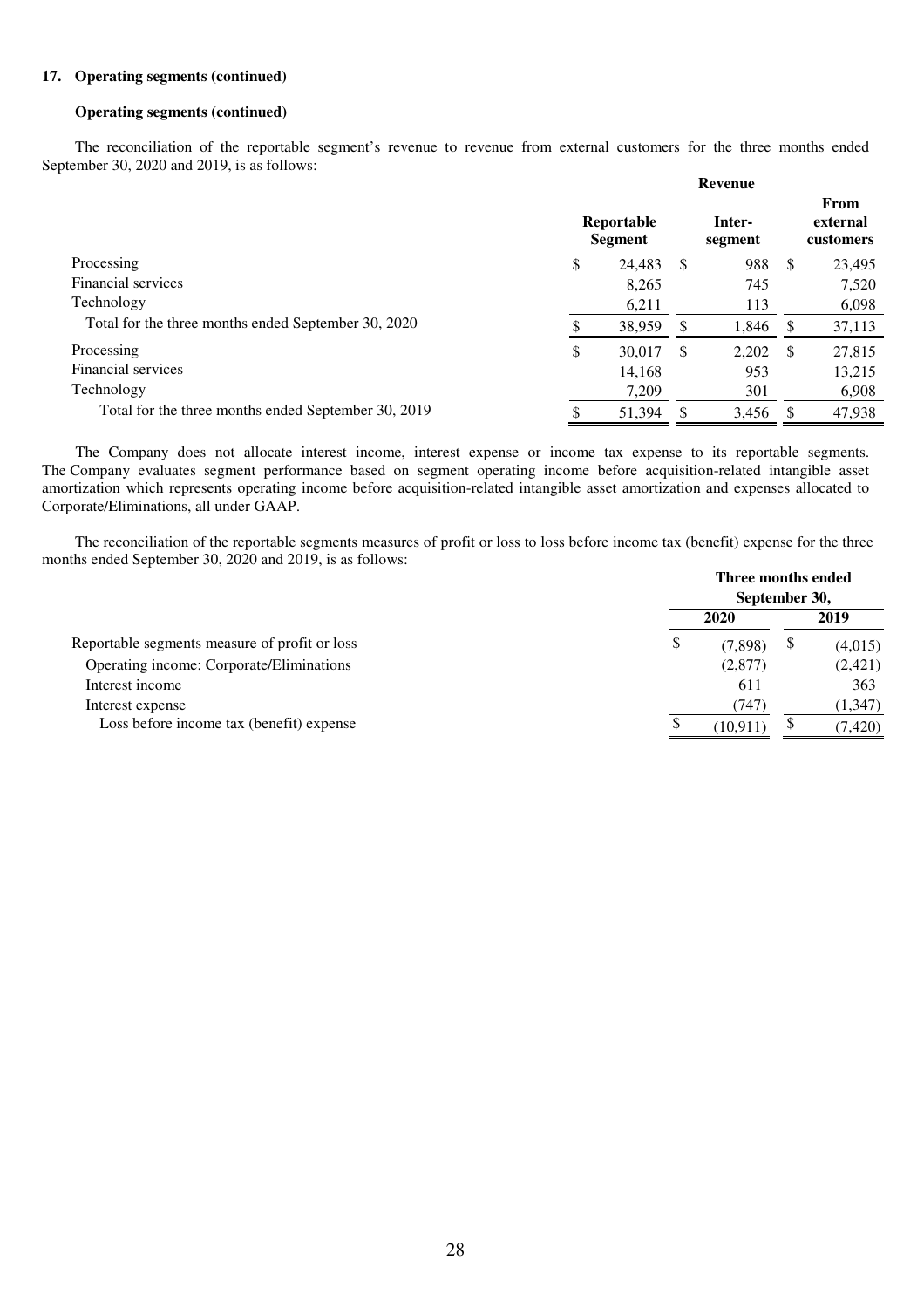#### **17. Operating segments (continued)**

#### **Operating segments (continued)**

The following tables summarize segment information that is prepared in accordance with GAAP for the three months ended September 30, 2020 and 2019:

|                                     |              | Three months ended |  |
|-------------------------------------|--------------|--------------------|--|
|                                     |              | September 30,      |  |
|                                     | 2020         | 2019               |  |
| Revenues                            |              |                    |  |
| Processing                          | 24,483<br>\$ | 30,017<br>\$       |  |
| <b>IPG</b>                          | 1,209        | 793                |  |
| All others                          | 23,274       | 29,224             |  |
| Financial services                  | 8,265        | 14,168             |  |
| Technology                          | 6,211        | 7,209              |  |
| Total                               | 38,959       | 51,394             |  |
| Operating (loss) income             |              |                    |  |
| Processing                          | (7,301)      | (5,505)            |  |
| <b>IPG</b>                          | (2,772)      | (1,973)            |  |
| All others                          | (4,529)      | (3,532)            |  |
| Financial services                  | (2,372)      | 345                |  |
| Technology                          | 1,775        | 1,145              |  |
| <b>Subtotal: Operating segments</b> | (7, 898)     | (4,015)            |  |
| Corporate/Eliminations              | (2,877)      | (2, 421)           |  |
| Total                               | (10,775)     | (6, 436)           |  |
| Depreciation and amortization       |              |                    |  |
| Processing                          | 704          | 823                |  |
| Financial services                  | 136          | 218                |  |
| Technology                          | 2            | 166                |  |
| <b>Subtotal: Operating segments</b> | 842          | 1,207              |  |
| Corporate/Eliminations              | 81           | 117                |  |
| Total                               | 923          | 1,324              |  |
| Expenditures for long-lived assets  |              |                    |  |
| Processing                          | 246          | 2,068              |  |
| Financial services                  | 28           | 79                 |  |
| Technology                          |              | $\overline{c}$     |  |
| <b>Subtotal: Operating segments</b> | 275          | 2,149              |  |
| Corporate/Eliminations              |              |                    |  |
| Total                               | 275<br>\$    | 2,149<br>\$        |  |
|                                     |              |                    |  |

The segment information as reviewed by the chief operating decision maker does not include a measure of segment assets per segment as all of the significant assets are used in the operations of all, rather than any one, of the segments. The Company does not have dedicated assets assigned to a particular operating segment. Accordingly, it is not meaningful to attempt an arbitrary allocation and segment asset allocation is therefore not presented.

#### **18. Income tax**

#### **Income tax in interim periods**

For the purposes of interim financial reporting, the Company determines the appropriate income tax provision by first applying the effective tax rate expected to be applicable for the full fiscal year to ordinary income. This amount is then adjusted for the tax effect of significant unusual items, for instance, changes in tax law, valuation allowances and non-deductible transaction-related expenses that are reported separately, and have an impact on the tax charge. The cumulative effect of any change in the enacted tax rate, if and when applicable, on the opening balance of deferred tax assets and liabilities is also included in the tax charge as a discrete event in the interim period in which the enactment date occurs.

For the three months ended September 30, 2020, the Company's effective tax rate was impacted by the reversal of the deferred tax liability related to one of the Company's equity-accounted investments following its impairment (refer to Note 5), which was partially offset by the tax expense recorded by the Company's profitable South African operations, non-deductible expenses, the ongoing losses incurred by IPG and certain of the Company's South African businesses and the associated valuation allowances created related to the deferred tax assets recognized regarding net operating losses incurred by these entities.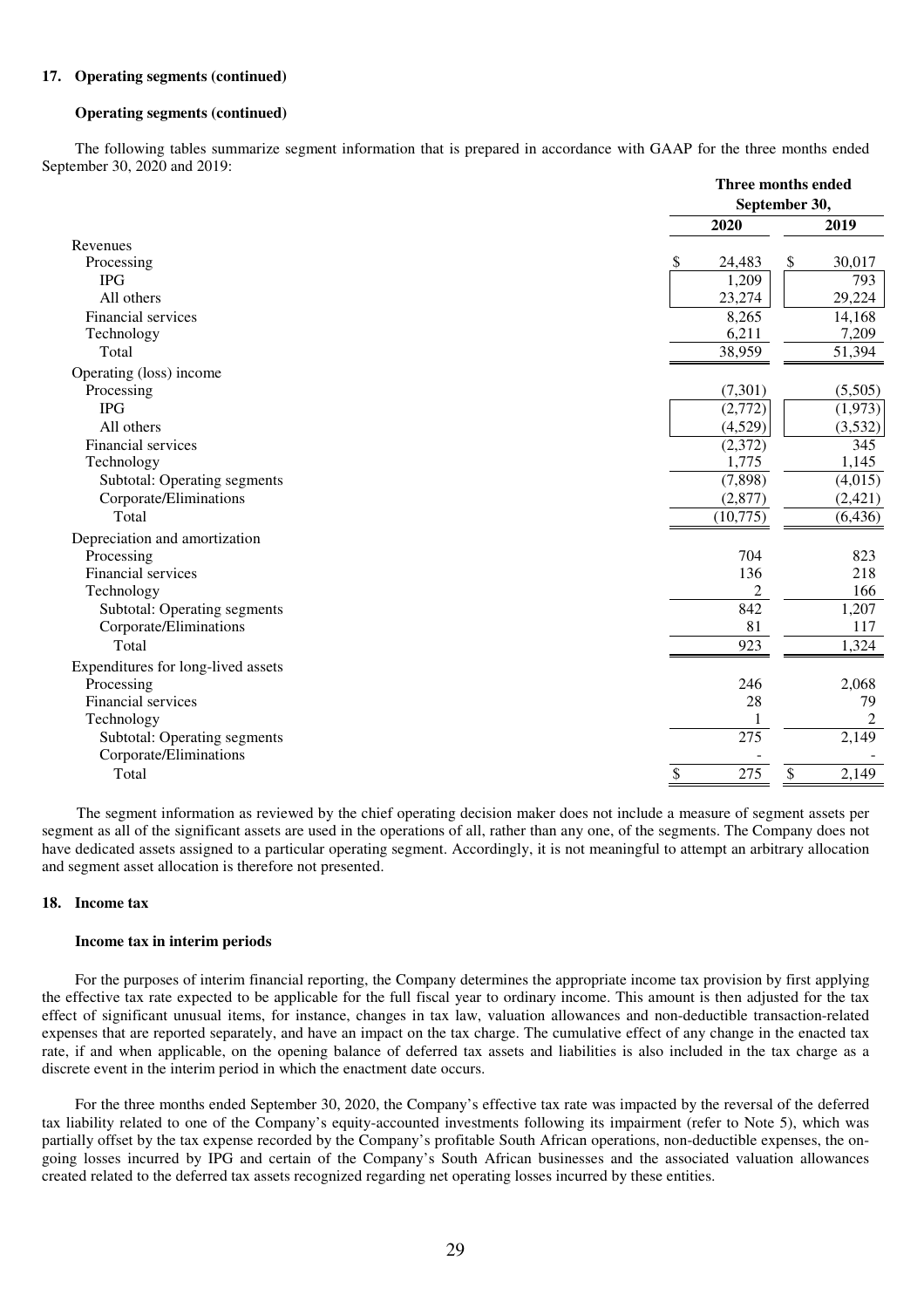#### **18. Income tax (continued)**

#### **Income tax in interim periods (continued)**

For the three months ended September 30, 2019, the Company's effective tax rate was impacted by the on-going losses incurred by IPG and certain of its South African businesses and the associated valuation allowances created related to the deferred tax assets recognized regarding net operating losses incurred by these businesses, non-deductible expenses, and tax expense recorded by the Company's profitable businesses, primarily in South Africa.

#### **Uncertain tax positions**

The Company had no significant uncertain tax positions during the three months ended September 30, 2020, and therefore, the Company had no accrued interest related to uncertain tax positions on its balance sheet.

The Company does not expect changes related to its unrecognized tax benefits will have a significant impact on its results of operations or financial position in the next 12 months.

The Company has no unrecognized tax benefits. The Company files income tax returns mainly in South Africa, Germany, Hong Kong, India, the United Kingdom, Botswana and in the U.S. federal jurisdiction. As of September 30, 2020, the Company's South African subsidiaries are no longer subject to income tax examination by the South African Revenue Service for periods before June 30, 2016. The Company is subject to income tax in other jurisdictions outside South Africa, none of which are individually material to its financial position, statement of cash flows, or results of operations.

#### **19. Commitments and contingencies**

#### **Guarantees**

The South African Revenue Service and certain of the Company's customers, suppliers and other business partners have asked the Company to provide them with guarantees, including standby letters of credit, issued by a South African bank. The Company is required to procure these guarantees for these third parties to operate its business.

Nedbank has issued guarantees to these third parties amounting to ZAR 93.6 million (\$5.6 million, translated at exchange rates applicable as of September 30, 2020) thereby utilizing part of the Company's short-term facilities. The Company pays commission of between 0.4% per annum to 1.94% per annum of the face value of these guarantees and does not recover any of the commission from third parties.

The Company has not recognized any obligation related to these guarantees in its consolidated balance sheet as of September 30, 2020. The maximum potential amount that the Company could pay under these guarantees is ZAR 93.6 million (\$5.6 million, translated at exchange rates applicable as of September 30, 2020). The guarantees have reduced the amount available for borrowings under the Company's short-term credit facility described in Note 8.

#### **Contingencies**

The Company is subject to a variety of other insignificant claims and suits that arise from time to time in the ordinary course of business. Management currently believes that the resolution of these other matters, individually or in the aggregate, will not have a material adverse impact on the Company's financial position, results of operations or cash flows.

#### **20. Discontinued operations**

Following the disposal of its controlling interest in Net1 Korea (in fiscal 2020) and DNI (in fiscal 2019), the Company determined that Net1 Korea and DNI should be classified as discontinued operations because the disposals of these businesses represented a strategic shift that would have a major effect on the Company's operations and financial results. Refer to Note 3 to the Company's audited consolidated financial statements included in its Annual Report on Form 10-K for the year ended June 30, 2020, for additional information regarding the deconsolidation of Net1 Korea and DNI.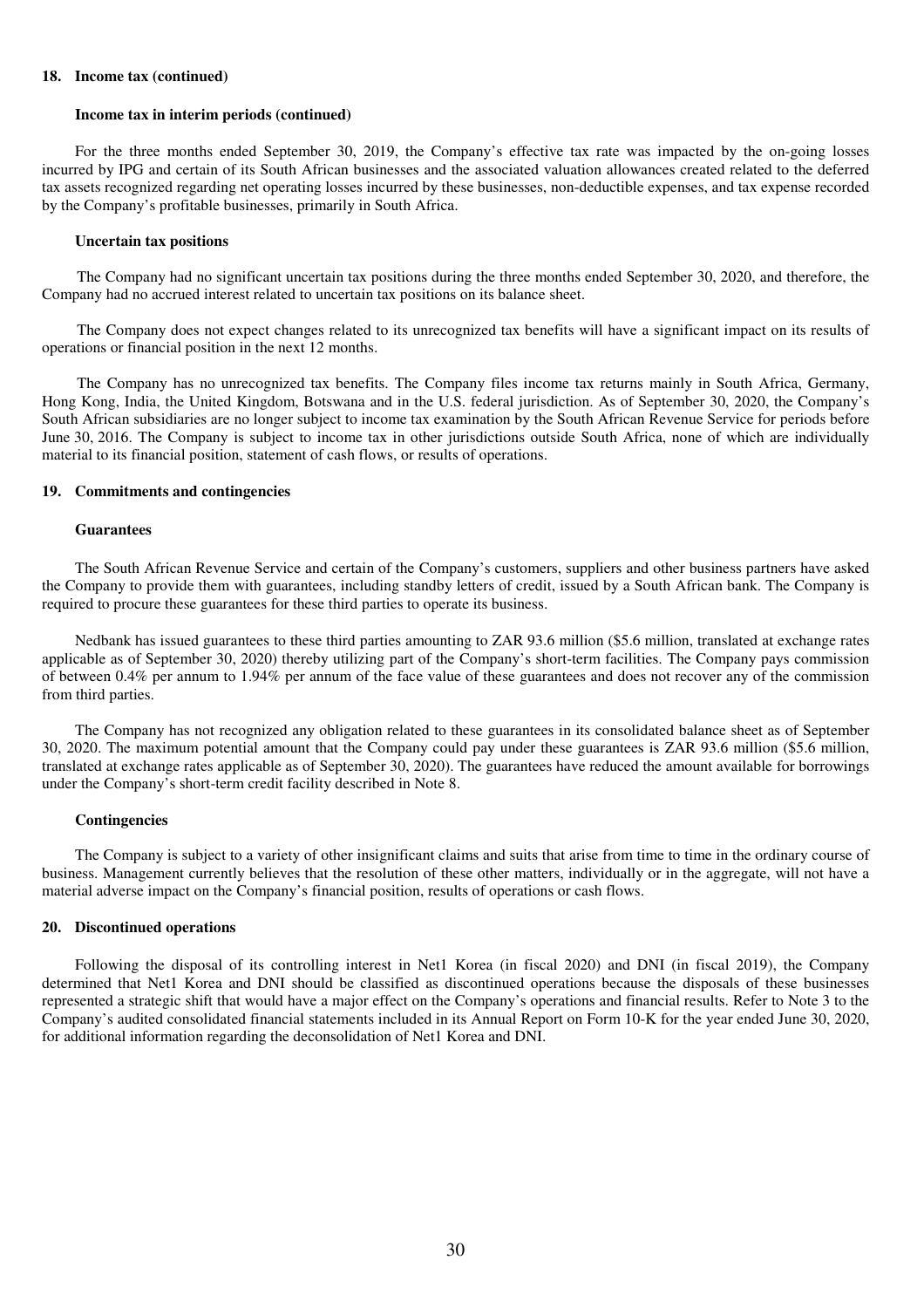#### **20. Discontinued operations (continued)**

The table below presents certain major captions to the Company's unaudited condensed consolidated statement of operations and unaudited condensed consolidated statement of cash flows for three months ended September 30, 2019, that have not been separately presented on those statements, related to the presentation of Net1 Korea as a discontinued operation:

| <b>Net1 Korea</b>                                        |                                                |        |
|----------------------------------------------------------|------------------------------------------------|--------|
|                                                          | Three months<br>ended<br>September 30,<br>2019 |        |
| Unaudited condensed consolidated statement of operations |                                                |        |
| Discontinued:                                            |                                                |        |
| Revenue                                                  | \$                                             | 32,818 |
| Cost of goods sold, IT processing, servicing and support |                                                | 14,366 |
| Selling, general and administration                      |                                                | 11,309 |
| Depreciation and amortization                            |                                                | 3,441  |
| Operating income                                         |                                                | 3,702  |
| Interest income                                          |                                                | 288    |
| Interest expense                                         |                                                | 8      |
| Net income before tax                                    |                                                | 3,982  |
| Income tax expense                                       |                                                | 1,047  |
| Net income from discontinued operations                  |                                                | 2,935  |
| Unaudited condensed consolidated statement of cash flows |                                                |        |
| Discontinued:                                            |                                                |        |
| Total net cash provided by operating activities          | \$                                             | 10,194 |
| Total net cash provided by investing activities          | \$                                             | 3,088  |

The Company retained a continuing involvement in DNI following the disposal of the Company's controlling interest during the year ended June 30, 2019. The Company recorded earnings under the equity method related to its retained investment in DNI during the three months ended September 30, 2019. The table below presents revenues and expenses between the Company and DNI, after the DNI disposal transaction, during the three months ended September 30, 2019

| <b>DNI</b>                                         |                                                |       |
|----------------------------------------------------|------------------------------------------------|-------|
|                                                    | Three months<br>ended<br>September 30,<br>2019 |       |
| Revenue generated from transactions with DNI       | ◡                                              |       |
| Expenses incurred related to transactions with DNI | S                                              | 2.274 |

The Company received dividends of \$0.7 million from DNI during the three months ended September 30, 2019.

#### **21. Related party transactions**

#### *Disgorgement proceeds from VCP*

In late September 2020, Value Capital Partners (Pty) Ltd ("VCP"), a significant shareholder, notified the Company that it would make payment to the Company related to the disgorgement of short-swing profits from the purchase of common stock by VCP pursuant to Section 16(b) of the Securities Exchange Act of 1934, as amended and the Company's insider trading policy. The Company recognizes these proceeds as a capital contribution from shareholders and recorded an increase of \$0.1 million, net of taxes of \$0.02 million, to additional paid-in capital in its unaudited condensed consolidated statement of changes in equity for the three months ended September 30, 2020. As the purchase transactions occurred in late September 2020, \$0.02 million of the \$0.12 million proceeds were received in early October 2020 and are included in accounts receivable, net and other receivables in the Company's unaudited condensed consolidated balance sheet as of September 30, 2020. The Company received \$0.1 million of the \$0.12 million gross proceeds in September 30, 2020, and recorded these amounts within cash flows from financing activities in its unaudited condensed consolidated statement of cash flow for the three months ended September 30, 2020. The Company expects to pay the taxes due of \$0.02 million in calendar 2021.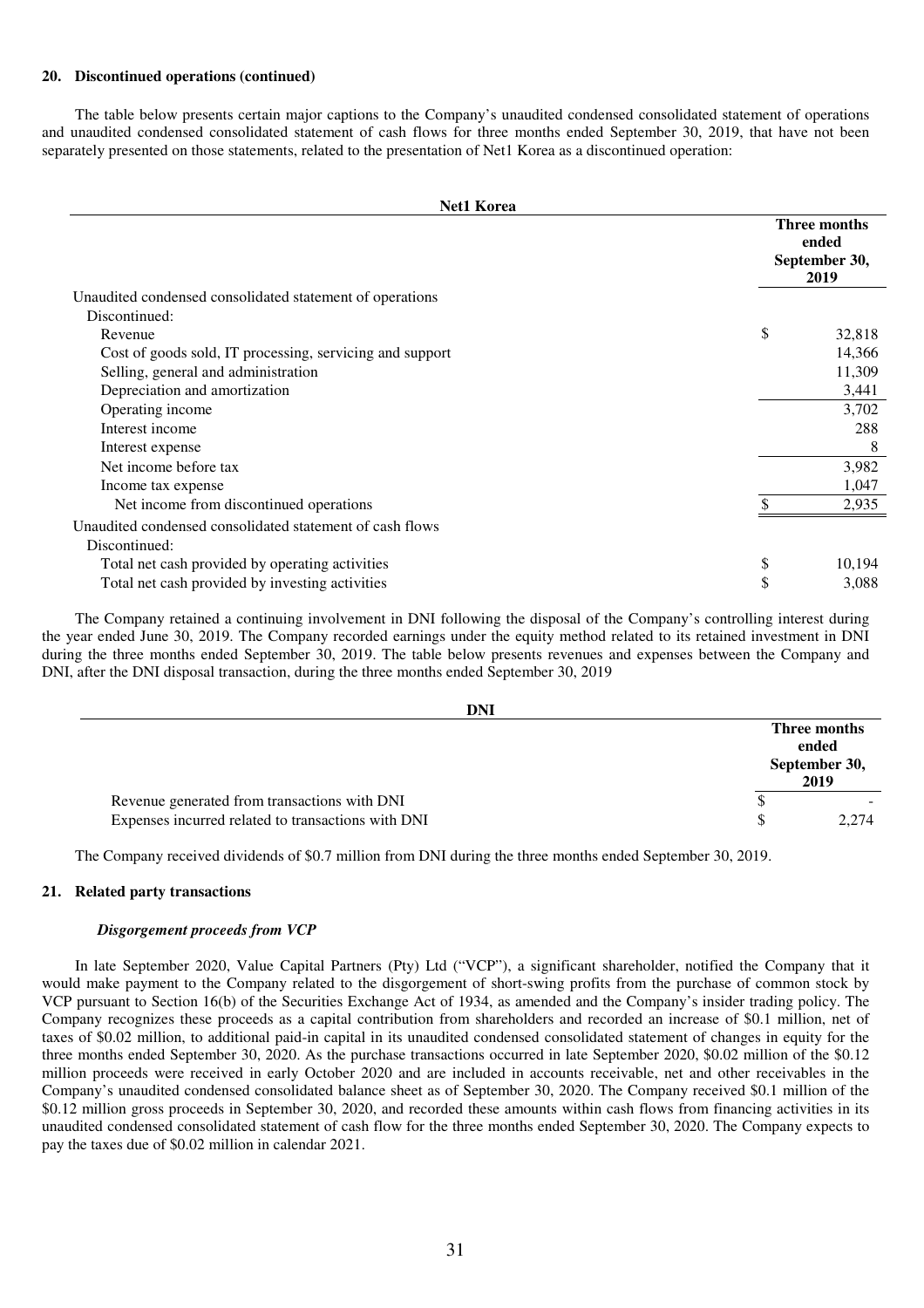#### **22. Subsequent events**

#### **Purchase of vehicles from CPS**

On October 15, 2020, the Company purchased bespoke vehicles from CPS for an arms-length price of ZAR 50.0 million (approximately \$3.0 million, translated at exchange rates applicable as of September 30, 2020) to use in its mobile ATM business. These vehicles largely comprise the fleet of customized mobile ATMs used to deliver a service to rural communities and were previously leased from CPS.

#### **Additional capital raise by MobiKwik in November 2020**

In early November 2020, MobiKwik entered into an agreement to raise additional capital through the issuance of additional shares to a new shareholder for a 1.6% interest in the company for approximately \$5.6 million, implying a valuation of MobiKwik as of the closing date of approximately \$375.0 million.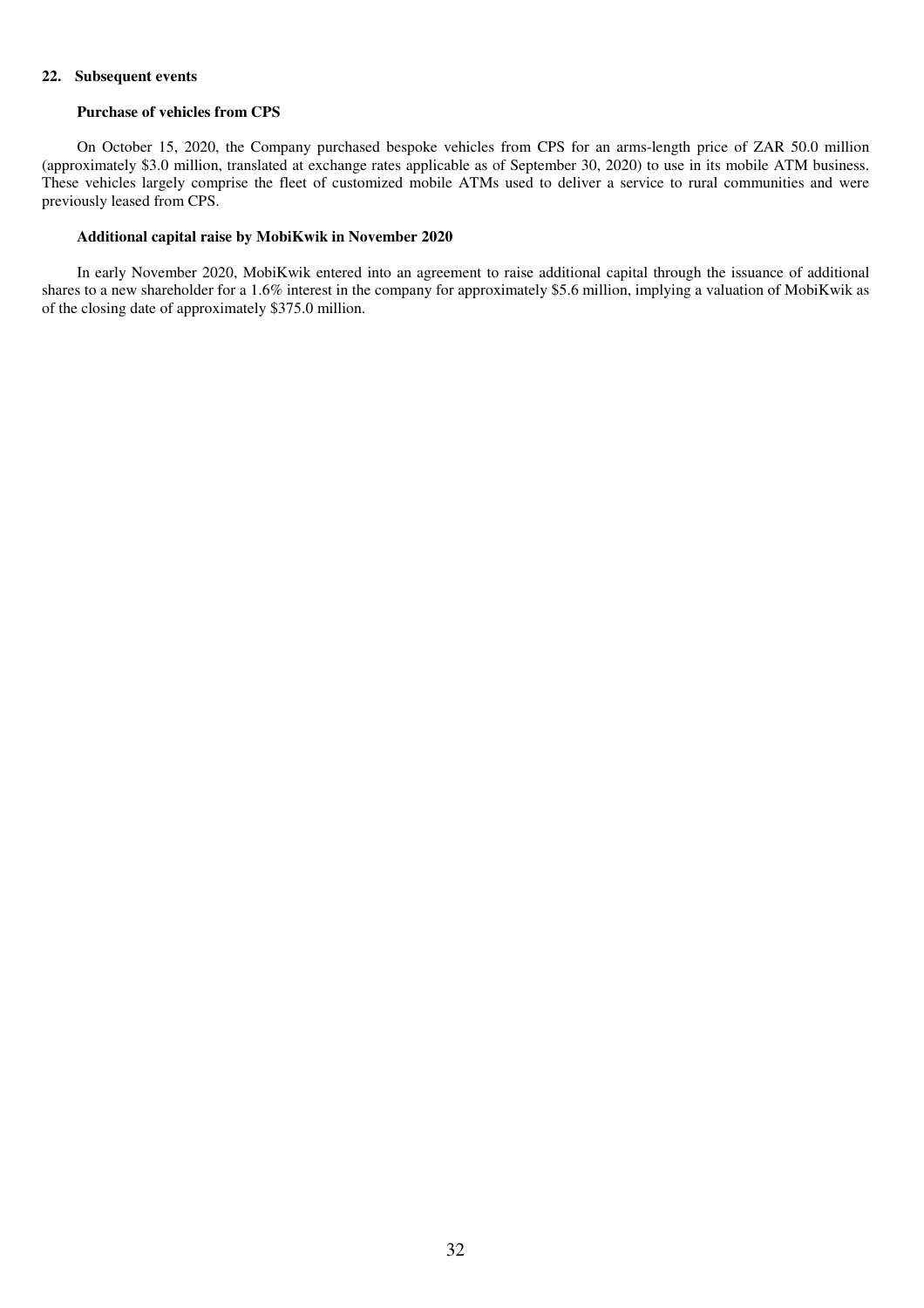#### **Item 2. Management's Discussion and Analysis of Financial Condition and Results of Operations**

The following discussion should be read in conjunction with our Annual Report on Form 10-K for the year ended June 30, 2020, and the unaudited condensed consolidated financial statements and the accompanying notes included in this Form 10-Q.

### **Forward-looking statements**

Some of the statements in this Form 10-Q constitute forward-looking statements. These statements relate to future events or our future financial performance and involve known and unknown risks, uncertainties and other factors that may cause our or our industry's actual results, levels of activity, performance or achievements to be materially different from any future results, levels of activity, performance or achievements expressed, implied or inferred by these forward-looking statements. Such factors include, among other things, those listed under Item 1A.—"Risk Factors" in this report and in our Annual Report on Form 10-K for the year ended June 30, 2020. In some cases, you can identify forward-looking statements by terminology such as "may," "will," "should," "could," "would," "expects," "plans," "intends," "anticipates," "believes," "estimates," "predicts," "potential" or "continue" or the negative of such terms and other comparable terminology.

Although we believe that the expectations reflected in the forward-looking statements are reasonable, we do not know whether we can achieve positive future results, levels of activity, performance, or goals. Actual events or results may differ materially. We undertake no obligation to update any of the forward-looking statements after the date of this Form 10-Q to conform those statements to reflect the occurrence of unanticipated events, except as required by applicable law.

You should read this Form 10-Q and the documents that we reference herein and the documents we have filed as exhibits hereto and thereto and which we have filed with the United States Securities and Exchange Commission completely and with the understanding that our actual future results, levels of activity, performance and achievements may be materially different from what we expect. We qualify all of our forward-looking statements by these cautionary statements.

#### **Recent Developments**

#### **Impact of COVID-19**

The COVID-19 pandemic did not impact our South African operations as severely during the three months ended September 30, 2020, compared to the last four months of the year ended June 30, 2020. Nevertheless, as at the date of this report, South Africa remains under various lockdown restrictions which continue to affect the broader economy and these affect us to the extent they affect economic activity levels in South Africa. South Africa was in lockdown Level 3 up until August 18, 2020, and in Level 2 up until September 20, 2020. At the date of this report, South Africa remains in Level 1 lockdown which is the lowest form of lockdown. Over the course of the pandemic to date it is estimated that 2.2 million jobs have been lost.

#### *Business and operations*

During the quarter our operations have largely operated as normal, with all practical restrictions having been lifted before the start of the quarter. Some movement restrictions were in place under Level 3 but these had a limited impact on the operations. Most of the impact of the pandemic on our operations would be as a result of the indirect effect of lower economic activity in the country's economy.

Our loan business has been able to originate loans normally and we have not seen any deterioration in collection levels over the period. Our insurance business did see a higher level of benefit claims during the quarter, though some of this is normal seasonality, but we are unable to identify how much of this was caused by the pandemic.

We continue to incur direct expenditure on the purchase of sanitizers, masks and gloves for our employees and for the use of customers in our branches, but this is not significant in the context of our cost base.

#### *Employees*

Where possible, we have continued to provide the necessary facilities (computer equipment, data cards, etc.) for our employees to operate remotely and continue to encourage them to do so where this is practical and effective. We continue to provide the necessary protective equipment and sanitization facilities for those employees that operate within our offices and operating locations.

#### *Cash resources and liquidity*

We believe we have sufficient cash reserves to support us through the next twelve months. Together with our existing cash reserves, we also believe that our credit facilities are sufficient to fund our ATM network.

We do not believe there will be any further significant adverse effects on our liquidity from the pandemic, unless there is a resumption of the higher level of restrictions in South Africa in the event of an increase in the level of infections, as currently experienced in Europe and the United States following the second wave of the pandemic in those territories.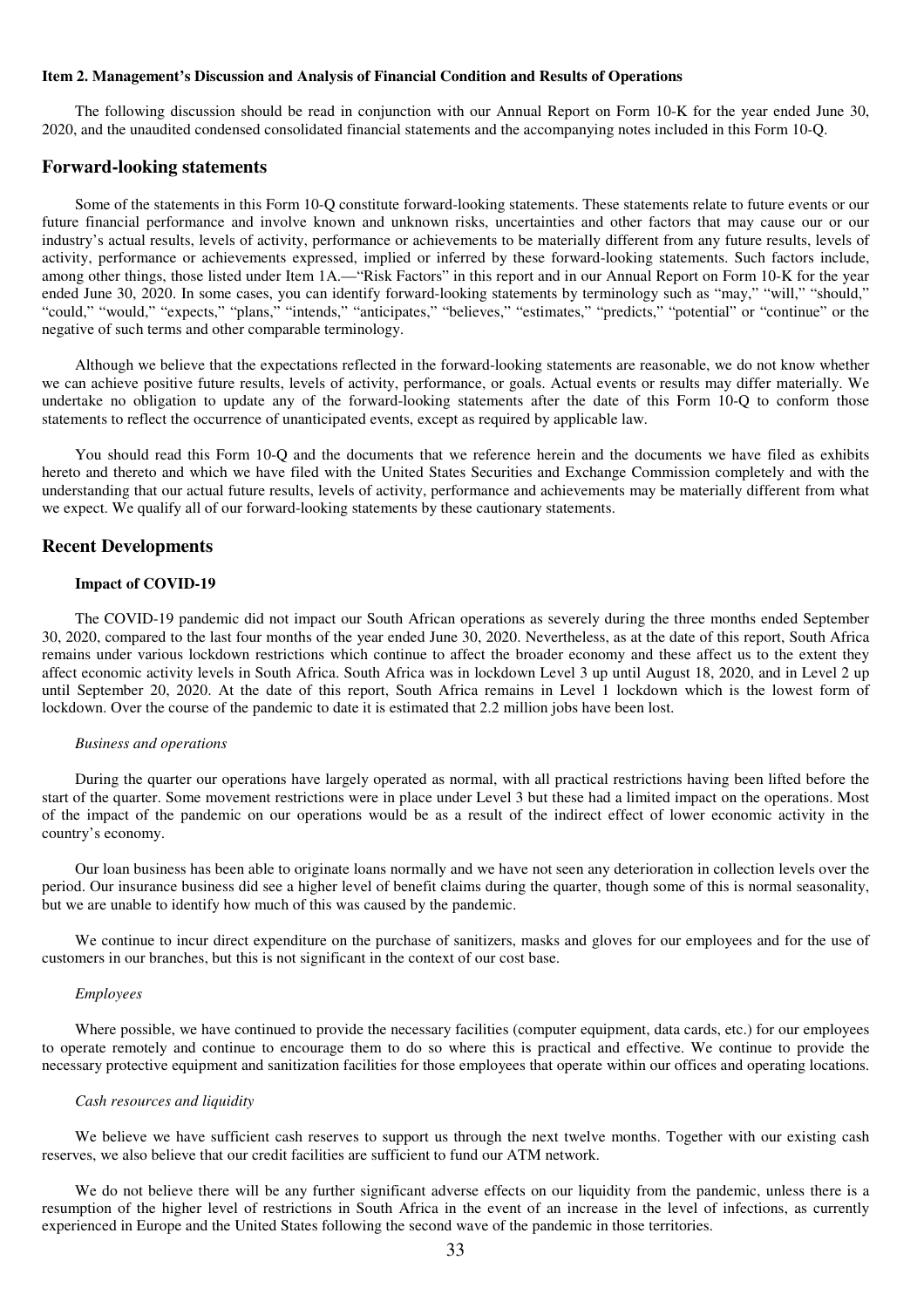We believe that our South African insurance business is adequately capitalized and do not expect to have to provide additional funding to the business in the foreseeable future.

#### *Financial position and impairments*

Except for the impact on Finbond's business, we do not believe that the pandemic has significantly impacted the carrying value of long-lived assets and equity method investments to date.

#### *Control environment*

We do not expect the pandemic to have a significant impact on our internal control environment.

While we have not incurred significant disruptions thus far from the COVID-19 outbreak, we are unable to accurately predict the impact that COVID-19 will have due to numerous uncertainties, including the severity of the disease, the duration of the outbreak, actions that may be taken by governmental authorities, the impact on our customers and other factors identified in Part I, Item 1A. "Risk Factors— The COVID-19 pandemic has disrupted our business. We are unable to ascertain the impact the pandemic will have on our future financial position, operations, cash flows and stock price" in our Annual Report on Form 10-K for the year ended June 30, 2020. We will continue to evaluate the nature and extent of the impact to our business, consolidated results of operations, and financial condition.

#### **Financial Services Activities in South Africa**

We continue to focus on transitioning our South African financial inclusion activities towards a business-to-consumer, or B2C, model. We believe our EPE bank account, known in the communities it serves as 'the green card' has a strong brand position in our target market and attaches significant loyalty. We have been working on enhancing its presence through localized marketing which, when combined with some of the challenges of other service providers into this market, we expect to result in a return to growing customer numbers. While relatively small in number, we saw increased demand for the accounts in September and this has grown further in October. These customers, many of which are returning customers, will then have access to the suite of associated financial services products, which will lift activity levels across many of our operations.

#### **Processing Activities in South Africa**

Our processing activities in South Africa are focused around our ATM network, which largely services a consumer base, and our transaction processing for businesses, anchored around our EasyPay offering. As articulated in respect of our revised strategy, we aim to grow this business to business, or B2B, operation through the servicing of small and micro enterprises. We have seen encouraging increases in the utilization of our ATM infrastructure over the last quarter, while our B2B operations have also performed well. Planning around the expansion of the processing business into the small and micro enterprises space is underway.

### **International Activities**

IPG – After pursuing opportunities to dispose of the IPG operations, the board subsequently decided to close down these operations. This process is well underway and should be largely complete, from a cost perspective, by the end of the second quarter of fiscal 2021.

Bank Frick – Bank Frick exceeded expectations and performed well during the quarter. While they have increased provisioning against some of their loan portfolio, the performance of the bank in other areas has been strong. Nevertheless, with Europe in the grip of a second wave of infections under the pandemic and some countries reintroducing restrictions, could have a negative impact on the bank's results going forward.

Carbon – Carbon has started to see some normalization of their business as the effects of the pandemic and the associated restrictions in Nigeria have reduced. While revenue remains below the levels seen before the start of the pandemic, their proactive tightening of credit criteria and improvements in risk management have resulted in a marked reduction in provisioning requirements which is reducing their monthly losses more quickly than expected.

India –MobiKwik started to see a recovery in revenue during the quarter and is expecting to return to pre-pandemic levels of revenue by the end of the calendar year. They have managed costs effectively, holding cash EBITDA loss under \$1.0 million for the quarter, but we believe that there should be a quick recovery as conditions normalize. In particular, there have been a number of industry and secular developments during the pandemic that we believe should be very positive for MobiKwik's longer-term growth prospects.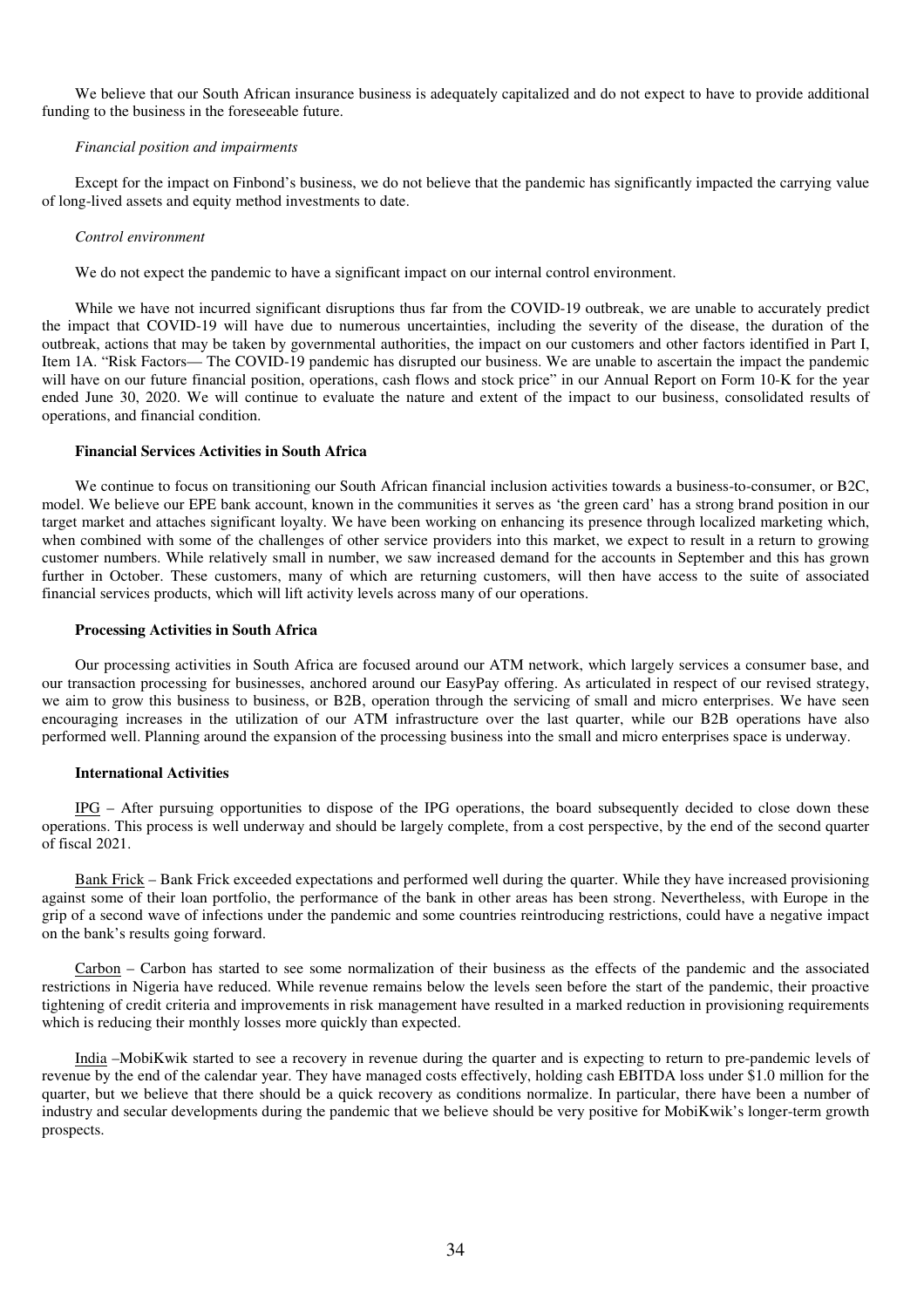#### **Progress on corporate activities**

Cell C – We continued to carry the value of our Cell C investment at \$0 (zero) as of September 30, 2020. Cell C is focused on its recapitalization and its operational reorganization given its revised commercial model. While it remains in default on its various lending arrangements, Cell C and its lenders are working constructively and continue to make good progress towards a recapitalization intended to ensure its long-term sustainability and allow Cell C to focus on its core business.

#### **Succession plan for CEO**

Mr. Alex M.R. Smith assumed the role of interim CEO on October 1, 2020, following the departure of Mr. Herman G. Kotzé on September 30, 2020. Mr. Smith will serve in this role until our board of directors finalizes the appointment of a permanent CEO. In order to ensure a smooth transition, Mr. Kotzé agreed to provide consulting services to us through May 31, 2021.

#### **Reallocation of certain activities among operating segments**

Refer to Note 17 to our unaudited condensed consolidated financial statements for information regarding changes to the Company's reportable segments during the three months ended September 30, 2020.

### **Critical Accounting Policies**

Our unaudited condensed consolidated financial statements have been prepared in accordance with U.S. GAAP, which requires management to make estimates and assumptions about future events that affect the reported amount of assets and liabilities and disclosure of contingent assets and liabilities, including the ongoing uncertainty in the current economic environment due to the outbreak of COVID-19. As future events and their effects cannot be determined with absolute certainty, the determination of estimates requires management's judgment based on a variety of assumptions and other determinants such as historical experience, current and expected market conditions and certain scientific evaluation techniques.

Critical accounting policies are those that reflect significant judgments or uncertainties and may potentially result in materially different results under different assumptions and conditions. We have identified the following critical accounting policies that are described in more detail in our Annual Report on Form 10-K for the year ended June 30, 2020:

- Valuation of investment in Cell C:
- Recoverability of equity-accounted investments and other equity securities;
- Business combinations and the recoverability of goodwill;
- Intangible assets acquired through acquisitions;
- Deferred taxation:
- Stock-based compensation;
- Accounts receivable and allowance for doubtful accounts receivable; and
- Revenue variation in transaction price following September 2019 Supreme Court ruling.

### **Recent accounting pronouncements adopted**

We did not adopt any new accounting pronouncement during the first quarter of fiscal 2021.

### **Recent accounting pronouncements not yet adopted as of September 30, 2020**

Refer to Note 1 to our unaudited condensed consolidated financial statements for a full description of recent accounting pronouncements not yet adopted as of September 30, 2020, including the expected dates of adoption and effects on our financial condition, results of operations and cash flows.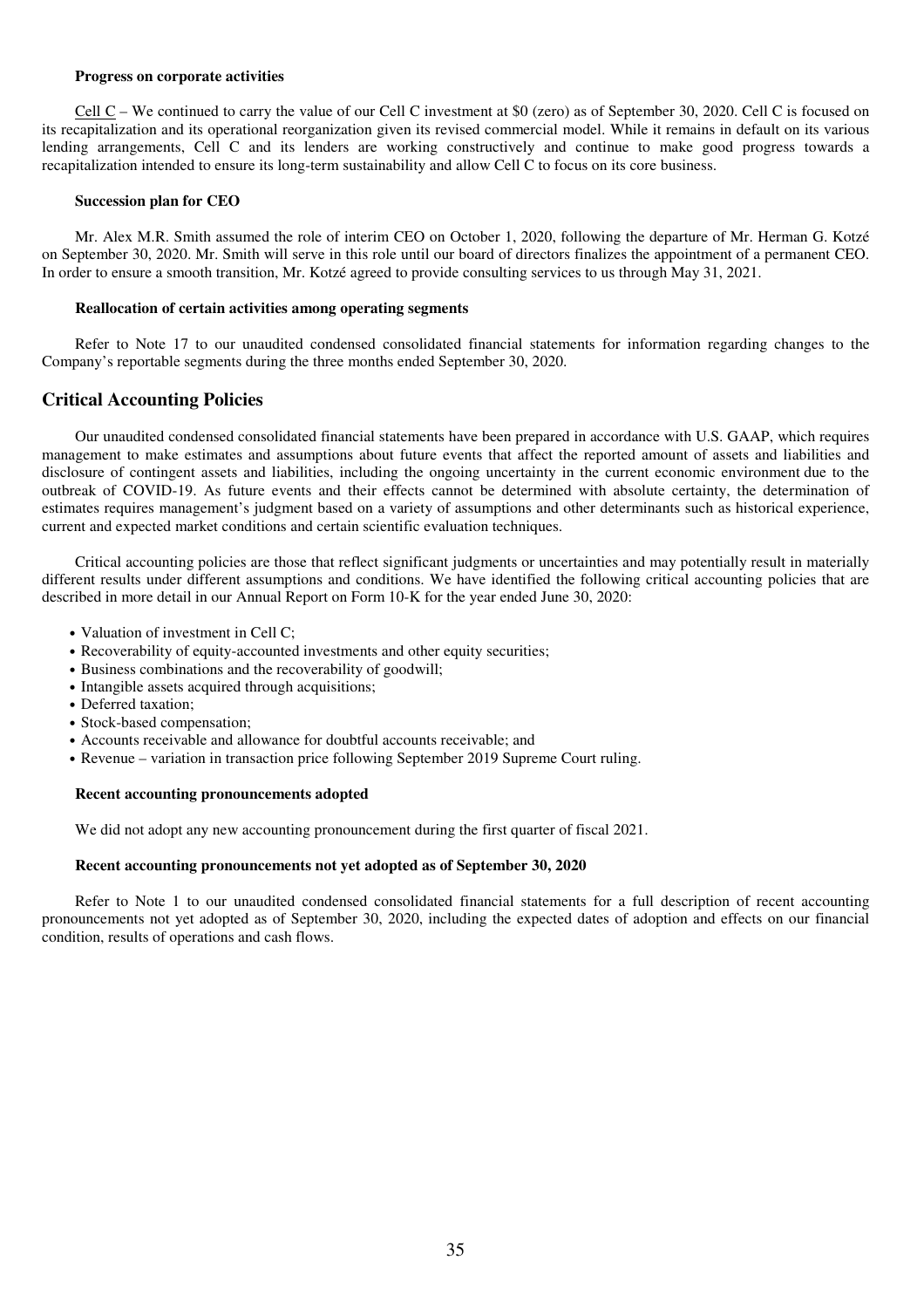### **Currency Exchange Rate Information Information**

#### **Actual exchange rates**

The actual exchange rates for and at the end of the periods presented were as follows:

| <b>Table 1</b>                        |         | Three months ended |         |
|---------------------------------------|---------|--------------------|---------|
|                                       |         | September 30,      |         |
|                                       | 2020    | 2019               | 2020    |
| ZAR : \$ average exchange rate        | 16.9080 | 14.6924            | 15.6775 |
| Highest $ZAR :$ \$ rate during period | 17.6866 | 15.3860            | 19.0569 |
| Lowest $ZAR :$ \$ rate during period  | 16.2165 | 13.8973            | 13.8973 |
| Rate at end of period                 | 16.8344 | 15.1619            | 17.3326 |



### ZAR: US \$ Exchange Rates

#### **Translation exchange rates for financial financial reporting purposes**

We are required to translate our results of operations from ZAR to U.S. dollars on a monthly basis. Thus, the average rates used to translate this data for the three months ended September 30, 2020 and 2019, vary slightly from the averages shown in the table above. The translation rates we use in presenting our results of operations are the rates shown in the following table:

|                                      | Three months ended | <b>Year ended</b> |                 |
|--------------------------------------|--------------------|-------------------|-----------------|
| Table 2                              | September 30.      |                   | <b>June 30,</b> |
|                                      | 2020               | 2019              | 2020            |
| Income and expense items: $$1 = ZAR$ | 16.7738            | 14.7520           | 17.5686         |
| Balance sheet items: $$1 = ZAR$      | 16.8344            | 15.1619           | 17.3326         |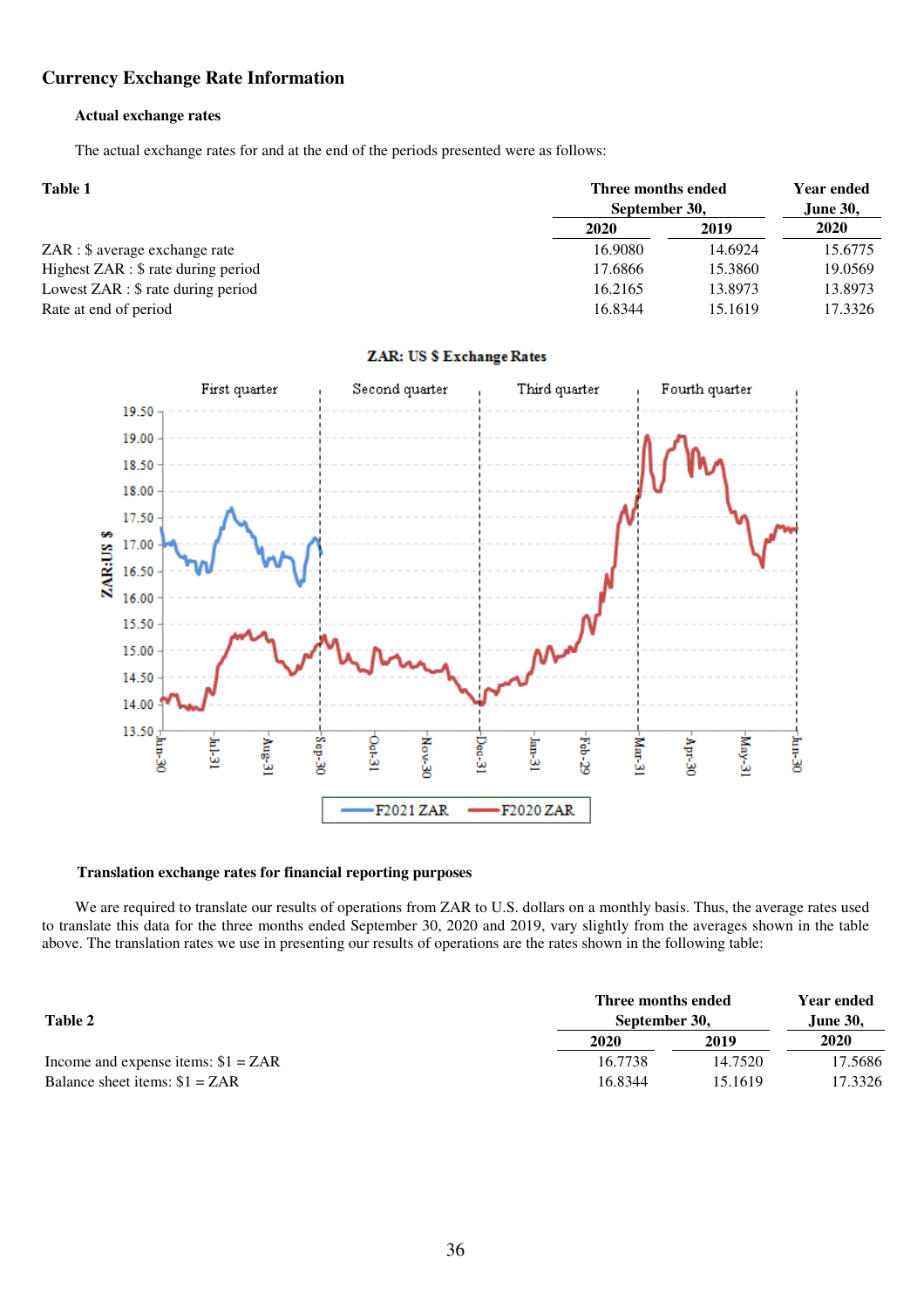### **Results of Operations**

The discussion of our consolidated overall results of operations is based on amounts as reflected in our unaudited condensed consolidated financial statements which are prepared in accordance with U.S. GAAP. We analyze our results of operations both in U.S. dollars, as presented in the unaudited condensed consolidated financial statements, and supplementally in ZAR, because ZAR is the functional currency of the entities which contribute the majority of our revenue and is the currency in which the majority of our transactions are initially incurred and measured. Due to the significant impact of currency fluctuations between the U.S. dollar and the ZAR on our reported results and because we use the U.S. dollar as our reporting currency, we believe that the supplemental presentation of our results of operations in ZAR is useful to investors to understand the changes in the underlying trends of our business.

Our operating segment revenue presented in "—Results of operations by operating segment" represents total revenue per operating segment before intercompany eliminations. A reconciliation between total operating segment revenue and revenue presented in our unaudited condensed consolidated financial statements is included in Note 17 to those statements.

We disposed of our Korean operation in the third quarter of fiscal 2020 and it has been presented as a discontinued operation for fiscal 2021 and 2020. We disposed of FIHRST during the second quarter of fiscal 2020, and deconsolidated CPS in the fourth quarter of fiscal 2020, and therefore their contributions to our reported results are not included in the first quarter of fiscal 2021.

We analyze our business and operations in terms of three inter-related but independent operating segments: (1) Processing, (2) Financial services and (3) Technology. In addition, corporate and corporate office activities that are impracticable to ascribe directly to any of the other operating segments, as well as any inter-segment eliminations, are included in Corporate/Eliminations.

#### **First quarter of fiscal 2021 compared to first quarter of fiscal 2020**

The following factors had a significant impact on our results of operations during the first quarter of fiscal 2021 as compared with the same period in the prior year:

- *Lower revenue:* Our revenues decreased 12% in ZAR primarily due to fewer prepaid airtime sales and lower account fee revenue, which was partially offset by higher transaction fees;
- *Ongoing operating losses:* Operating costs are largely in line with the prior period in ZAR due to the largely fixed cost nature of the costs base. As a result, we continue to experience operating losses as a result of depressed revenues; and
- *Adverse foreign exchange movements:* The U.S. dollar was 14% stronger against the ZAR during the first quarter of fiscal 2021, which adversely impacted our reported results.

#### **Consolidated overall results of operations**

This discussion is based on the amounts prepared in accordance with U.S. GAAP.

The following tables show the changes in the items comprising our statements of operations, both in U.S. dollars and in ZAR: **Table 3** In United States Dollars **In United States Dollars** 

| Tabie d                                                           |                                  | III UHIRU STARS DONAIS |          |  |  |
|-------------------------------------------------------------------|----------------------------------|------------------------|----------|--|--|
|                                                                   | Three months ended September 30, |                        |          |  |  |
|                                                                   | 2020                             | $2019^{(A)}$           |          |  |  |
|                                                                   | \$3000                           | \$3000                 | change   |  |  |
| Revenue                                                           | 37,113                           | 47,938                 | (23%)    |  |  |
| Cost of goods sold, IT processing, servicing and support          | 28,437                           | 32,428                 | $(12\%)$ |  |  |
| Selling, general and administration                               | 18,528                           | 20,622                 | $(10\%)$ |  |  |
| Depreciation and amortization                                     | 923                              | 1,324                  | $(30\%)$ |  |  |
| <b>Operating loss</b>                                             | (10,775)                         | (6, 436)               | 67%      |  |  |
| Interest income                                                   | 611                              | 363                    | 68%      |  |  |
| Interest expense                                                  | 747                              | 1,347                  | (45%)    |  |  |
| Loss before income tax (benefit) expense                          | (10, 911)                        | (7, 420)               | 47%      |  |  |
| Income tax (benefit) expense                                      | (1,090)                          | 970                    | nm       |  |  |
| Net loss before (loss) earnings from equity-accounted investments | (9,821)                          | (8,390)                | $17\%$   |  |  |
| (Loss) earnings from equity-accounted investments                 | (19, 137)                        | 1,063                  | nm       |  |  |
| Net loss from continuing operations                               | (28,958)                         | (7, 327)               | 295%     |  |  |
| Net income from discontinued operations                           |                                  | 2,935                  | nm       |  |  |
| Net loss                                                          | (28,958)                         | (4,392)                | 559%     |  |  |
| Net (loss) income attributable to us                              | (28,958)                         | (4,392)                | 559%     |  |  |
| Continuing                                                        | (28,958)                         | (7, 327)               | 295%     |  |  |
| Discontinued                                                      |                                  | 2,935                  | nm       |  |  |
| $1!$ , $1!$ , $1!$ , $1!$<br>1:1:1:1                              | .                                |                        |          |  |  |

(A) Refer to Note 20 to the unaudited condensed consolidated financial statements for discontinued operations disclosures.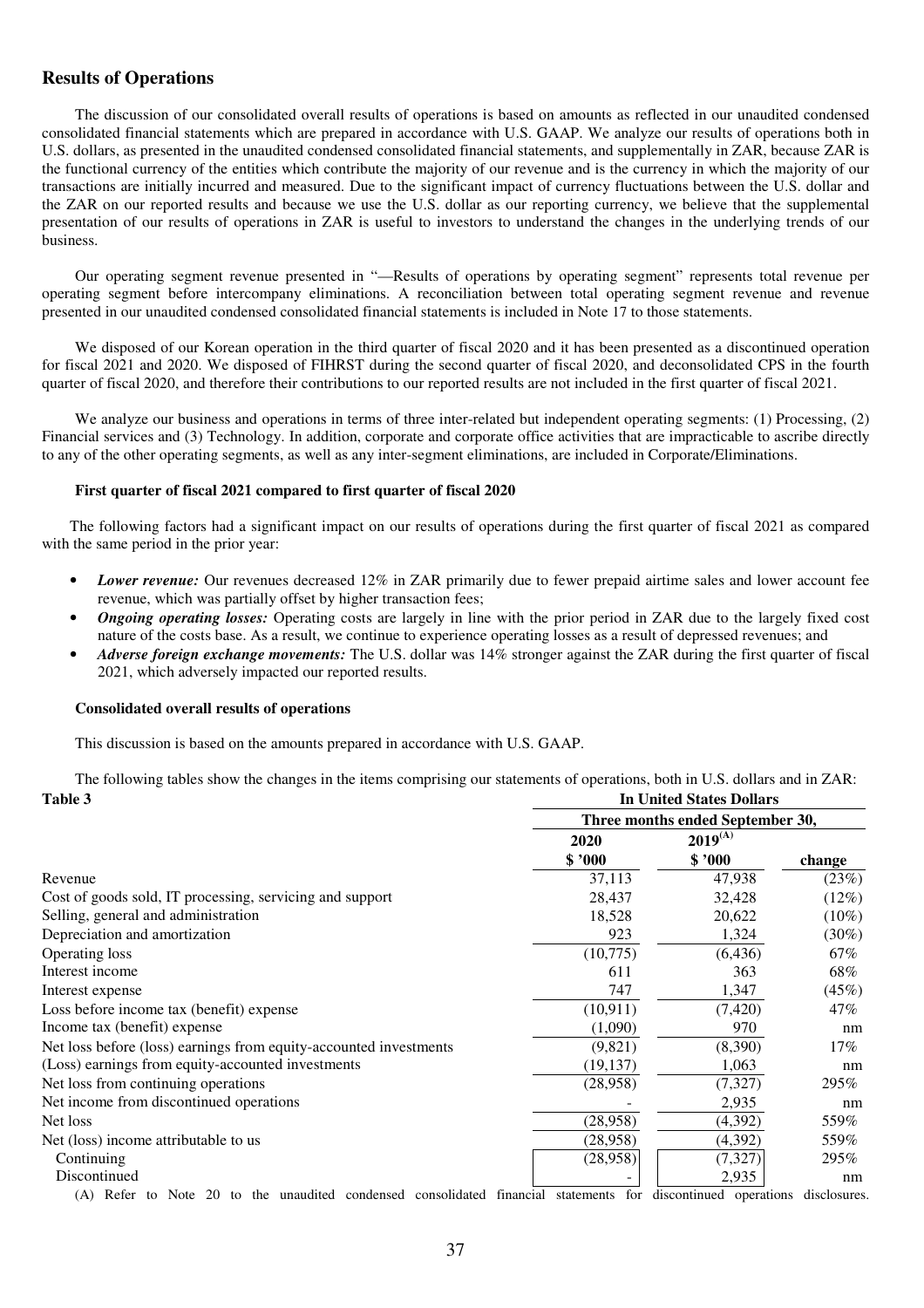| m<br>я |  |
|--------|--|
|--------|--|

| Table 4                                                           |                                  | <b>In South African Rand</b> |         |  |  |
|-------------------------------------------------------------------|----------------------------------|------------------------------|---------|--|--|
|                                                                   | Three months ended September 30, |                              |         |  |  |
|                                                                   | 2020                             | $2019^{(A)}$                 |         |  |  |
|                                                                   | ZAR '000                         | <b>ZAR</b> '000              | change  |  |  |
| Revenue                                                           | 622,526                          | 707,181                      | (12%)   |  |  |
| Cost of goods sold, IT processing, servicing and support          | 476,997                          | 478,378                      | $(0\%)$ |  |  |
| Selling, general and administration                               | 310,785                          | 304,216                      | $2\%$   |  |  |
| Depreciation and amortization                                     | 15,482                           | 19,532                       | (21%)   |  |  |
| Operating loss                                                    | (180, 738)                       | (94, 945)                    | $90\%$  |  |  |
| Interest income                                                   | 10,249                           | 5,355                        | 91%     |  |  |
| Interest expense                                                  | 12,530                           | 19,870                       | (37%)   |  |  |
| Loss before income tax (benefit) expense                          | (183, 019)                       | (109, 460)                   | 67%     |  |  |
| Income tax (benefit) expense                                      | (18, 284)                        | 14,309                       | nm      |  |  |
| Net loss before (loss) earnings from equity-accounted investments | (164, 735)                       | (123,769)                    | 33%     |  |  |
| (Loss) earnings from equity-accounted investments                 | (321,000)                        | 15,681                       | nm      |  |  |
| Net loss from continuing operations                               | (485, 735)                       | (108,088)                    | 349%    |  |  |
| Net income from discontinued operations                           |                                  | 43,297                       | nm      |  |  |
| Net loss                                                          | (485, 735)                       | (64, 791)                    | 650%    |  |  |
| Net (loss) income attributable to us                              | (485, 735)                       | (64, 791)                    | 650%    |  |  |
| Continuing                                                        | (485, 735)                       | (108,088)                    | 349%    |  |  |
| Discontinued                                                      |                                  | 43,297                       | nm      |  |  |

(A) Refer to Note 20 to the unaudited condensed consolidated financial statements for discontinued operations disclosures.

The decrease in revenue was primarily due to fewer prepaid airtime sales and lower account fee revenue, which was partially offset by higher transaction fees.

The decrease in cost of goods sold, IT processing, servicing and support was primarily due to lower cost of prepaid airtime sales, which was partially offset by higher costs related to transaction fees.

In ZAR, the increase in selling, general and administration expense was primarily due to the year-over-year impact of inflationary increases on employee-related expenses.

Depreciation and amortization decreased primarily due to lower overall depreciation related to tangible assets that were fully depreciated during the first quarter of fiscal 2020.

Our operating loss margin for the first quarter of fiscal 2021 and 2020 was (29.0%) and (13.4%), respectively. We discuss the components of operating income margin under "—Results of operations by operating segment."

There was no change in the fair value of equity securities during the first quarter of fiscal 2021 and 2020. We continue to carry our investment in Cell C at \$0 (zero). Refer to Note 4 to our unaudited condensed consolidated financial statements for the methodology and inputs used in the fair value calculation.

Interest on surplus cash increased to \$0.6 million (ZAR 10.2 million) from \$0.4 million (ZAR 5.4 million), due primarily to the higher average daily cash balances following the increase in our cash reserves as a result of the disposal of certain business in fiscal 2020.

Interest expense decreased to \$0.7 million (ZAR 12.5 million) from \$1.3 million (ZAR 19.9 million), primarily as a result of a reduction in the South African interest rates and lower interest expense as a result of lower utilization of our ATM facilities because we used our cash reserves to fund our ATMs.

Fiscal 2021 tax benefit was \$(1.1) million (ZAR (18.3) million) compared to an income tax expense of \$1.0 million (ZAR 14.3 million) in fiscal 2020. Our effective tax rate for fiscal 2021 was impacted by the reversal of the deferred tax liability related to one of our equity-accounted investments following its impairment, which was partially offset by the tax charge related to our profitable South African operations, non-deductible expenses, the on-going losses incurred by certain of our South African businesses and the associated valuation allowances created related to the deferred tax assets recognized regarding net operating losses incurred by these entities.

Our effective tax rate for fiscal 2020, was impacted by the on-going losses incurred by certain of our South African businesses and the associated valuation allowances created related to the deferred tax assets recognized regarding net operating losses incurred by these South African businesses and non-deductible expenses. The charge represents the tax expense recorded by our profitable businesses in South Africa.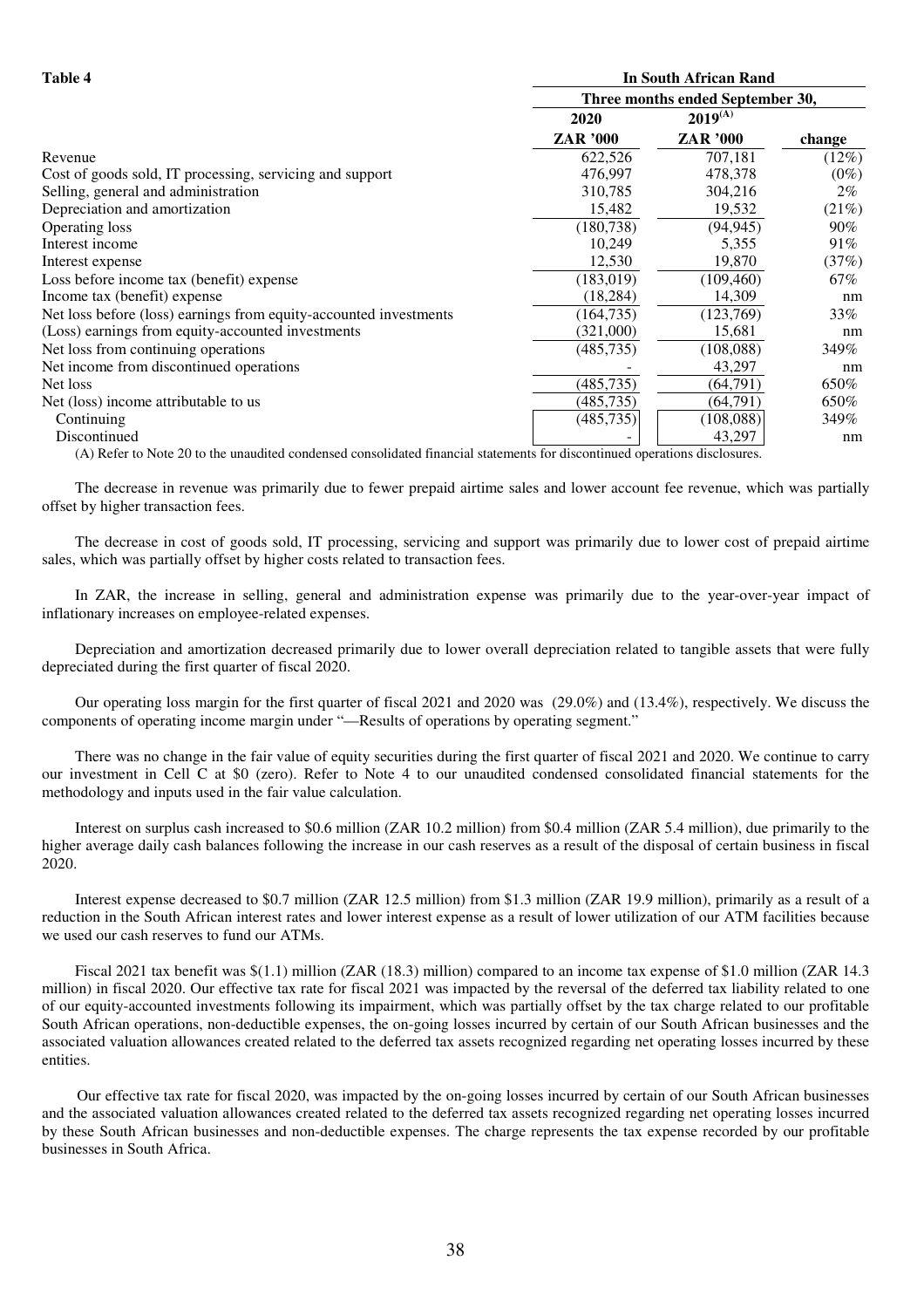DNI was sold in the fourth quarter of fiscal 2020 and was accounted for using the equity method during the first quarter of fiscal 2020. Finbond is listed on the Johannesburg Stock Exchange and reports its six-month results during our first quarter and its annual results during our fourth quarter. The table below presents the relative (loss) earnings from our equity accounted investments:

| Table 5                                                |           | Three months ended September 30, |               |  |
|--------------------------------------------------------|-----------|----------------------------------|---------------|--|
|                                                        | 2020      | 2019                             | $\frac{1}{2}$ |  |
|                                                        | \$'000    | \$3000                           | change        |  |
| <b>Bank Frick</b>                                      | 481       | (25)                             | nm            |  |
| Share of net income                                    | 481       | 119                              | 304%          |  |
| Amortization of intangible assets, net of deferred tax | -         | (144)                            | nm            |  |
| DNI                                                    |           | 728                              | nm            |  |
| Share of net income                                    | -         | 1,463                            | nm            |  |
| Amortization of intangible assets, net of deferred tax | ۰         | (466)                            | nm            |  |
| Impairment                                             |           | (269)                            | nm            |  |
| Finbond                                                | (19, 461) | 491                              | nm            |  |
| Share of net (loss) income                             | (2,617)   | 491                              | nm            |  |
| Impairment                                             | (16, 844) | ۰                                | nm            |  |
| Other                                                  | (157)     | (131)                            | 20%           |  |
|                                                        | (19, 137) | 1.063                            | nm            |  |

Refer to Note 5 to our unaudited condensed consolidated financial statements for additional information related to the impairment of Finbond.

#### **Results of operations by operating segment**

The composition of revenue and the contributions of our business activities to operating income are illustrated below:

| Table 6<br><b>In United States Dollars</b> |                                  |         |          |         |            |
|--------------------------------------------|----------------------------------|---------|----------|---------|------------|
|                                            | Three months ended September 30, |         |          |         |            |
|                                            | 2020                             | $%$ of  | 2019     | $%$ of  |            |
| <b>Operating Segment</b>                   | \$ '000                          | total   | \$ 7000  | total   | $%$ change |
| Consolidated revenue:                      |                                  |         |          |         |            |
| Processing                                 | 24,483                           | 66%     | 30,017   | 63%     | (18%)      |
| <b>IPG</b>                                 | 1,209                            | $3\%$   | 793      | $2\%$   | 52%        |
| All others                                 | 23,274                           | 63%     | 29,224   | 61%     | (20%)      |
| Financial services                         | 8,265                            | 22%     | 14,168   | $30\%$  | (42%)      |
| Technology                                 | 6,211                            | 17%     | 7,209    | 15%     | (14%)      |
| Subtotal: Operating segments               | 38,959                           | 171%    | 51,394   | 171%    | (24%)      |
| Corporate/Eliminations                     | (1,846)                          | (71%)   | (3,456)  | (71%)   | (47%)      |
| <b>Total consolidated revenue</b>          | 37,113                           | $100\%$ | 47,938   | $100\%$ | (23%)      |
| Consolidated operating (loss) income:      |                                  |         |          |         |            |
| Processing                                 | (7,301)                          | 68%     | (5,505)  | 86%     | 33%        |
| <b>IPG</b>                                 | (2,772)                          | (7%)    | (1,973)  | (4%)    | 40%        |
| All others                                 | (4,529)                          | (12%)   | (3,532)  | (7%)    | 28%        |
| Financial services                         | (2,372)                          | 22%     | 345      | (5%)    | nm         |
| Technology                                 | 1,775                            | (16%)   | 1,145    | (18%)   | 55%        |
| Subtotal: Operating segments               | (7,898)                          | 55%     | (4,015)  | 52%     | $97\%$     |
| Corporate/eliminations                     | (2,877)                          | 45%     | (2,421)  | 48%     | $19\%$     |
| <b>Total consolidated operating (loss)</b> | (10, 775)                        | $100\%$ | (6, 436) | 100%    | 67%        |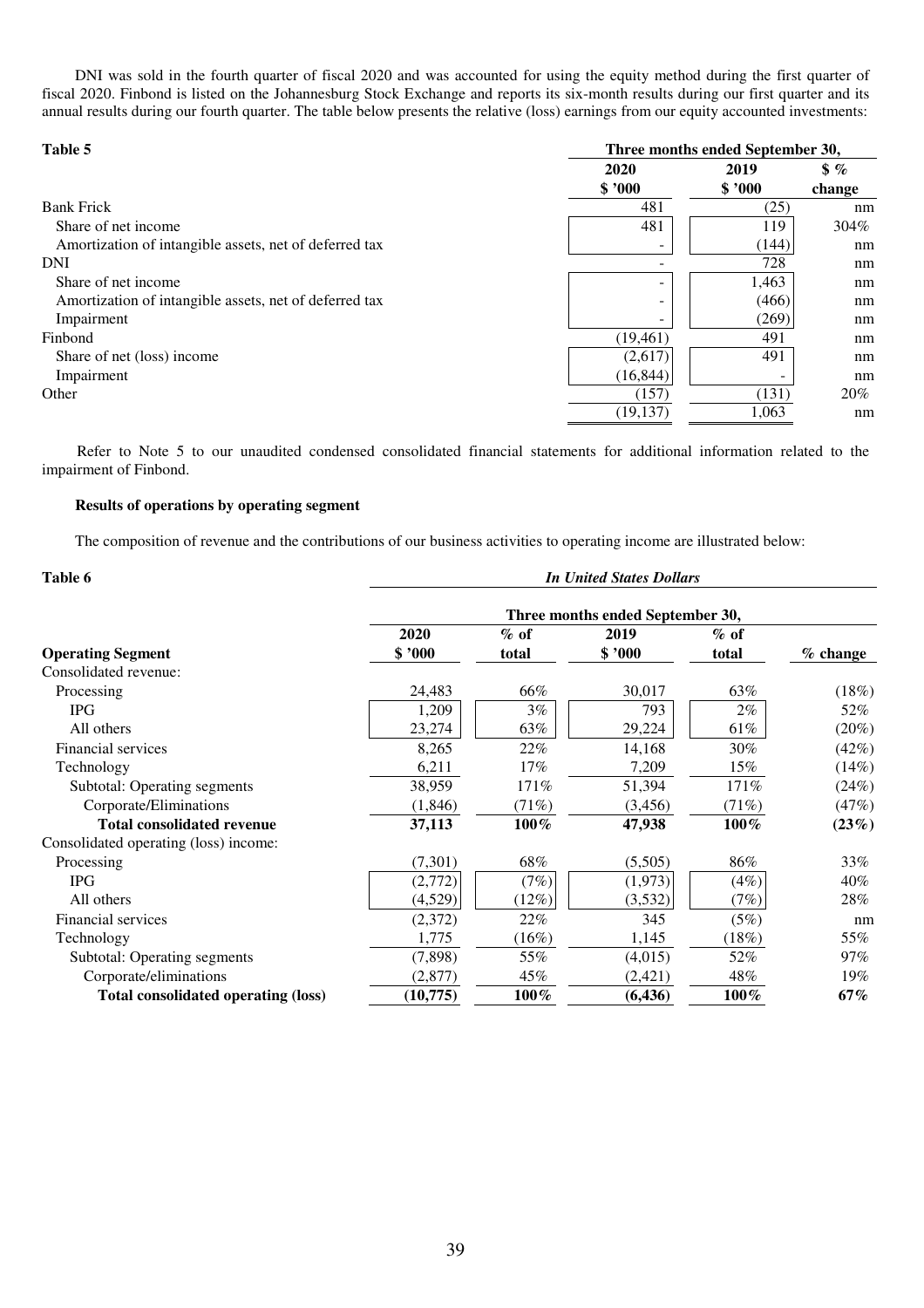|                                       | Three months ended September 30, |         |           |         |            |
|---------------------------------------|----------------------------------|---------|-----------|---------|------------|
|                                       | 2020                             | $\%$ of | 2019      | $%$ of  |            |
| <b>Operating Segment</b>              | ZAR '000                         | total   | ZAR '000  | total   | $%$ change |
| Consolidated revenue:                 |                                  |         |           |         |            |
| Processing                            | 410,673                          | 66%     | 442,811   | 63%     | (7%)       |
| <b>IPG</b>                            | 20,280                           | $3\%$   | 11,699    | $2\%$   | 73%        |
| All others                            | 390,393                          | 63%     | 431,112   | 61%     | $(9\%)$    |
| Financial services                    | 138,635                          | 22%     | 209,006   | $30\%$  | (34%)      |
| Technology                            | 104,182                          | 17%     | 106,347   | $15\%$  | $(2\%)$    |
| Subtotal: Operating segments          | 653,490                          | 171%    | 758,164   | 171%    | (14%)      |
| Corporate/Eliminations                | (30, 964)                        | (71%)   | (50, 983) | (71%)   | (39%)      |
| <b>Total consolidated revenue</b>     | 622,526                          | $100\%$ | 707,181   | $100\%$ | $(12\%)$   |
| Consolidated operating (loss) income: |                                  |         |           |         |            |
| Processing                            | (122, 466)                       | 68%     | (81,210)  | 86%     | 51%        |
| <b>IPG</b>                            | (46, 497)                        | (7%)    | (29, 106) | $(4\%)$ | 60%        |
| All others                            | (75,969)                         | (12%)   | (52, 104) | (7%)    | 46%        |
| Financial services                    | (39, 787)                        | 22%     | 5,089     | (5%)    | nm         |
| Technology                            | 29,773                           | (16%)   | 16,891    | (18%)   | 76%        |
| Subtotal: Operating segments          | (132, 480)                       | 55%     | (59, 230) | 52%     | 124%       |
| Corporate/eliminations                | (48, 258)                        | 45%     | (35,715)  | 48%     | 35%        |
| Total consolidated operating (loss)   | (180, 738)                       | 100%    | (94, 945) | 100%    | $90\%$     |

#### *Processing*

Excluding IPG, segment revenue decreased primarily due to fewer prepaid airtime sales, which was partially offset by higher volume-driven transaction fees. Excluding IPG, Processing operating loss has been impacted lower revenue and by an increase in transaction-based costs. IPG incurred an operating loss but is in the process of being closed down.

Our operating loss margin (calculated as operating (loss) income divided by revenue) for the first quarter of fiscal 2021 and 2020 was (29.8%) and (18.3%), respectively. Excluding IPG, our operating loss margin for the Processing segment was (19.5%) and (12.1%) during the first quarter of fiscal 2021 and 2020, respectively.

#### *Financial services*

Segment revenue decreased due to lower account fee revenue whilst lending and insurance revenues were relatively flat compared to the prior period. The segment incurred an operating loss compared with fiscal 2020 primarily due to the reduction in account fee revenue as well as higher employee-related costs and an increase in insurance claims experience.

Our operating (loss) income margin for the first quarter of fiscal 2021 and 2020 was (28.7%) and 2.4%, respectively.

#### *Technology*

Segment revenue was modestly lower than fiscal 2020. Operating income for the first quarter of fiscal 2021 improved compared with fiscal 2020 due to improved margins on the sale of hardware.

Our operating income margin for the Technology segment was 28.6% and 15.9% during the first quarter of fiscal 2021 and 2020, respectively.

#### *Corporate/Eliminations*

Our corporate expenses generally include acquisition-related intangible asset amortization; expenses incurred related to corporate actions; expenditure related to compliance with the Sarbanes-Oxley Act of 2002; non-employee directors' fees; employee and executive bonuses; stock-based compensation; legal fees; audit fees; directors and officer's insurance premiums; telecommunications expenses; and elimination entries.

Our corporate expenses increased primarily due to foreign exchange losses incurred and higher legal fees, which were partially offset by lower audit and consulting fees.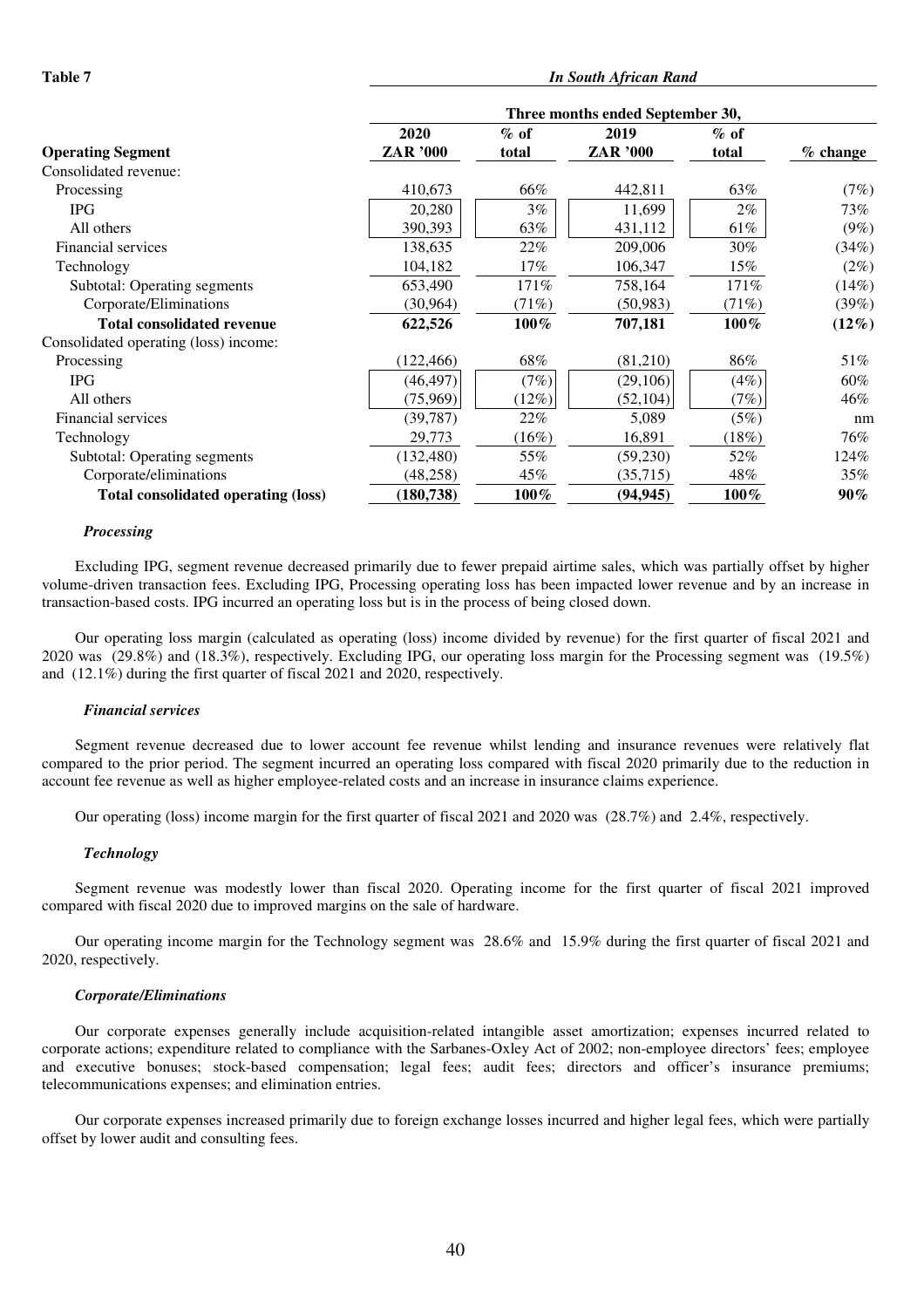### **Presentation of quarterly revenue and operating (loss) income by segment for fiscal 2020 and 2019**

The tables below present quarterly revenue and operating (loss) income generated by our three reportable segments for the fiscal 2020 and 2019, and reconciliations to consolidated revenue and operating (loss) income, as well as the U.S. dollar/ ZAR exchange rates applicable per fiscal quarter and year:

### Table 8 **Fiscal 2020** *In United States Dollars*  **Quarter 1 Quarter 2 Quarter 3 Quarter 4 F2020 \$ '000 \$ '000 \$ '000 \$ '000 \$ '000**  Revenues Processing 26,017 26,671 23,978 17,818 98,484 IPG 23  $|$  793  $|$  432  $|$  1,164 921 3,310 All Other 29,224 | 26,239 | 22,814 | 16,897 | 95,174 Financial services 14,168  $\overline{12,268}$  11,683  $\overline{11,683}$  8,751 46,870 Technology and Other 7,209 4,890 4,040 1,932 18,071 Subtotal: Operating segments 51,394 43,829 39,701 28,501 163,425 Corporate/Eliminations (3,456) (3,262) (3,187) (2,523) (12,428) Total 150,997 47,938 40,567 36,514 25,978 150,997 Operating (loss) income Processing (5,505) (5,848) (12,394) (10,089) (33,836) IPG  $(1,973)$   $(3,175)$   $(3,175)$   $(4,280)$   $(12,348)$ All Other (3,532) (2,928) (2,928) (9,219) (5,809) (21,488) Financial services  $\overline{345}$   $\overline{(1,249)}$   $\overline{(1,701)}$   $\overline{(1,016)}$   $\overline{(1,016)}$   $\overline{(3,621)}$ Technology and Other 1,145 589 945 136 2,815 Subtotal: Operating segments (4,015) (6,508) (13,150) (10,969) (34,642) Corporate/Eliminations (2,421) (3,912) (1,062) (2,211) (9,606) Total (6,436) (10,420) (14,212) (13,180) (44,248) Income and expense items:  $$1 = ZAR$  14.7520 14.6022 15.3667 17.2810 17.5686

| Table 9                              | <b>Fiscal 2019</b><br><b>In United States Dollars</b> |                     |                     |                      |                        |  |
|--------------------------------------|-------------------------------------------------------|---------------------|---------------------|----------------------|------------------------|--|
|                                      |                                                       |                     |                     |                      |                        |  |
|                                      | Quarter 1<br>\$'000                                   | Quarter 2<br>\$'000 | Quarter 3<br>\$'000 | Quarter 4<br>\$ '000 | <b>F2019</b><br>\$'000 |  |
| Revenues                             |                                                       |                     |                     |                      |                        |  |
| Processing                           | 46,239                                                | 28,755              | 23,330              | 25,356               | 123,680                |  |
| <b>IPG</b>                           | 2,404                                                 | 2,300               | 1,892               | 1,561                | 8,157                  |  |
| All Other                            | 43,835                                                | 26,455              | 21,438              | 23,795               | 115,523                |  |
| Financial services                   | 25,442                                                | 11,779              | 10,550              | 9,263                | 57,034                 |  |
| Technology and Other                 | 4,748                                                 | 4,796               | 5,277               | 5,294                | 20,115                 |  |
| Subtotal: Operating segments         | 76,429                                                | 45,330              | 39,157              | 39,913               | 200,829                |  |
| Corporate/Eliminations               | (5,883)                                               | (3,288)             | (2,571)             | (22, 860)            | (34,602)               |  |
| Total                                | 70,546                                                | 42,042              | 36,586              | 17,053               | 166,227                |  |
| Operating (loss) income              |                                                       |                     |                     |                      |                        |  |
| Processing                           | (7,091)                                               | (23, 481)           | (15, 431)           | (5,572)              | (51, 575)              |  |
| <b>IPG</b>                           | (2, 238)                                              | (9, 425)            | (1,877)             | (2,561)              | (16, 101)              |  |
| All Other                            | (4, 853)                                              | (14,056)            | (13, 554)           | (3,011)              | (35, 474)              |  |
| Financial services                   | 4,038                                                 | (25, 144)           | (4, 477)            | (4, 485)             | (30,068)               |  |
| Technology and Other                 | 210                                                   | 335                 | 164                 | (6,003)              | (5,294)                |  |
| Subtotal: Operating segments         | (2, 843)                                              | (48,290)            | (19,744)            | (16,060)             | (86,937)               |  |
| Corporate/Eliminations               | (4, 492)                                              | (3,175)             | (4,032)             | (36,296)             | (47,995)               |  |
| Total                                | (7, 335)                                              | (51, 465)           | (23,776)            | (52, 356)            | (134, 932)             |  |
| Income and expense items: $$1 = ZAR$ | 14.8587                                               | 14.3236             | 14.1703             | 14.2884              | 14.2695                |  |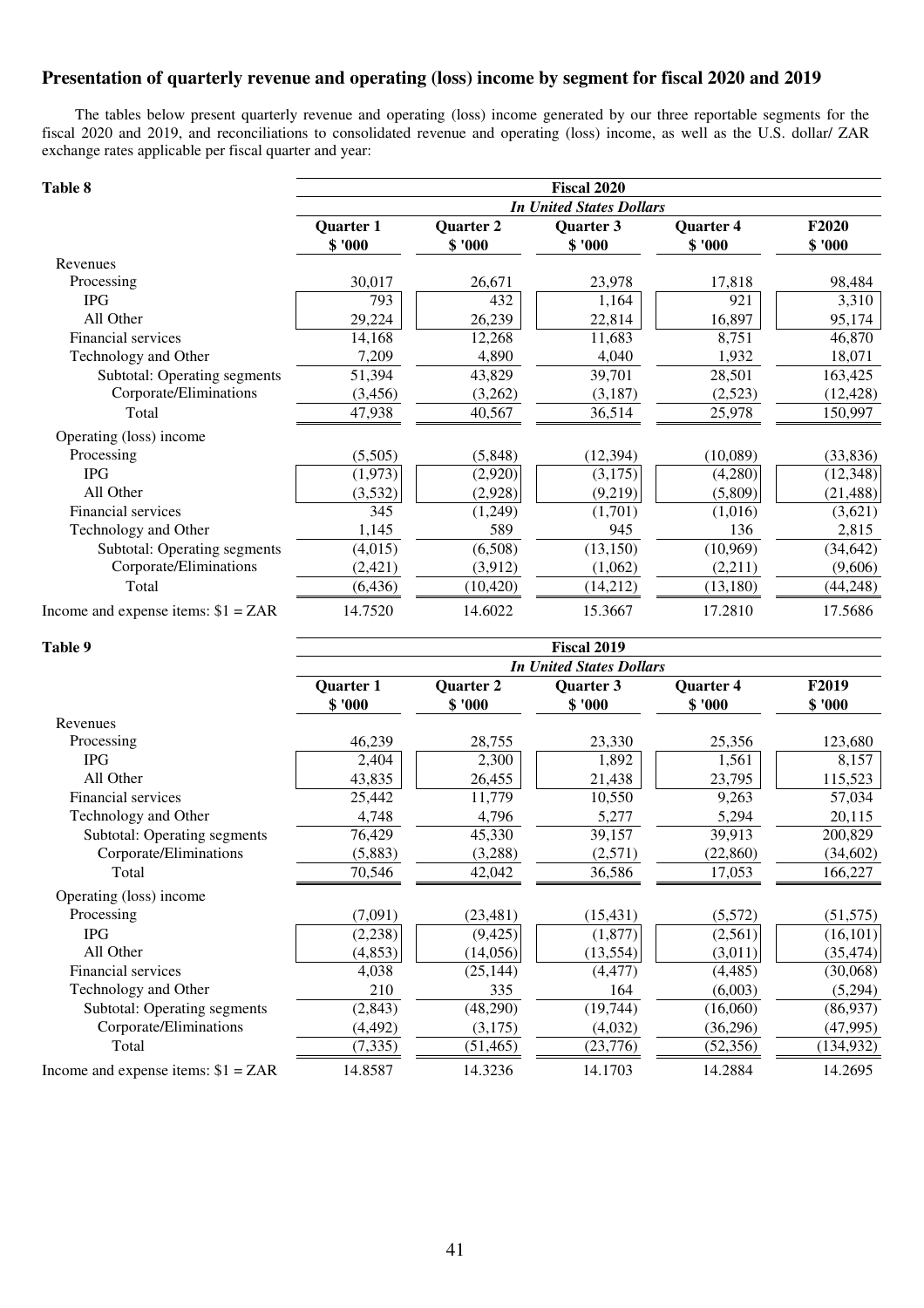### **Liquidity and Capital Resources**

At September 30, 2020, our cash and cash equivalents were \$209.2 million and comprised of U.S. dollar-denominated balances of \$174.0 million, ZAR-denominated balances of ZAR 547.2 million (\$32.5 million), and other currency deposits, primarily Botswana pula, of \$2.7 million, all amounts translated at exchange rates applicable as of September 30, 2020. The decrease in our unrestricted cash balances from June 30, 2020, was primarily due to the payment of Federal income taxes, weak trading activities and an increase in our lending book, which was partially offset by the receipt of the outstanding proceeds related to the sale of our Korean business.

We generally invest any surplus cash held by our South African operations in overnight call accounts that we maintain at South African banking institutions, and any surplus cash held by our non-South African companies in U.S. dollar denominated money market accounts.

Historically, we have financed most of our operations, research and development, working capital, and capital expenditures, as well as acquisitions and strategic investments, through internally generated cash and our financing facilities. When considering whether to borrow under our financing facilities, we consider the cost of capital, cost of financing, opportunity cost of utilizing surplus cash and availability of tax efficient structures to moderate financing costs.

#### **Available short-term borrowings**

Summarized below are our short-term facilities available and utilized as of September 30, 2020:

| Table 10                                                       | <b>RMB</b> |                 | <b>Nedbank</b> |                      |
|----------------------------------------------------------------|------------|-----------------|----------------|----------------------|
|                                                                | \$3000     | <b>ZAR</b> '000 | \$3000         | <b>ZAR</b> '000      |
| Total short-term facilities available, comprising:             |            |                 |                |                      |
| Overdraft                                                      |            |                 | 2,970          | 50,000               |
| Overdraft restricted as to use <sup>(1)</sup>                  | 71,283     | 1.200.000       | 14,851         | 250,000              |
| Total overdraft                                                | 71.283     | 1,200,000       | 17,821         | 300,000              |
| Indirect and derivative facilities <sup>(2)</sup>              |            |                 | 8.910          | 150,000              |
| Total short-term facilities available                          | 71,283     | 1.200.000       | 26,731         | 450,000              |
| Utilized short-term facilities:                                |            |                 |                |                      |
| Overdraft restricted as to use <sup><math>(1)</math></sup>     | 6.681      | 112,470         | 45             | 752                  |
| Indirect and derivative facilities <sup><math>(2)</math></sup> |            |                 | 5,557          | 93,556               |
| RMB interest rate, based on South African prime rate           |            | $7.00\%$        |                |                      |
|                                                                |            |                 |                | $\sim$ $\sim$ $\sim$ |

Interest rate, based on South African prime rate less  $1.15\%$  5.85% 5.85%

(1) Overdraft may only be used to fund mobile ATMs and upon utilization is considered restricted cash.

(2) Indirect and derivative facilities may only be used for guarantees, letters of credit and forward exchange contracts to support guarantees issued by Nedbank to various third parties on our behalf.

#### **Restricted cash**

We have credit facilities with RMB and Nedbank in order to access cash to fund our ATMs in South Africa. Our cash, cash equivalents and restricted cash presented in our unaudited condensed consolidated statement of cash flows as of September 30, 2020, includes restricted cash of approximately \$6.7 million related to cash withdrawn from our various debt facilities to fund ATMs. This cash may only be used to fund ATMs and is considered restricted as to use and therefore is classified as restricted cash on our unaudited condensed consolidated balance sheet.

#### **Cash flows from operating activities**

#### *First quarter*

Net cash used in operating activities during the first quarter of fiscal 2021 was \$29.9 million (ZAR 501.2 million) compared to \$18.3 million (ZAR 270.4 million) during the first quarter of fiscal 2020. Excluding the impact of income taxes, our cash used in operating activities during the first quarter of fiscal 2021 was impacted by the cash losses incurred by the majority of our continuing operations and the growth in our lending book. Our net cash used in operating activities during the first quarter of fiscal 2020 includes the contribution from our Korean operations.

During the first quarter of fiscal 2021, we paid South African tax of \$0.2 million (ZAR 3.4 million) related to our 2020 tax year. We also paid taxes totaling \$15.2 million in other tax jurisdictions, primarily in the U.S. During the first quarter of fiscal 2020, we paid South African tax of \$0.8 million (ZAR 11.6 million) related to our 2019 tax year. We also paid taxes totaling \$1.1 million in other tax jurisdictions, primarily South Korea.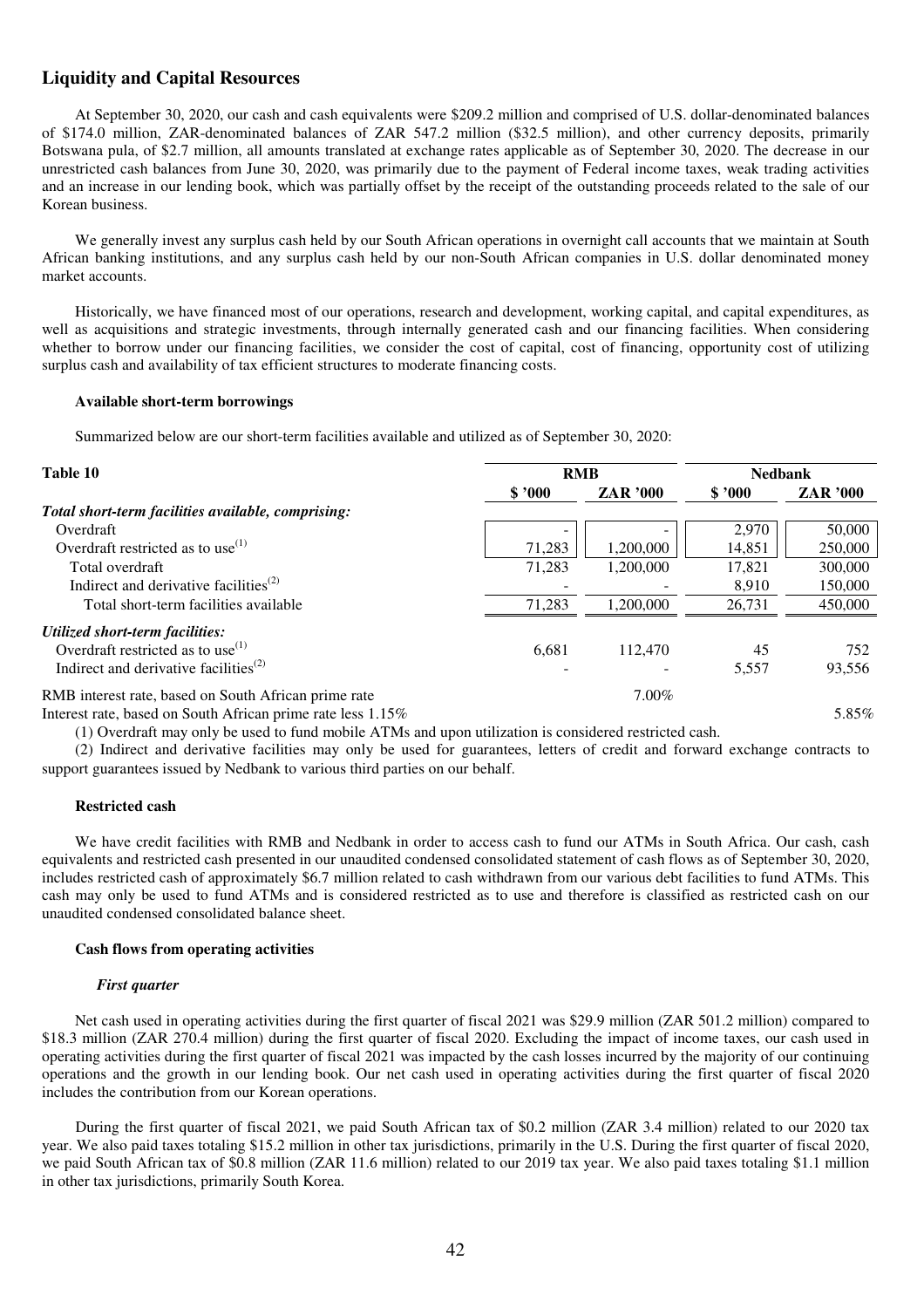Taxes paid during the first quarter of fiscal 2021 and 2020 were as follows:

| Table 11                                  | Three months ended September 30, |        |         |             |  |
|-------------------------------------------|----------------------------------|--------|---------|-------------|--|
|                                           | 2020                             | 2019   | 2020    | 2019        |  |
|                                           |                                  | \$     | ZAR     | ZAR         |  |
|                                           | 600                              | $000*$ | 600     | $600^\circ$ |  |
| Taxation paid related to prior years      | 205                              | 782    | 3.423   | 11,620      |  |
| Tax refund received                       | (12)                             | (28)   | (205)   | (392)       |  |
| Total South African taxes (refunded) paid | 193                              | 754    | 3.218   | 11,228      |  |
| Foreign taxes paid: Korea                 | 15.213                           | 1,129  | 254,450 | 15,907      |  |
| Total tax paid                            | 15,406                           | 1,883  | 257.668 | 27,135      |  |

#### **Cash flows from investing activities**

#### *First quarter*

Cash used in investing activities for the first quarter of fiscal 2021 included capital expenditures of \$0.3 million (ZAR 4.6 million), primarily due to the acquisition of computer equipment and leasehold improvements in South Africa. We received \$20.1 million related to the sale of our Korean business in March 2020 following the successful refund application of the amounts withheld and paid to the South Korean tax authorities pursuant to that transaction. We also received the first of the eighteen scheduled repayments due on the deferred sale proceeds related to the April 2020 sale of DNI.

Cash used in investing activities for the first quarter of fiscal 2020 included capital expenditures of \$2.6 million (ZAR 38.7 million), primarily due to the acquisition of ATMs in South Africa. We also made a further equity contribution of \$1.3 million to V2 and received \$4.3 million from DNI related to the settlement of a ZAR 60.0 million loan outstanding.

#### **Cash flows from financing activities**

#### *First quarter*

During the first quarter of fiscal 2021, we utilized approximately \$69.1 million from our South African overdraft facilities to fund our ATMs, and repaid \$76.9 million of these facilities.

During the first quarter of fiscal 2020, we utilized approximately \$182.5 million from our South African overdraft facilities, primarily to fund our ATMs, and repaid \$180.8 million of these facilities. We utilized approximately \$14.8 million of our borrowings to fund the purchase of Cell C prepaid airtime that is subject to sale restrictions. We also repaid \$4.0 million of our Bank Frick overdraft and utilized \$1.2 million of this overdraft to fund our operations.

#### **Off-Balance Sheet Arrangements**

We have no off-balance sheet arrangements.

### **Capital Expenditures**

We expect capital spending for the second quarter of fiscal 2021 be higher due to the purchase of vehicles from CPS on October 15, 2020. These vehicles largely comprise the fleet of customized mobile ATMs used to deliver a service to rural communities and were previously leased from CPS. The balance of capital spending will be primarily to maintain our capital equipment.

Our capital expenditures for the first quarter of fiscal 2021 and 2020 are discussed under "—Liquidity and Capital Resources— Cash flows from investing activities." All of our capital expenditures for the past three fiscal years were funded through internally generated funds. We had outstanding capital commitments as of September 30, 2020, of \$0.2 million. We expect to fund these expenditures through internally generated funds and available facilities.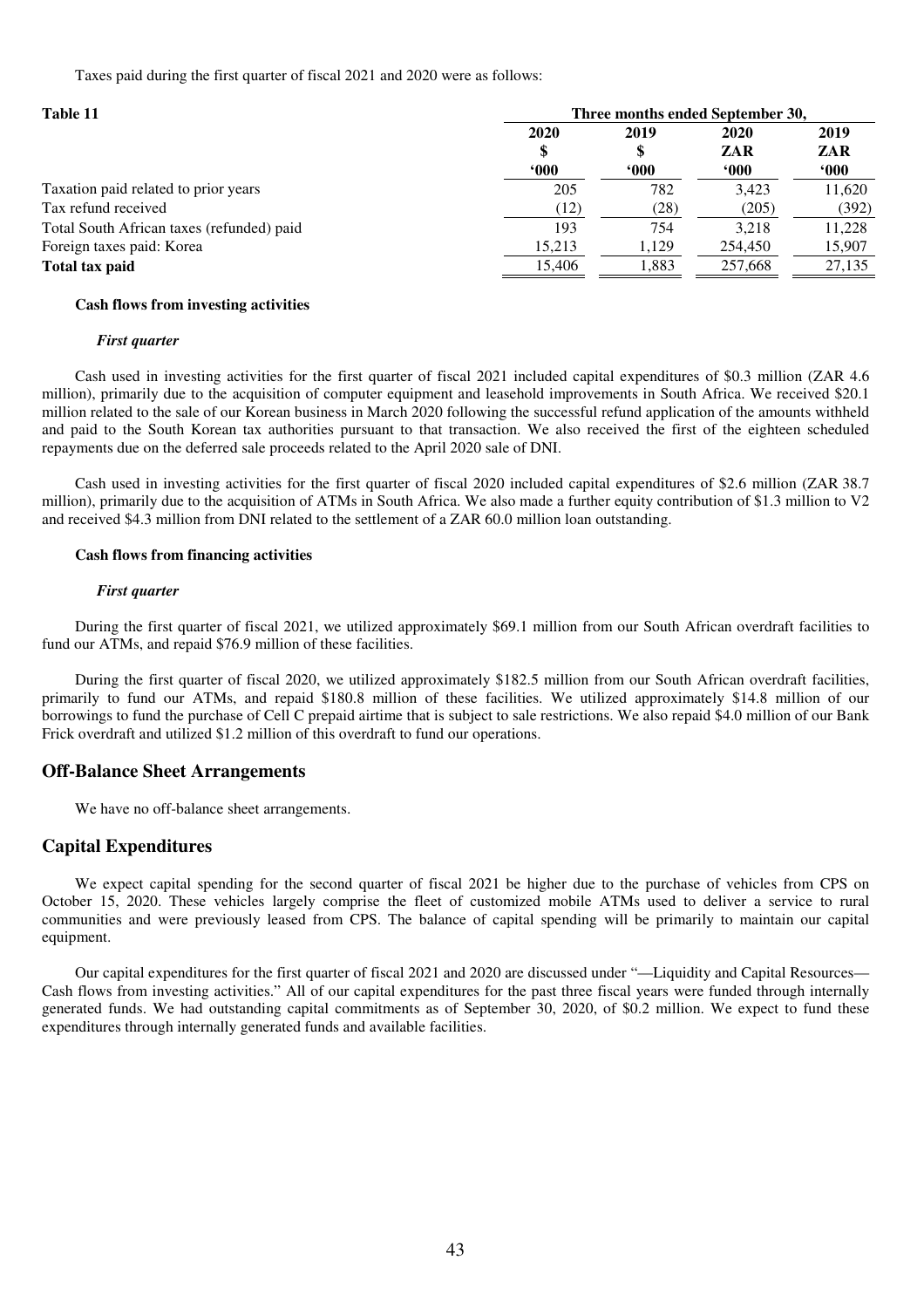#### **Item 3. Quantitative and Qualitative Disclosures About Market Risk**

In addition to the tables below, see Note 4 to the unaudited condensed consolidated financial statements for a discussion of market risk.

We have short-term borrowings which attract interest at rates that fluctuate based on changes in the South African prime interest rate. The following table illustrates the effect on our annual expected interest charge, translated at exchange rates applicable as of September 30, 2020, as a result of changes in the South African prime interest rate, assuming hypothetical short-term borrowings of ZAR 1.0 billion as of September 30, 2020. The effect of a hypothetical 1% (i.e. 100 basis points) increase and a 1% decrease in the South African prime interest rate as of September 30, 2020, are shown. The selected 1% hypothetical change does not reflect what could be considered the best or worst case scenarios.

| Table 12                                                | As of September 30, 2020                                |                                                    |                                                                                                                        |  |
|---------------------------------------------------------|---------------------------------------------------------|----------------------------------------------------|------------------------------------------------------------------------------------------------------------------------|--|
|                                                         | <b>Annual expected</b><br>interest charge<br>$(\$'000)$ | <b>Hypothetical</b><br>change in<br>interest rates | <b>Estimated annual</b><br>expected interest<br>charge after<br>hypothetical change<br>in interest rates<br>$(\$'000)$ |  |
| Interest on South Africa overdraft (South African prime |                                                         |                                                    |                                                                                                                        |  |
| interest rate)                                          | 4,158                                                   | 1%                                                 | 4.752                                                                                                                  |  |

#### **Item 4. Controls and Procedures**

Under the supervision and with the participation of our management, including our chief executive officer and our chief financial officer, we conducted an evaluation of our disclosure controls and procedures, as such term is defined under Rule 13a-15(e) promulgated under the Securities Exchange Act of 1934, as amended, as of September 30, 2020. Management recognizes that any controls and procedures, no matter how well designed and operated, can provide only reasonable assurance of achieving their objectives and management necessarily applies its judgment in evaluating the cost-benefit relationship of possible controls and procedures. Based on this evaluation, and in light of the insufficient time to assess the effectiveness of the procedures we have adopted to remediate the material weakness in our internal control over financial reporting in our Annual Report on Form 10-K for our fiscal year ended June 30, 2020, our interim chief executive officer concluded that our disclosure controls and procedures were not effective as of September 30, 2020.

#### *Changes in Internal Control over Financial Reporting*

There were no changes in our internal control over financial reporting during the most recent fiscal quarter ended September 30, 2020, that have materially affected, or are reasonably likely to materially affect, our internal control over financial reporting. We continue to monitor the effectiveness of our internal control over financial reporting in the areas affected by the material weakness described in our Annual Report on Form 10-K for our fiscal year ended June 30, 2020, and we have and will continue to perform additional procedures, including the use of manual mitigating control procedures and employing any additional tools and resources deemed necessary, to ensure that our consolidated financial statements are fairly stated in all material respects.